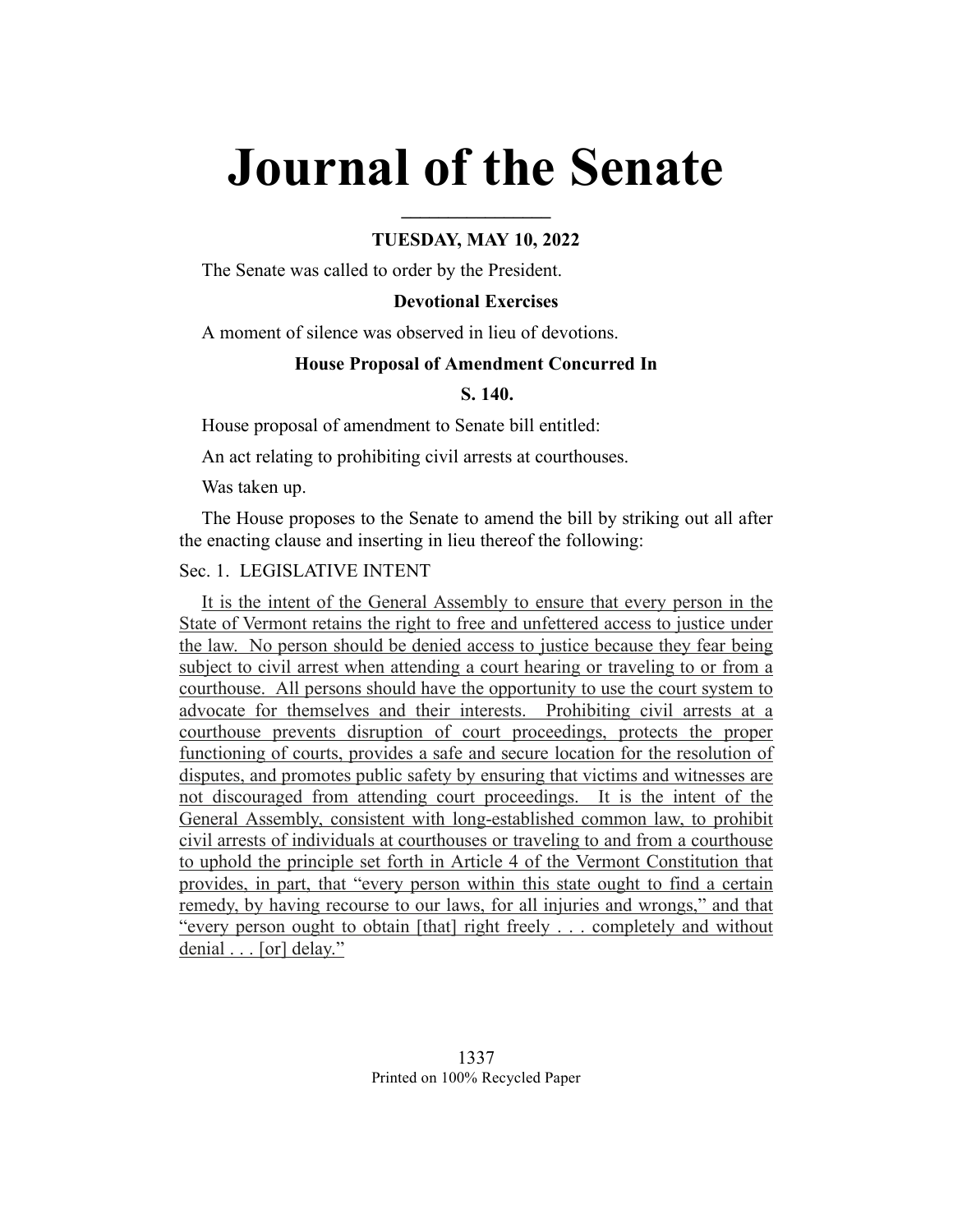Sec. 2. 12 V.S.A. § 3577 is amended to read:

# § 3577. PRIVILEGE FROM ARREST

(a) The Governor, Lieutenant Governor, State Treasurer, Secretary of State, Auditor of Accounts, Attorney General, and members of the General Assembly and officers and witnesses whose duty it is to attend thereon, in all cases except treason, felony, and breach of the peace, shall be privileged from arrest and imprisonment during their necessary attendance on and in going to and returning from the General Assembly.

(b) A party or witness in a cause pending in any court in the State or before special masters, auditors, referees, or commissioners, and a witness in a criminal cause pending in any such court, shall not be arrested, imprisoned, or detained by virtue of civil process. Any witness summoned from outside the State in a criminal cause, pending in any court within the State, shall be privileged from the service of papers of any kind whatsoever, and from arrest for any cause while going to, attending at, or returning from such court or trial of such cause.

(c)(1) Prohibition. A person shall not be subject to civil arrest while traveling to, entering, remaining at, or returning from a court proceeding.

(2) Exceptions. Subdivision (1) of this subsection shall not apply to:

(A) an arrest pursuant to a judicially issued warrant or a court order;

(B) an arrest for contempt of the court where the proceeding is occurring; or

(C) an arrest to maintain order or safety in the court where the proceeding is occurring.

(3) Remedies.

(A) A person who violates this subsection by knowingly and willfully executing or assisting with an arrest prohibited by subdivision (1) of this subsection (c) shall be subject to contempt proceedings and may be liable in a civil action for false imprisonment.

(B) A person who is arrested in violation of subdivision (1) of this subsection (c) may bring a civil action against the violator for damages; injunctive, equitable, or declaratory relief; punitive damages; and reasonable costs and attorney's fees.

(C) The Office of the Attorney General may bring a civil action on behalf of the State of Vermont for appropriate injunctive, equitable, or declaratory relief if there is reasonable cause to believe that a violation of subdivision (1) of this subsection (c) has occurred or will occur.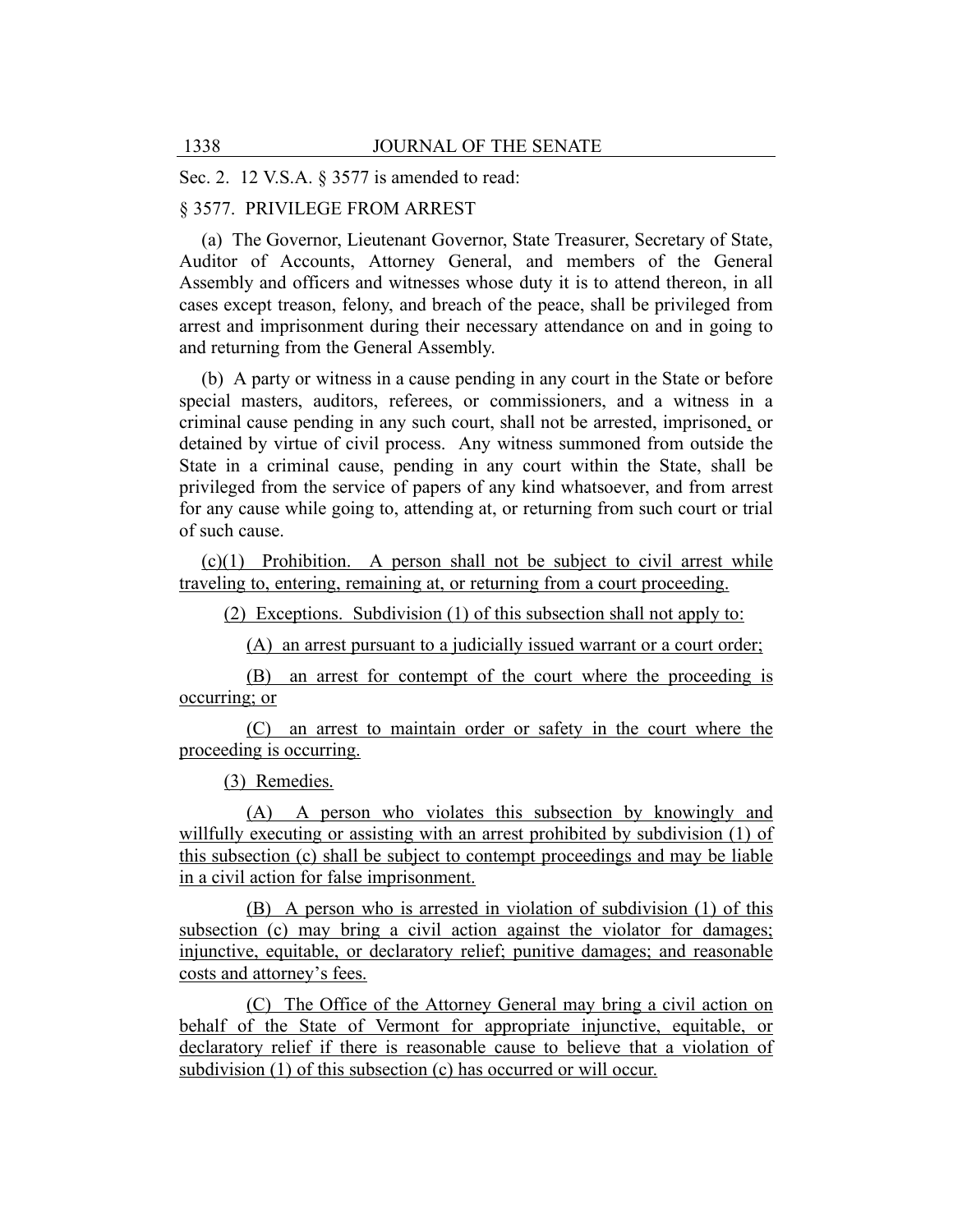(D) No action under this subsection shall be brought against the Judiciary or any of its members or employees for actions taken to maintain order or safety in the courts.

(E) This section shall not be construed to limit or infringe upon any right, privilege, or remedy available under common law or any other provision of law or rule.

(F) Notwithstanding section 3578 of this title, the protections and remedies afforded by this subsection apply irrespective of when the privilege against civil arrest is invoked.

(4) Definition. As used in this subsection, "civil arrest" means an arrest for purposes of obtaining a person's presence or attendance at a civil proceeding, including an immigration proceeding.

# Sec. 3. EFFECTIVE DATE

This act shall take effect on passage.

Thereupon, the question, Shall the Senate concur in the House proposal of amendment?, was decided in the affirmative.

# **House Proposal of Amendment to Senate Proposal of Amendment Concurred In**

# **H. 489.**

House proposal of amendment to Senate proposal of amendment to House bill entitled:

An act relating to miscellaneous provisions affecting health insurance regulation.

Was taken up.

The House concurs in the Senate proposal of amendment with further amendment thereto as follows:

By adding a new Sec. 10 to read:

# Sec. 10. UNMERGED HEALTH INSURANCE MARKETS; REPORT

(a) The Department of Financial Regulation, in consultation with the Green Mountain Care Board, shall convene a working group of interested stakeholders to identify options for, consider the advantages and disadvantages of, and develop recommendations regarding maintaining separate individual and small group health insurance markets in future plan years in a manner that reduces premiums in the small group market without increasing costs in the individual market.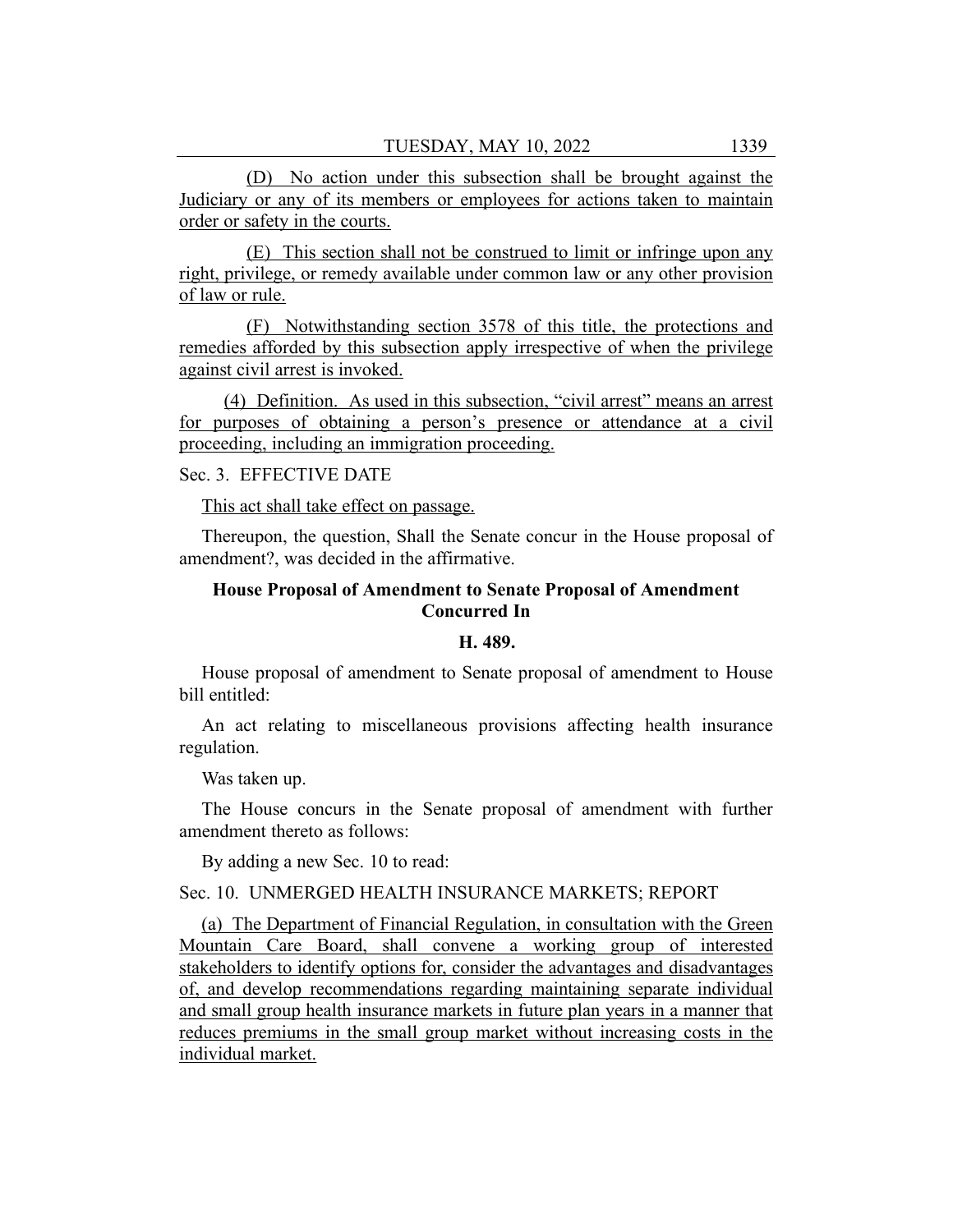(b) On or before January 15, 2023, the Department of Financial Regulation shall provide the working group's findings and recommendations to the House Committee on Health Care and the Senate Committees on Health and Welfare and on Finance.

and by renumbering the existing Sec. 10, effective dates, to be Sec. 11

Thereupon, the question, Shall the Senate concur in the House proposal of amendment to the Senate proposal of amendment?, was decided in the affirmative.

# **Proposal of Amendment; Bill Passed in Concurrence with Proposal of Amendment**

#### **H. 353.**

House bill entitled:

An act relating to pharmacy benefit management.

Was taken up.

Thereupon, pending third reading of the bill, Senator Cummings moved to amend the Senate proposal of amendment by striking out Secs. 4, 8 V.S.A. § 4089j, and 5, Department of Financial Regulation; pharmacy benefit management; report, in their entireties and inserting in lieu thereof new Secs. 4 and 5 to read as follows:

Sec. 4. Sec. 4. 8 V.S.A. § 4089j is amended to read:

§ 4089j. RETAIL PHARMACIES; FILLING OF PRESCRIPTIONS

\* \* \*

(d)(1) A health insurer or pharmacy benefit manager shall not, by contract, written policy, or written procedure, require that a pharmacy designated by the health insurer or pharmacy benefit manager dispense a medication directly to a patient with the expectation or intention that the patient will transport the medication to a health care setting for administration by a health care professional.

(2) A health insurer or pharmacy benefit manager shall not, by contract, written policy, or written procedure, require that a pharmacy designated by the health insurer or pharmacy benefit manager dispense a medication directly to a health care setting for a health care professional to administer to a patient.

Sec. 5. DEPARTMENT OF FINANCIAL REGULATION; PHARMACY BENEFIT MANAGEMENT; REPORTS

(a) The Department of Financial Regulation, in collaboration with the Office of Professional Regulation, including the Board of Pharmacy, and the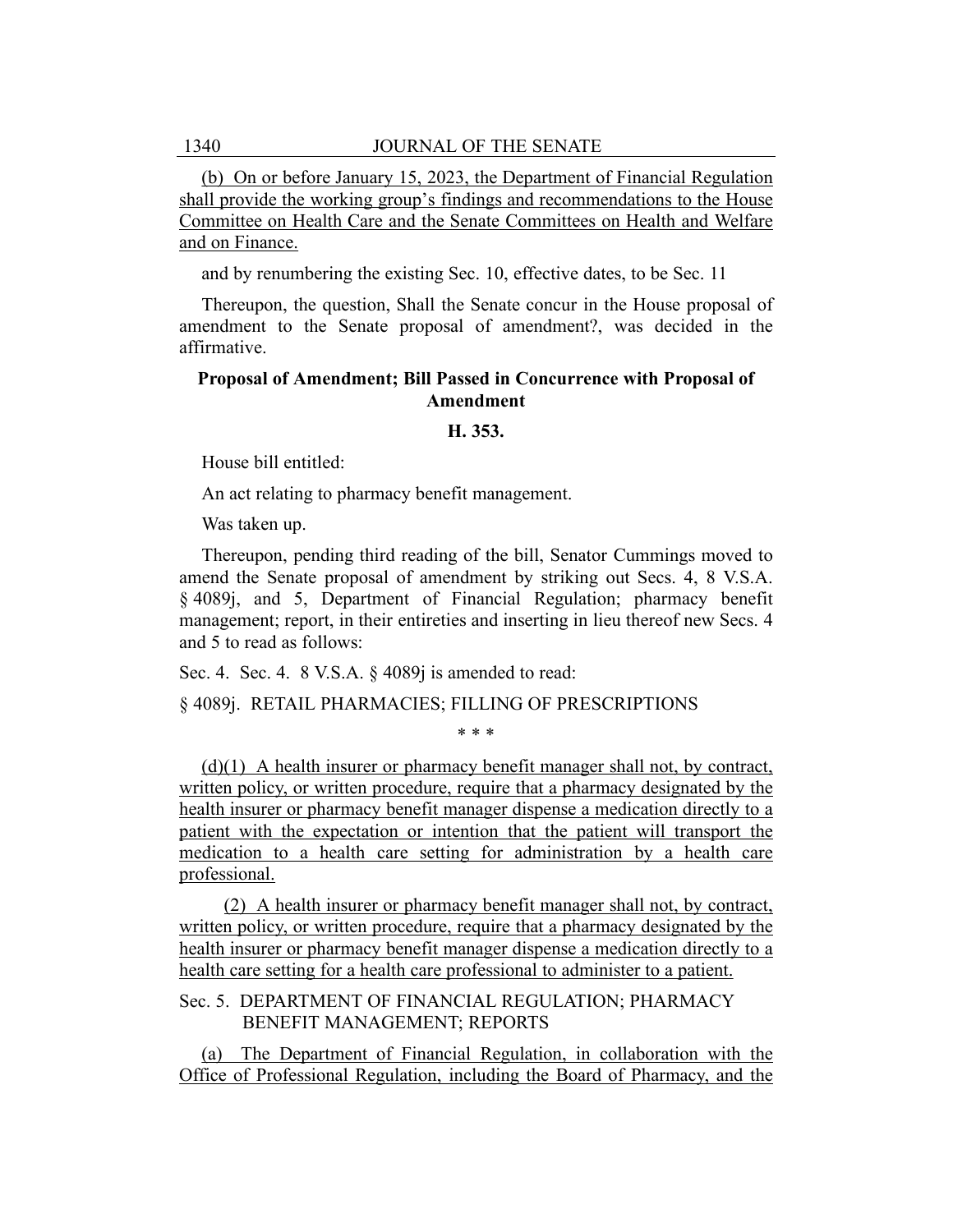Department of Vermont Health Access and in consultation with other interested stakeholders, shall consider:

(1) whether pharmacy benefit managers should be required to be licensed to operate in this State;

(2) whether pharmacy benefit managers should be prohibited from conducting or participating in spread pricing;

(3) the cost impacts of pharmacy benefit manager licensure and related regulatory measures in other states that have enacted such legislation;

(4) whether any amendments to the Board of Pharmacy's rules are needed to reflect necessary distinctions or appropriate limitations on pharmacist scope of practice;

(5) whether health insurers and pharmacy benefit managers should be required to permit a participating network pharmacy to perform all pharmacy services within the lawful scope of the profession of pharmacy as set forth in 26 V.S.A. chapter 36;

(6) whether there should be a minimum dispensing fee that pharmacy benefit managers and health insurers must pay to pharmacies and pharmacists for dispensing prescription drugs;

(7) how a pharmacy should be reimbursed for a claim if a pharmacy benefit manager denies a pharmacy's appeal in whole or in part, including whether the pharmacy should be allowed to submit a claim to the health insurer for the balance between the pharmacy benefit manager's reimbursement and the pharmacy's reasonable acquisition cost plus a dispensing fee;

(8) whether there is a problem in Vermont of pharmacies soliciting health insurance plan beneficiaries directly to market the pharmacy's services and, if so, how best to address the problem;

(9) whether pharmacy benefit managers and health insurers should be required to provide the same level of reimbursement to retail pharmacists for dispensing prescription drugs as for drugs dispensed by all other pharmacies, including pharmacy benefit manager affiliates, and not just mail-order pharmacies as in 8 V.S.A.  $\frac{6}{7}$  4089j(b);

(10) whether pharmacy benefit managers and health insurers should be prohibited from one or more of the following:

(A) requiring a covered individual, as a condition of payment or reimbursement, to purchase pharmacist services, including prescription drugs, exclusively through a mail-order pharmacy or a pharmacy benefit manager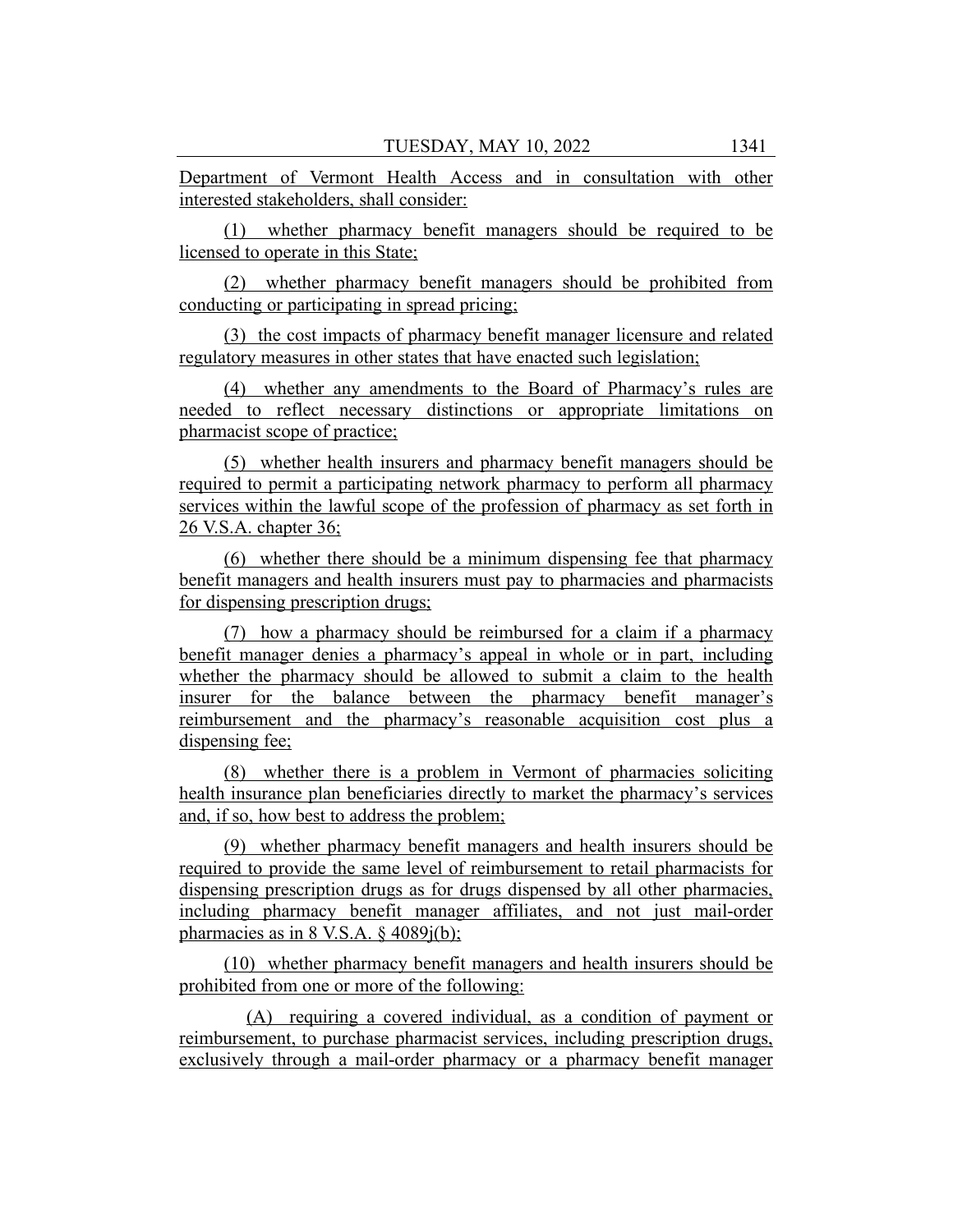# affiliate;

(B) offering or implementing plan designs that require a covered individual to use a mail-order pharmacy or a pharmacy benefit manager affiliate;

(C) ordering a covered individual, orally or in writing, including through online messaging, to use a mail-order pharmacy or a pharmacy benefit manager affiliate;

(D) establishing network requirements that are more restrictive than or inconsistent with State or federal law, rules adopted by the Board of Pharmacy, or guidance provided by the Board of Pharmacy or by drug manufacturers that operate to limit or prohibit a pharmacy or pharmacist from dispensing or prescribing drugs; or

(E) offering or implementing plan designs that increase plan or patient costs if the covered individual chooses not to use a mail-order pharmacy or a pharmacy benefit manager affiliate, including requiring a covered individual to pay the full cost for a prescription drug when the covered individual chooses not to use a mail-order pharmacy or a pharmacy benefit manager affiliate; and

(11) other issues relating to pharmacy benefit management and its effects on Vermonters, on pharmacies and pharmacists, and on health insurance in this State.

(b)(1) On or before January 15, 2023, the Department of Financial Regulation shall provide an update on its findings and recommendations to date regarding the issues described in subsection (a) of this section to the House Committee on Health Care and the Senate Committees on Health and Welfare and on Finance.

(2) On or before January 15, 2024, the Department of Financial Regulation shall provide its final findings and recommendations regarding the issues described in subsection (a) of this section to the House Committee on Health Care and the Senate Committees on Health and Welfare and on Finance.

Which was disagreed to.

Thereupon, the bill was read the third time and passed in concurrence with proposal of amendment.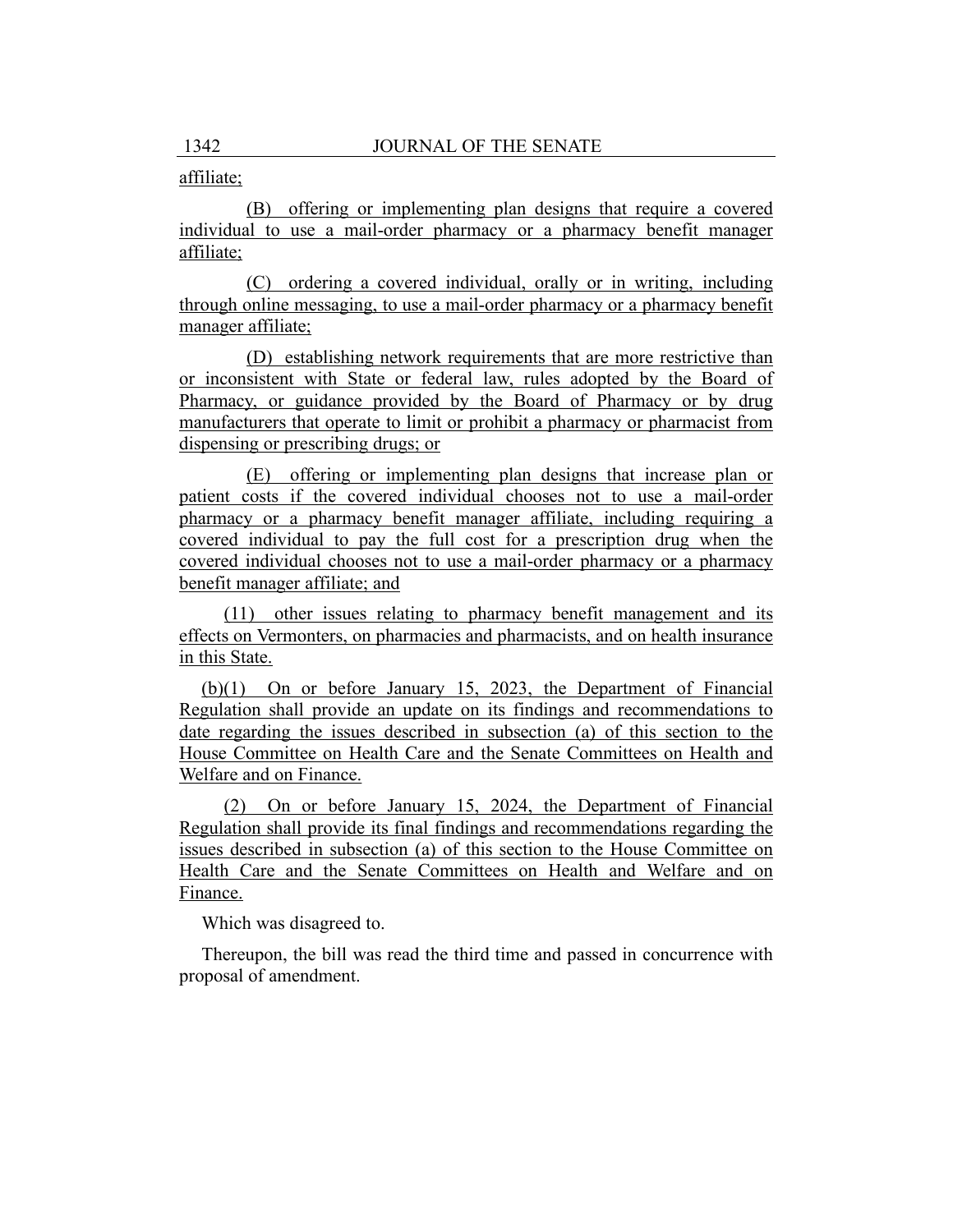#### **Bill Passed in Concurrence with Proposal of Amendment**

#### **H. 446.**

House bill of the following title was read the third time and passed in concurrence with proposal of amendment:

An act relating to miscellaneous natural resources and development subjects.

# **Proposal of Amendment; Bill Passed in Concurrence with Proposal of Amendment**

#### **H. 518.**

House bill entitled:

An act relating to municipal energy resilience initiatives.

Was taken up.

Thereupon, pending third reading of the bill, Senator Bray moved to amend the Senate proposal of amendment in Sec. 4, Municipal Energy Resilience Grant Program; appropriation, by striking out subdivision (2)(C) in its entirety and inserting in lieu thereof a new subdivision  $(2)(C)$  to read as follows:

(C) \$36,600,000.00 for grants to covered municipalities for weatherization, for thermal efficiency, and to supplement or replace heating systems with more efficient renewable or electric heating systems.

Which was agreed to.

Thereupon, the bill was read the third time and passed in concurrence with proposal of amendment.

#### **Bills Passed in Concurrence with Proposal of Amendment**

House bills of the following titles were severally read the third time and passed in concurrence with proposal of amendment:

**H. 572.** An act relating to the retirement allowance for interim educators.

**H. 626.** An act relating to the sale, use, or application of neonicotinoid pesticides.

**H. 697.** An act relating to eligibility of reserve forestland for enrollment in the Use Value Appraisal Program.

**H. 709.** An act relating to miscellaneous agricultural subjects.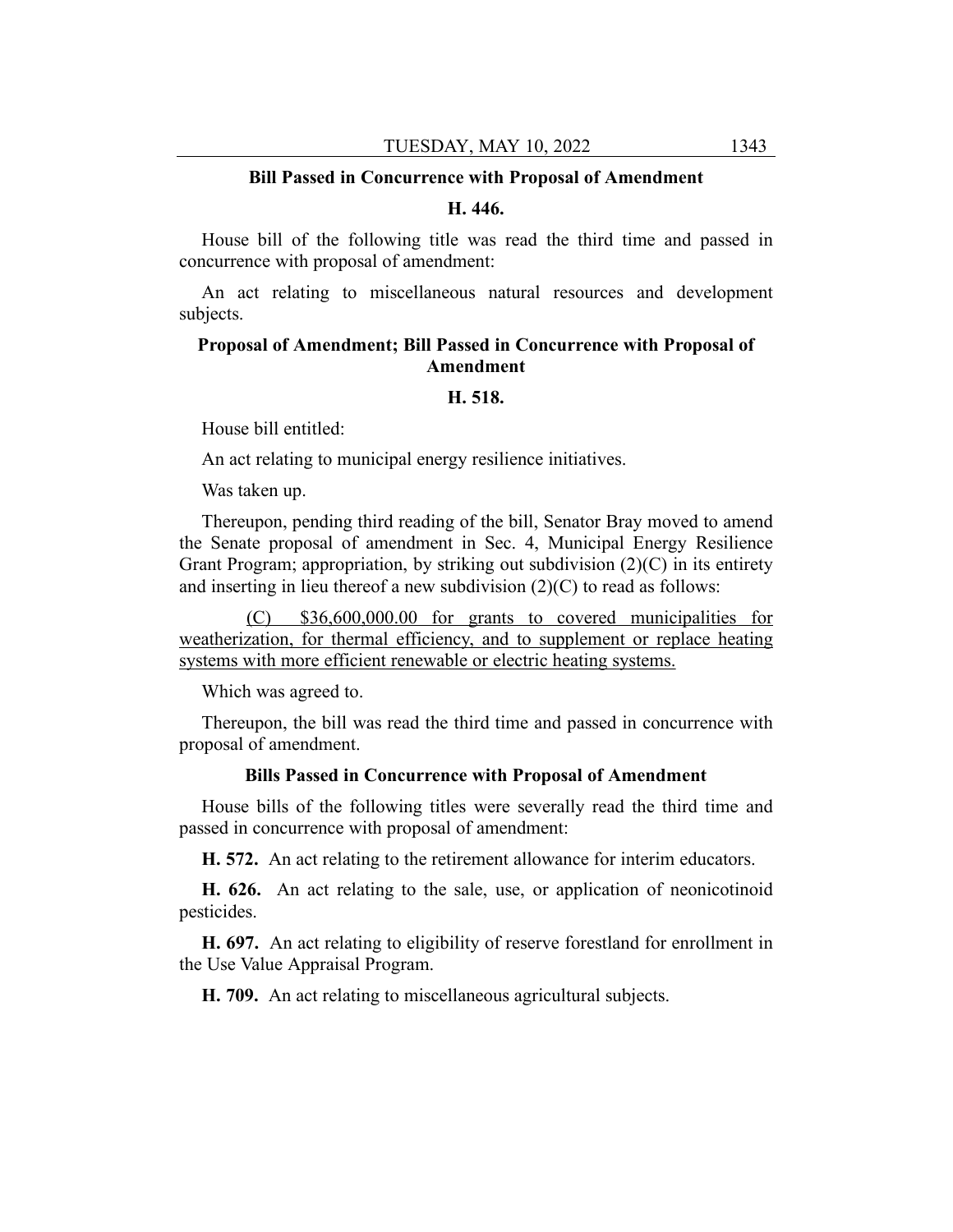## 1344 JOURNAL OF THE SENATE

#### **Bills Passed in Concurrence**

House bills of the following titles were severally read the third time and passed in concurrence:

**H. 742.** An act relating to approval of amendments to the charter of the Town of Milton.

**H. 745.** An act relating to the approval of the adoption of the charter of the Town of Montgomery.

**H. 746.** An act relating to an amendment to the charter of the City of Burlington.

#### **Rules Suspended; Bills and Resolutions Immediate Consideration**

On motion of Senator Baruth, the rules were suspended, and the following bills and resolutions were severally taken up for immediate consideration:

**S.R. 26, S.R. 27, S. 53, S. 224, H. 465, H. 512, H. 533, H. 720, H. 729, H. 739.**

# **Third Reading Ordered**

#### **S.R. 26.**

Senator White, for the Committee on Government Operations, to which was referred Senate resolution entitled:

Senate resolution urging the Vermont Congressional Delegation to introduce and pursue the enactment of legislation authorizing permanent U.S. residency eligibility for the more than 800 international victims of the Vermont EB-5 scandal.

Reported that the resolution ought to adopted.

Thereupon, the resolution was read the second time by title only pursuant to Rule 43, and third reading of the resolution was ordered.

#### **Third Reading Ordered**

#### **S.R. 27.**

Senate committee resolution entitled:

Senate resolution reaffirming the friendship between Vermont and the Republic of China (Taiwan) and supporting both enhanced United States-Taiwan bilateral relations and Taiwan's participation in the international community.

Was taken up.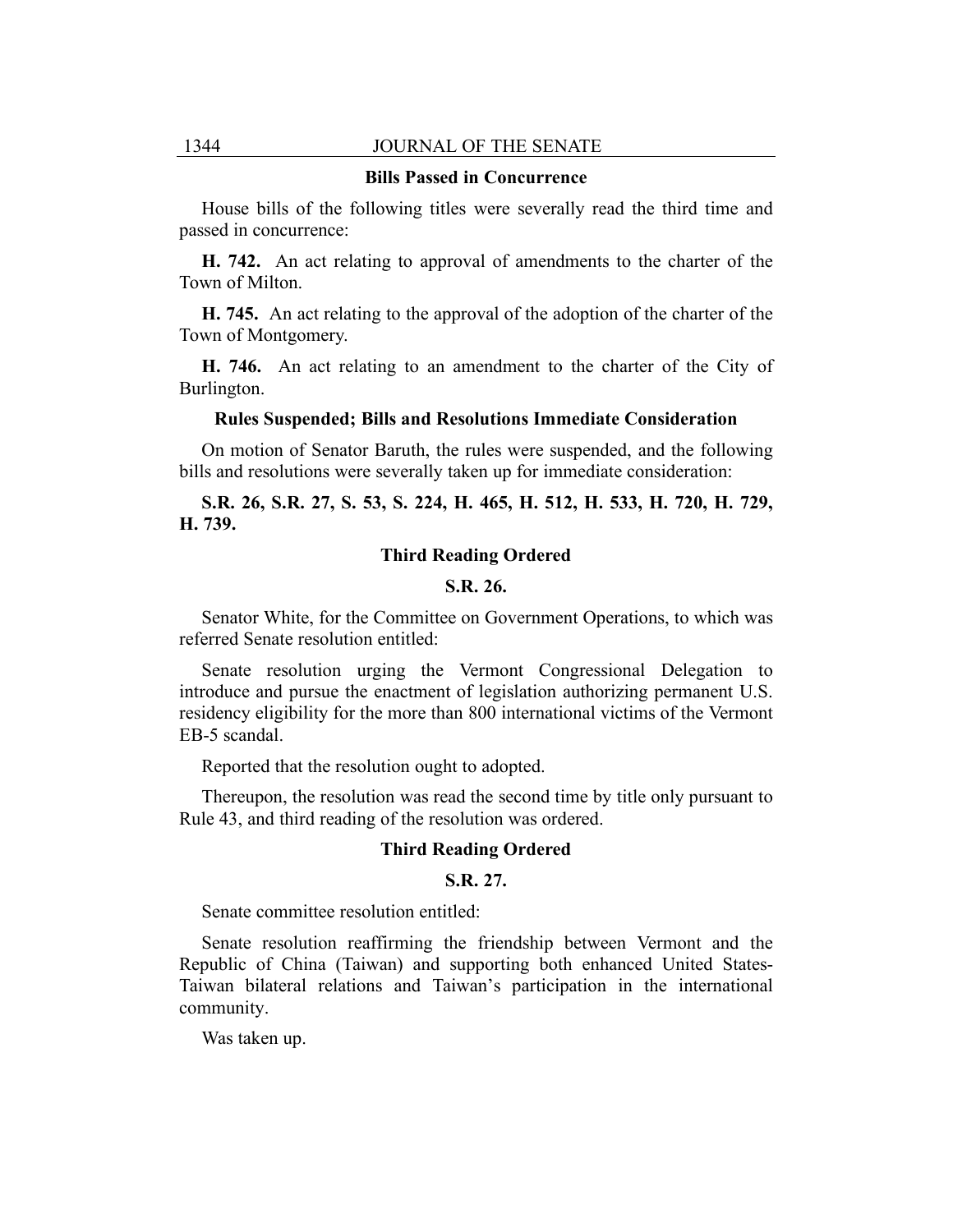Thereupon, the Senate Resolution was read the second time by title only pursuant to Rule 43, and third reading of the Senate Resolution was ordered.

#### **Proposals of Amendment; Third Reading Ordered**

## **H. 512.**

Senator White, for the Committee on Government Operations, to which was referred House bill entitled:

An act relating to modernizing land records and notarial acts law.

Reported recommending that the Senate propose to the House to amend the bill as follows:

First: In Sec. 2, 27 V.S.A. chapter 5, subchapter 8, by striking out section 625 in its entirety and inserting in lieu thereof a new section 625 to read as follows:

#### § 625. STANDARDS AND BEST PRACTICES

To ensure consistency in the standards and best practices of, and the technologies used by, recorders in this State, all recordings of deeds and other instruments or evidences respecting real estate, regardless of format, shall comply with standards and best practices issued by the Vermont State Archives and Records Administration pursuant to 3 V.S.A. § 117. Recorders shall seek services from the Vermont State Archives and Records Administration to comply with the standards and best practices issued in accordance with this subchapter. No provisions of this subchapter shall be implemented unless a recorder has complied with the standards and best practices issued by the Vermont State Archives and Records Administration in accordance with this subchapter.

Second: In Sec. 3, Vermont State Archives and Records Administration; report, by striking out subsection (a) in its entirety and inserting in lieu thereof a new subsection (a) to read as follows:

(a)(1) On or before January 15, 2024, the Vermont State Archives and Records Administration shall submit a report to the House Committees on Commerce and Economic Development and on Government Operations and the Senate Committees on Economic Development, Housing and General Affairs and on Government Operations concerning the fiscal, governance, and operational sustainability of uniform approaches to the modernization of the acceptance, recording, and availability of deeds and other property records, regardless of format.

(2) For the report required by this subsection, the Vermont State Archives and Records Administration shall consult with: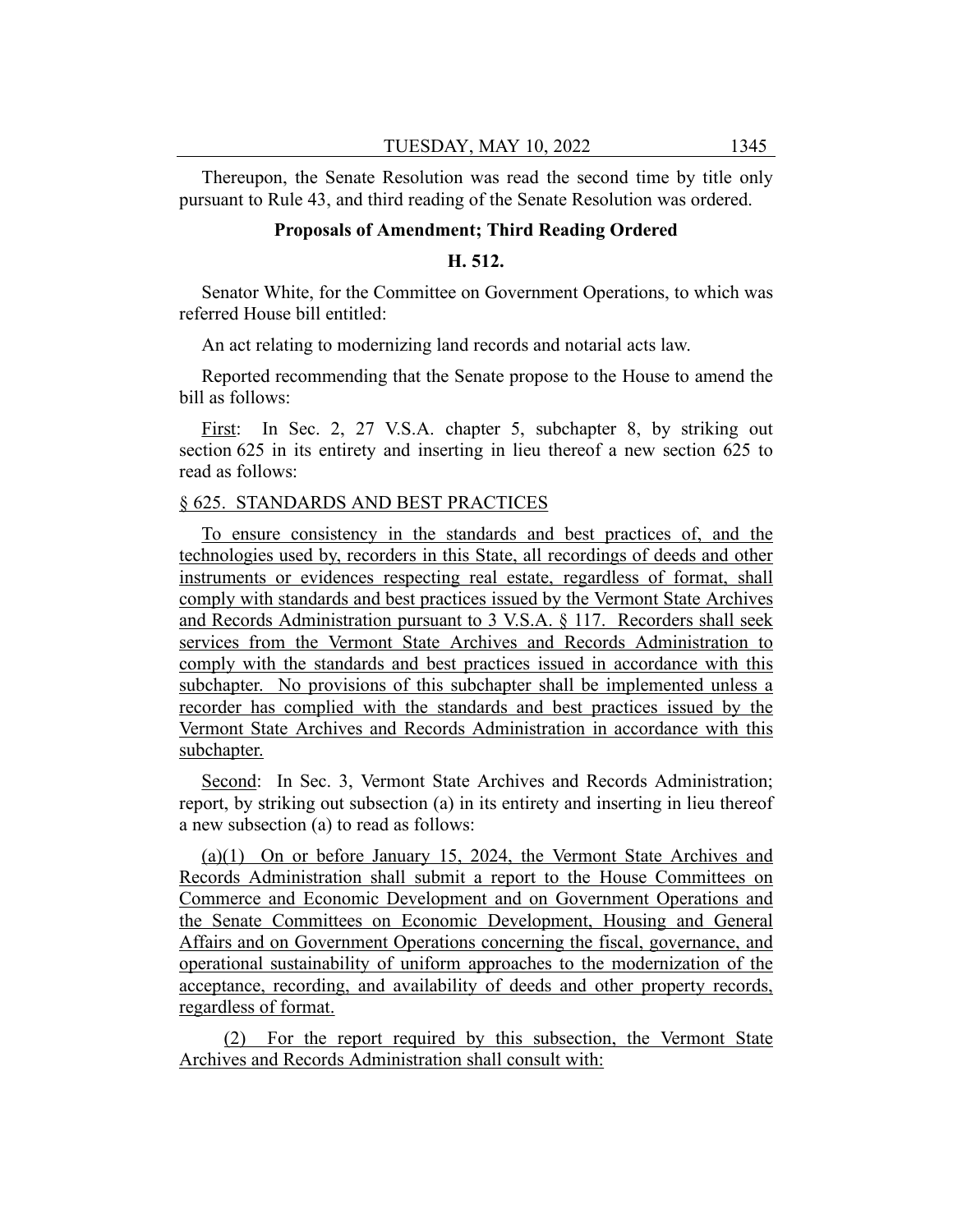(A) the Joint Fiscal Office;

(B) the Vermont League of Cities and Towns;

(C) the Vermont Municipal Clerks' and Treasurers' Association;

(D) representatives from the banking, bar, title insurance, and real estate industry; and

(E) other interested parties.

Third: In Sec. 5 (effective date), by striking Sec. 5 in its entirety and inserting in lieu thereof a Sec. 6 to read as follows:

#### Sec. 6. EFFECTIVE DATES

(a) This section and Sec. 4 (Vermont State Archives and Records Administration; position) shall take effect on passage.

(b) Secs. 1, 2, 3, and 5 shall take effect on July 1, 2022.

And that the bill ought to pass in concurrence with such proposals of amendment.

Senator MacDonald, for the Committee on Finance, to which the bill was referred, reported recommending that the bill ought to pass in concurrence with proposals of amendment as recommended by the Committee on Government Operations.

Senator Starr, for the Committee on Appropriations, to which the bill was referred, reported recommending that the bill ought to pass in concurrence with proposals of amendment as recommended by the Committee on Government Operations.

Thereupon, the bill was read the second time by title only pursuant to Rule 43, the proposals of amendment was agreed to, and third reading of the bill was ordered.

## **Proposal of Amendment; Third Reading Ordered**

# **H. 533.**

Senator Sears, for the Committee on Judiciary, to which was referred House bill entitled:

An act relating to converting civil forfeiture of property in drug-related prosecutions into a criminal process.

Reported recommending that the Senate propose to the House to amend the bill by striking out all after the enacting clause and inserting in lieu thereof the following: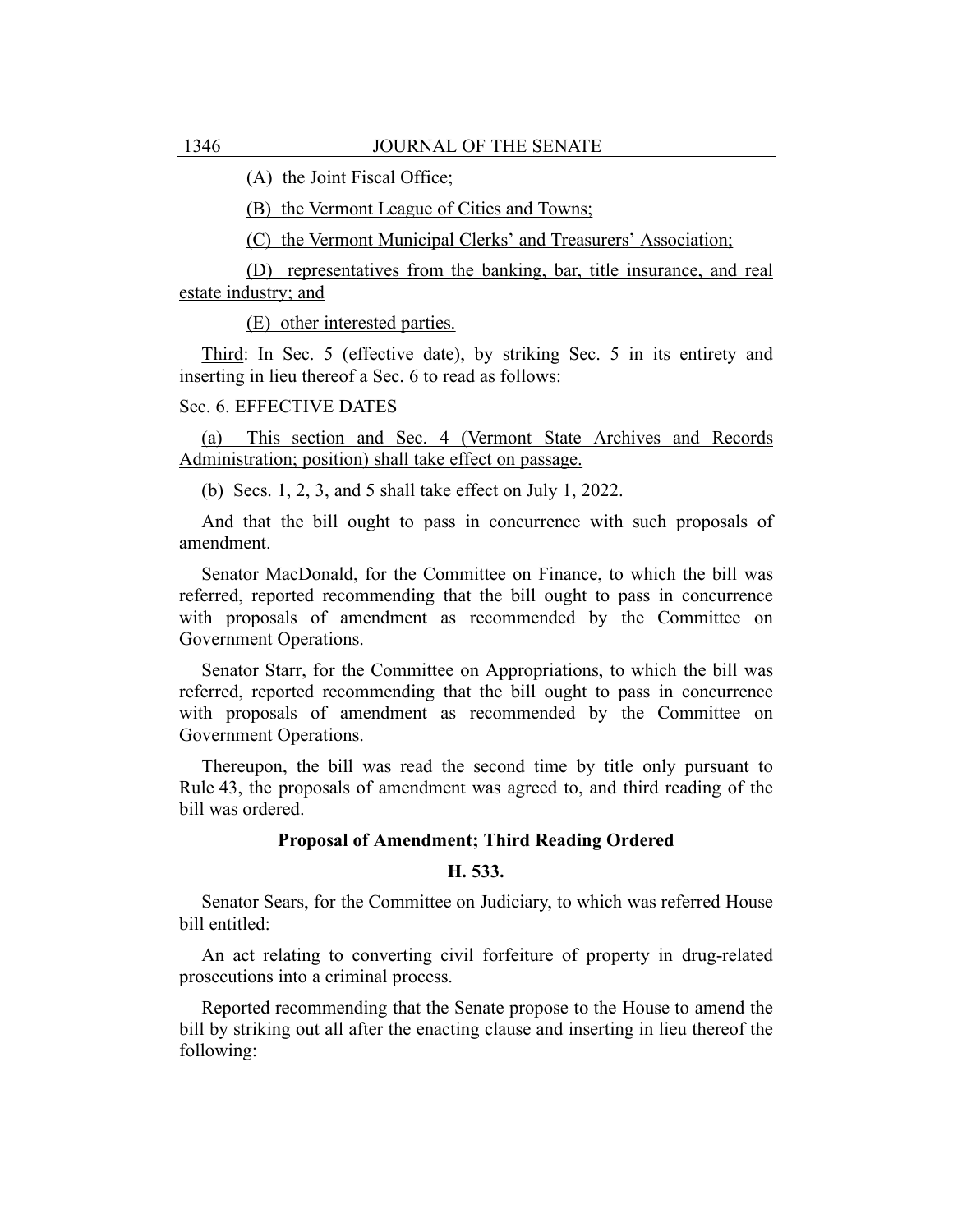# Sec. 1. DRUG-RELATED PROPERTY SEIZURE AND FORFEITURE; WORKING GROUP; REPORT

(a) Creation. There is created the Property Seizure and Forfeiture Working Group to study Vermont's use of property seizure and forfeiture processes under federal and State law for drug-related offenses.

(b) Membership. The Working Group shall be composed of the following members:

(1) the Chief Judge of the Vermont Superior Court or designee;

(2) the Attorney General or designee;

(3) the State Treasurer or designee;

(4) the Defender General or designee;

(5) the Commissioner of Public Safety or designee;

(6) the Executive Director of the Department of State's Attorney and Sheriffs or designee;

(7) the President of the Vermont Sheriffs' Association or designee; and

(8) the Center for Justice Reform at Vermont Law School.

(c) Powers and duties. The Working Group shall study how Vermont law enforcement used federal and State law to seize and forfeit property in drugrelated offenses since 2015. In particular, the study shall examine:

(1) the date, type, quantity, value, and location of any seized property;

(2) the number of State property seizures resulting in federal adoption;

(3) forfeiture actions commenced using the State and federal processes, including the date of commencement, type of forfeiture process used, and why the specific forfeiture process was selected;

(4) drug offenses related to any State and federal forfeiture actions, including the date the offense is charged and date of final judgment, plea agreement, or other agreement disposing of the matter;

(5) whether innocent owners, lienholders, or other interested parties aggrieved by a seizure or forfeiture intervened or otherwise participated in any State and federal forfeiture actions;

(6) the outcomes of State and federal forfeiture actions, including the dates of disposition and whether property was forfeited, returned, or otherwise disposed;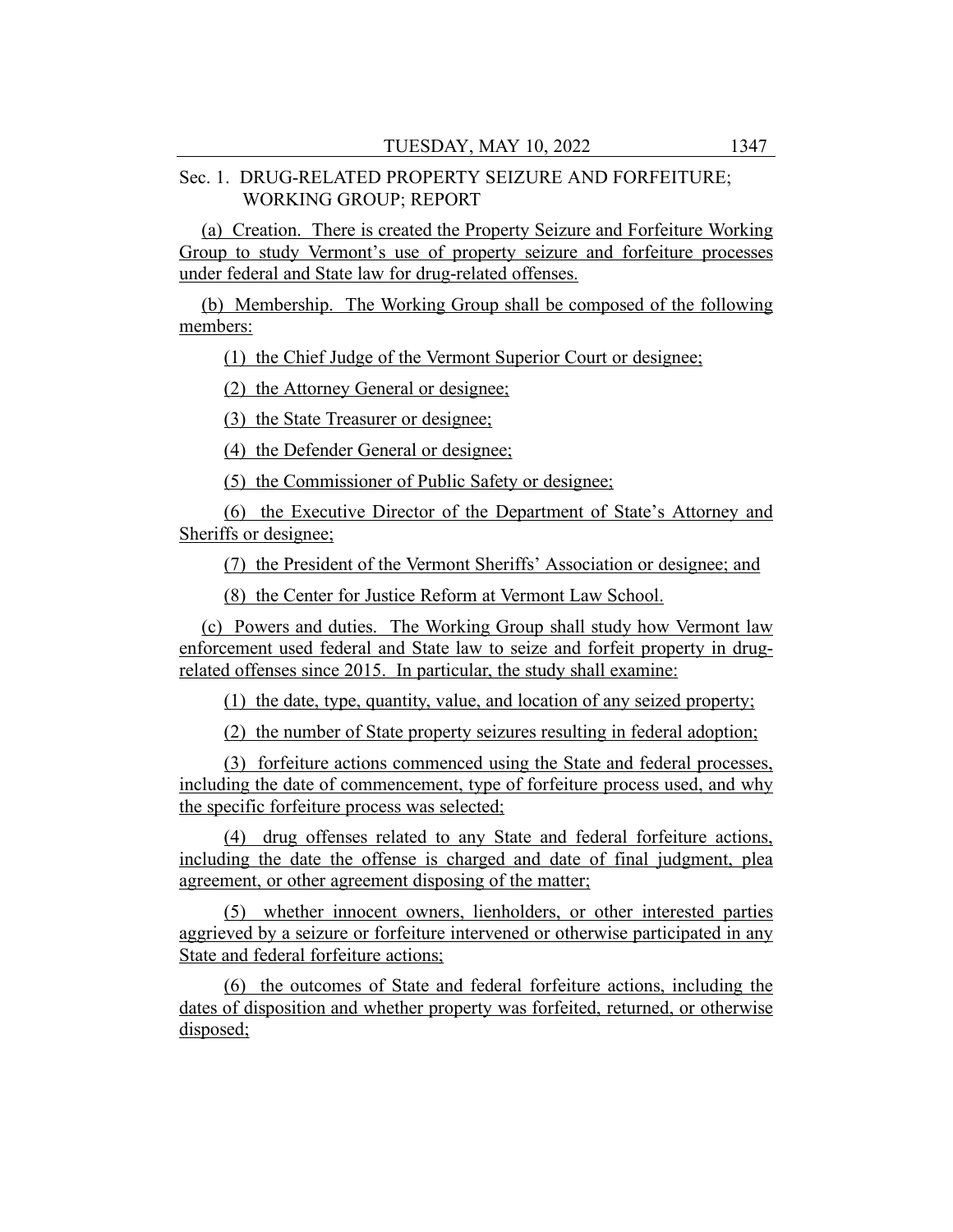(7) how and when the proceeds of forfeited property were distributed using the State and federal processes, including the share of proceeds received by any law enforcement agencies and prosecutors' offices;

(8) how any proceeds were used by law enforcement agencies and prosecutors' offices;

(9) any problems, impediments, or issues with the State process, including impacts on the State court system if it is expanded; and

(10) any complaints concerning abuse of the State and federal processes by law enforcement agencies or prosecutors' offices.

(d) Report. On or before December 15, 2022, the Working Group shall submit a written report in the form of proposed legislation to the Joint Legislative Justice Oversight Committee.

(e) Meetings.

(1) The Chief Judge of the Vermont Superior Court or designee shall call the first meeting of the Working Group to occur on or before July 15, 2022.

(2) The Committee shall select a chair from among its members at the first meeting.

(3) A majority of the membership shall constitute a quorum.

(4) The Working Group shall cease to exist on January 31, 2023.

Sec. 2. EFFECTIVE DATE

This act shall take effect on July 1, 2022.

And that after passage the title of the bill be amended to read:

An act relating to a study of seizure and forfeiture of property in drugrelated offenses.

And that the bill ought to pass in concurrence with such proposal of amendment.

Senator Baruth, for the Committee on Appropriations, to which the bill was referred, reported recommending that the bill ought to pass in concurrence with proposal of amendment as recommended by the Committee on Judiciary.

Thereupon, the bill was read the second time by title only pursuant to Rule 43, the proposal of amendment was agreed to, and third reading of the bill was ordered.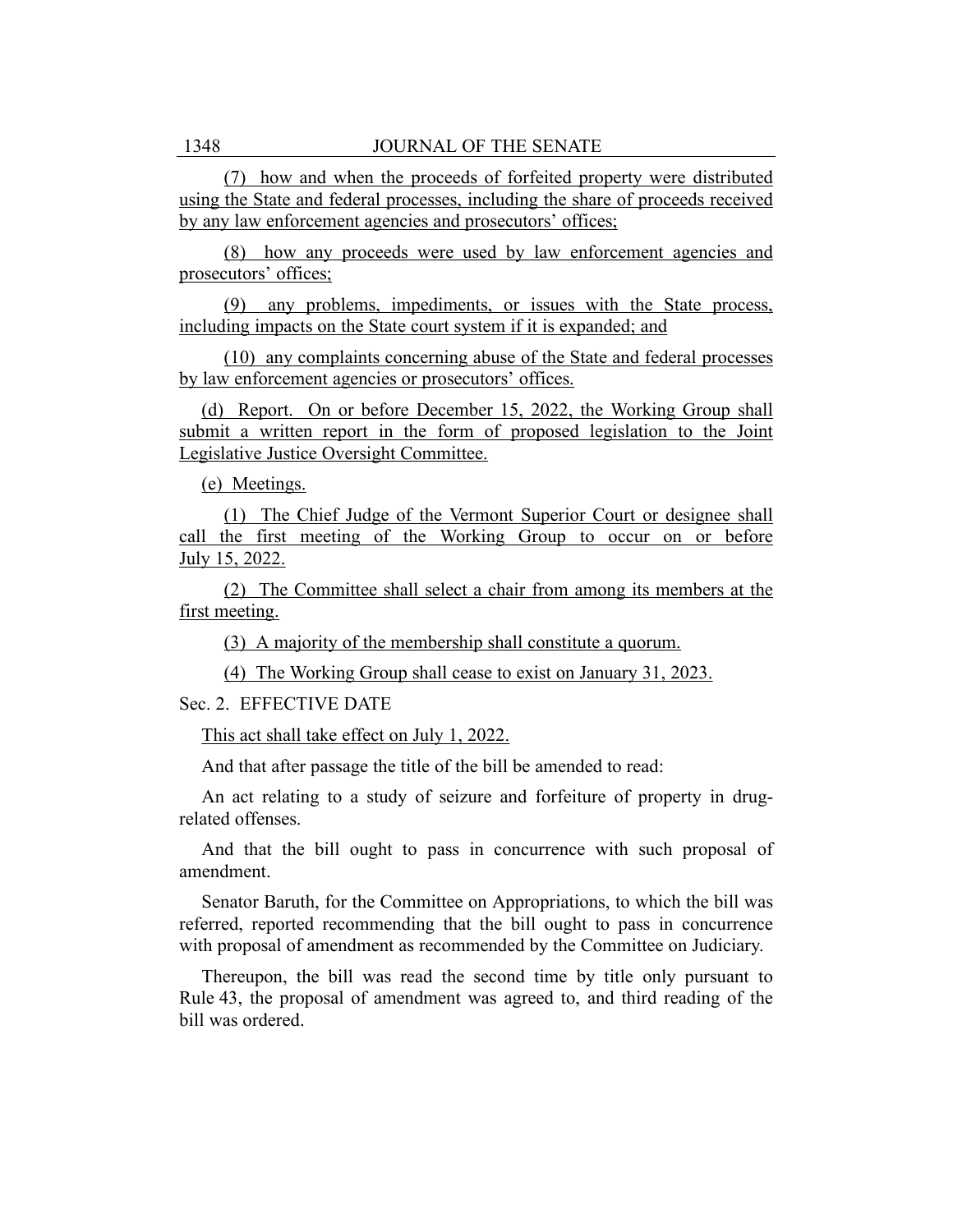#### **House Proposal of Amendment Concurred In**

## **S. 224.**

House proposal of amendment to Senate bill entitled:

An act relating to juvenile proceedings.

Was taken up.

The House proposes to the Senate to amend the bill by striking out all after the enacting clause and inserting in lieu thereof the following:

\* \* \* Pause of Juvenile Jurisdiction Expansion \* \* \*

Sec. 1. 2018 Acts and Resolves No. 201, Sec. 21 is amended to read:

Sec. 21. EFFECTIVE DATES

\* \* \*

(d) Secs.  $17-19$  shall take effect on July 1,  $2022$  July 1,  $2023$ .

Sec. 2. 2020 Acts and Resolves No. 124, Sec. 12 is amended to read:

Sec. 12. EFFECTIVE DATES

(a) Secs. 3  $(33 \text{ V.S.A.} \frac{6}{510(c)})$   $(33 \text{ V.S.A.} \frac{6}{5103(c)})$  and 7  $(33 \text{ V.S.A.})$ § 5206) shall take effect on <del>July 1, 2022</del> July 1, 2023.

\* \* \*

\* \* \* Victims Compensation and Restitution in Juvenile Proceedings \* \* \*

Sec. 3. 33 V.S.A. § 5119 is amended to read:

§ 5119. SEALING OF RECORDS

\* \* \*

(i) Upon receipt of a court order to seal a record relating to an offense for which there is an identifiable victim, a State's Attorney shall record the name and date of birth of the victim, the offense, and the date of the offense. The name and any identifying information regarding the defendant shall not be recorded. Victim information retained by a State's Attorney pursuant to this subsection shall be available only to victims' advocates, the Victims' Victims Compensation Program, and the victim and shall otherwise be confidential. The Victims Compensation Program may be provided with a copy, redacted of all information identifying the youth or delinquent child, of the affidavit for the sole purpose of verifying the expenses in a victims compensation application submitted pursuant to 13 V.S.A. § 5353.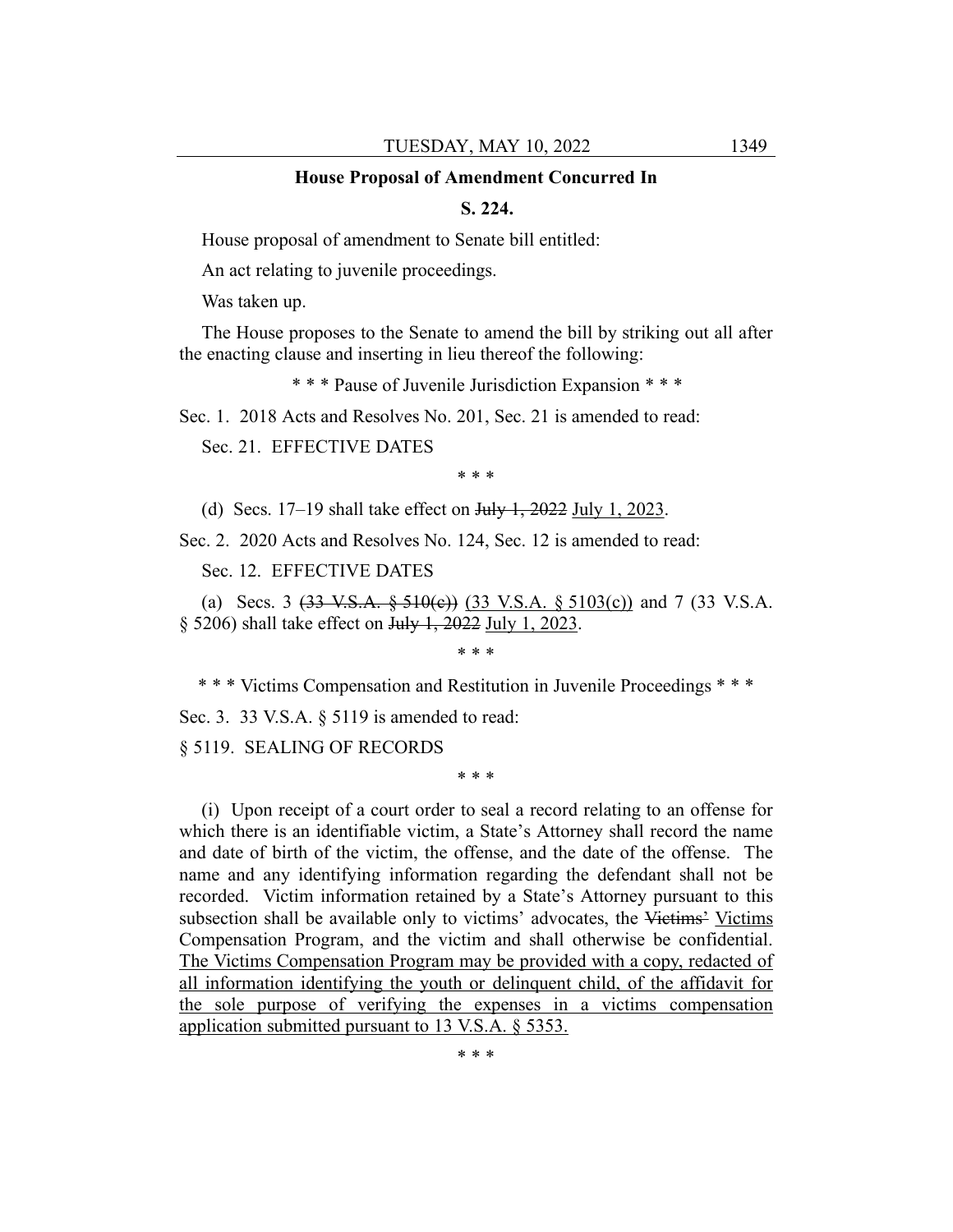Sec. 4. 33 V.S.A. § 5235 is amended to read:

§ 5235. JUVENILE RESTITUTION

\* \* \*

(e) In the event the juvenile is unable to pay the restitution judgment order at the time of disposition, the court shall fix the amount thereof, which shall not exceed an amount the juvenile can or will be able to pay, and shall fix the manner of performance or refer to a restorative justice program that will address how loss resulting from the delinquency will be addressed, and establish a restitution payment schedule based upon the juvenile's current and reasonably foreseeable future ability to pay, subject to modification under section 5264 of this title.

\* \* \*

 $(k)(1)$  The Restitution Unit may bring an action to enforce a restitution order issued under this section in the Superior or Small Claims Court of the county where the offender resides or in the county where the order was issued. In an action under this subsection, a restitution order issued in a juvenile proceeding shall be enforceable in Superior or Small Claims Court in the same manner as a civil judgment. Superior and Small Claims Court filing fees shall be waived for an action under this subsection and for an action to renew a restitution judgment.

(2) An action under this subsection may be brought only after the offender reaches 18 years of age and shall not be subject to any limitations period.

(3) For purposes of this subsection, a restitution order issued in a juvenile proceeding shall not be confidential. The sealing of a juvenile record shall not affect the authority of the Restitution Unit to enforce a restitution order in the same manner as a civil judgment under subdivision (1) of this subsection.

\* \* \* Rights of Victims in Juvenile and Youthful Offender Proceedings \* \* \*

Sec. 5. 13 V.S.A. § 5304 is amended to read:

§ 5304. VICTIMS ASSISTANCE PROGRAM

\* \* \*

(2) Notification. Victims, other than victims of acts of delinquency, shall be notified in a timely manner when a court proceeding involving their case is scheduled to take place and when a court proceeding to which they have been summoned will not take place as scheduled. Victims shall also be notified as to the final disposition of the case, and shall be notified of their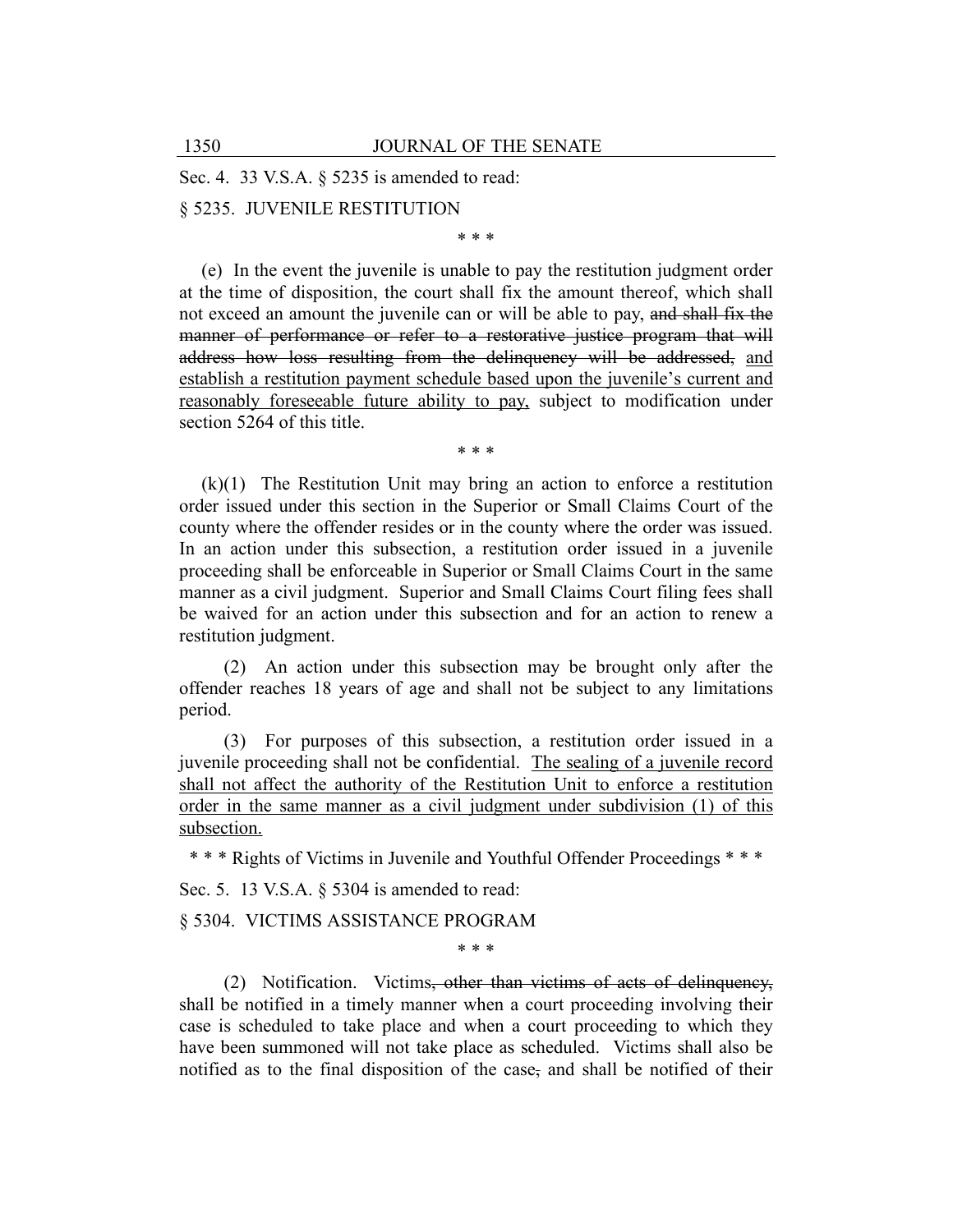right to request notification of a person's release or escape under section 5305 of this title. Notwithstanding this subdivision, the notification rights of victims of delinquent acts are governed by 33 V.S.A. chapters 52 and 52A.

\* \* \*

Sec. 6. 13 V.S.A. § 5305 is amended to read:

# § 5305. INFORMATION CONCERNING RELEASE FROM CUSTODY

(a) Victims, other than victims of acts of delinquency, and affected persons shall have the right to request notification by the agency having custody of the defendant before the defendant is released, including a release on bail or conditions of release, furlough, or other community program<sub>5</sub>; upon termination or discharge from probation,; or whenever the defendant escapes, is recaptured, dies, or receives a pardon or commutation of sentence. Notice shall be given to the victim or affected person as expeditiously as possible at the address or telephone number provided to the agency having custody of the defendant by the person requesting notice. Any address or telephone number so provided shall be kept confidential. The prosecutor's office shall ensure that victims are made aware of their right to notification of an offender's scheduled release date pursuant to this section. Notwithstanding this subsection, the right to information for victims of delinquent acts is governed by 33 V.S.A. chapters 52 and 52A.

\* \* \*

Sec. 7. 33 V.S.A. § 5110 is amended to read:

# § 5110. CONDUCT OF HEARINGS

(a) Hearings under the juvenile judicial proceedings chapters shall be conducted by the court without a jury and shall be confidential.

(b) The general public shall be excluded from hearings under the juvenile judicial proceedings chapters, and only the parties, their counsel, witnesses, persons accompanying a party for his or her the party's assistance, and such other persons as the court finds to have a proper interest in the case or in the work of the court, including a foster parent or a representative of a residential program where the child resides, may be admitted by the court. An individual without party status seeking inclusion in the hearing in accordance with this subsection may petition the court for admittance by filing a request with the clerk of the court. This subsection shall not prohibit a victim's exercise of his or her rights under sections 5233 and 5234 of this title, and as otherwise provided by law.

(c) There shall be no publicity given by any person to any proceedings under the authority of the juvenile judicial proceedings chapters except with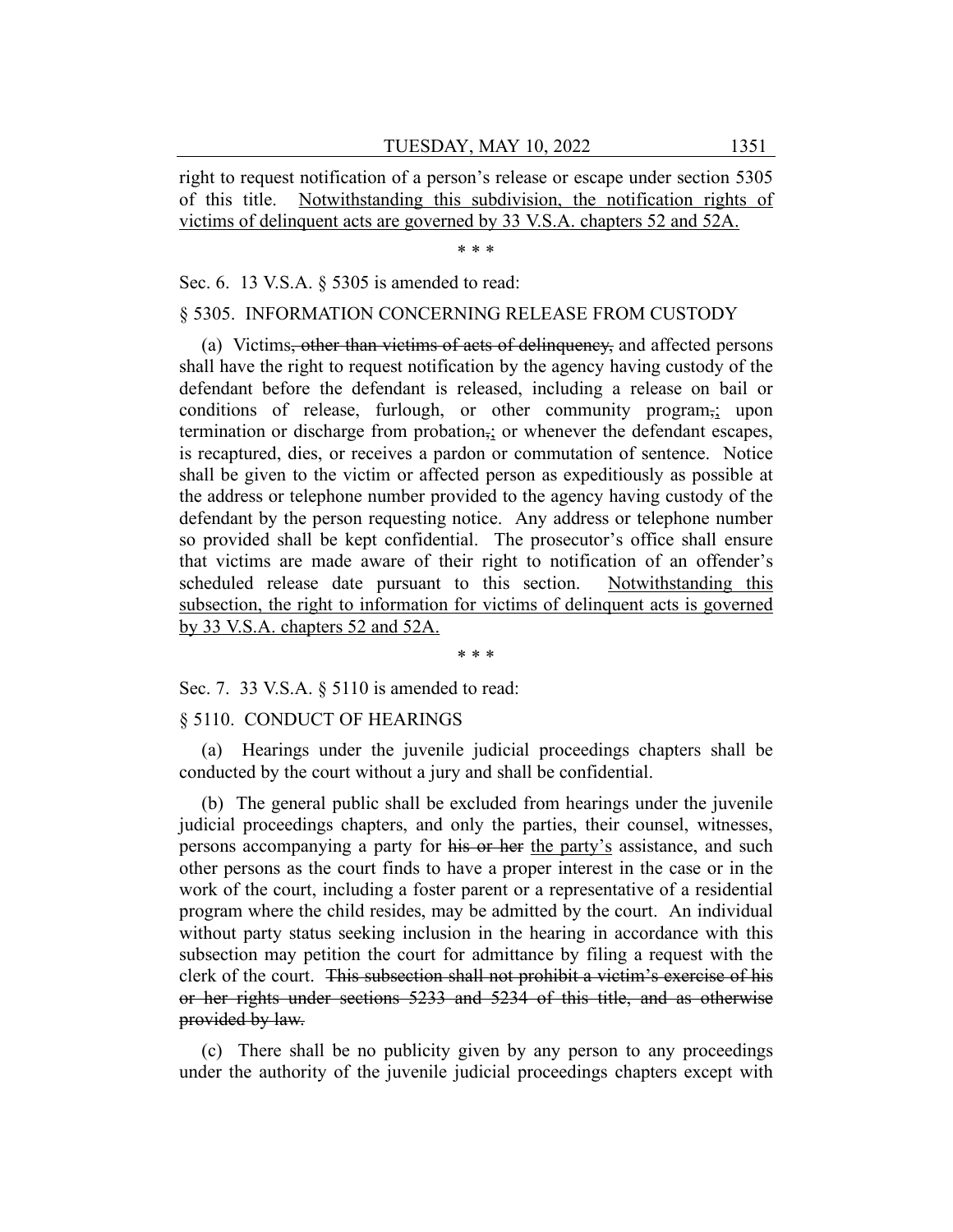the consent of the child, the child's guardian ad litem, and the child's parent, guardian, or custodian. A person who violates this provision may be subject to contempt proceedings pursuant to Rule 16 of the Vermont Rules for Family Proceedings. This subsection shall not prohibit a victim from discussing underlying facts of the alleged offense that resulted in death or physical, emotional, or financial injury to the victim, provided that, unless otherwise provided by law or court order, a victim shall not disclose what occurs during a court proceeding or information learned through a court proceeding that is not an underlying fact of the alleged offense that resulted in death or physical, emotional, or financial injury to the victim.

(d) This section shall not prohibit a victim's exercise of rights provided by section 5234 of this title and as otherwise provided by law.

Sec. 8. 33 V.S.A. § 5126 is added to read:

§ 5126. INFORMATION FROM LAW ENFORCEMENT AGENCY

(a) Information to all victims in juvenile and youthful offender proceedings. After initial contact between a victim and a law enforcement agency responsible for investigating the offense, the agency shall promptly give in writing to the victim:

(1) an explanation of the victim's rights under this chapter and chapters 52 and 52A of this title; and

(2) information concerning the availability of:

(A) assistance to victims, including medical, housing, counseling, and emergency services;

(B) compensation for victims under 13 V.S.A. chapter 167 and the name, street address, and telephone number of the Center for Crime Victim Services;

(C) protection for the victim, including protective court orders; and

(D) access by the victim and the offender to records related to the case that are public under the provisions of 1 V.S.A. chapter 5, subchapter 3 (access to public records).

(b) Information to victims of listed crimes. As soon as practicable, the law enforcement agency shall use reasonable efforts to give to the victim of a listed crime, as relevant, all of the following:

(1) information as to the offender's identity unless inconsistent with law enforcement purposes;

(2) information as to whether the offender has been taken into custody;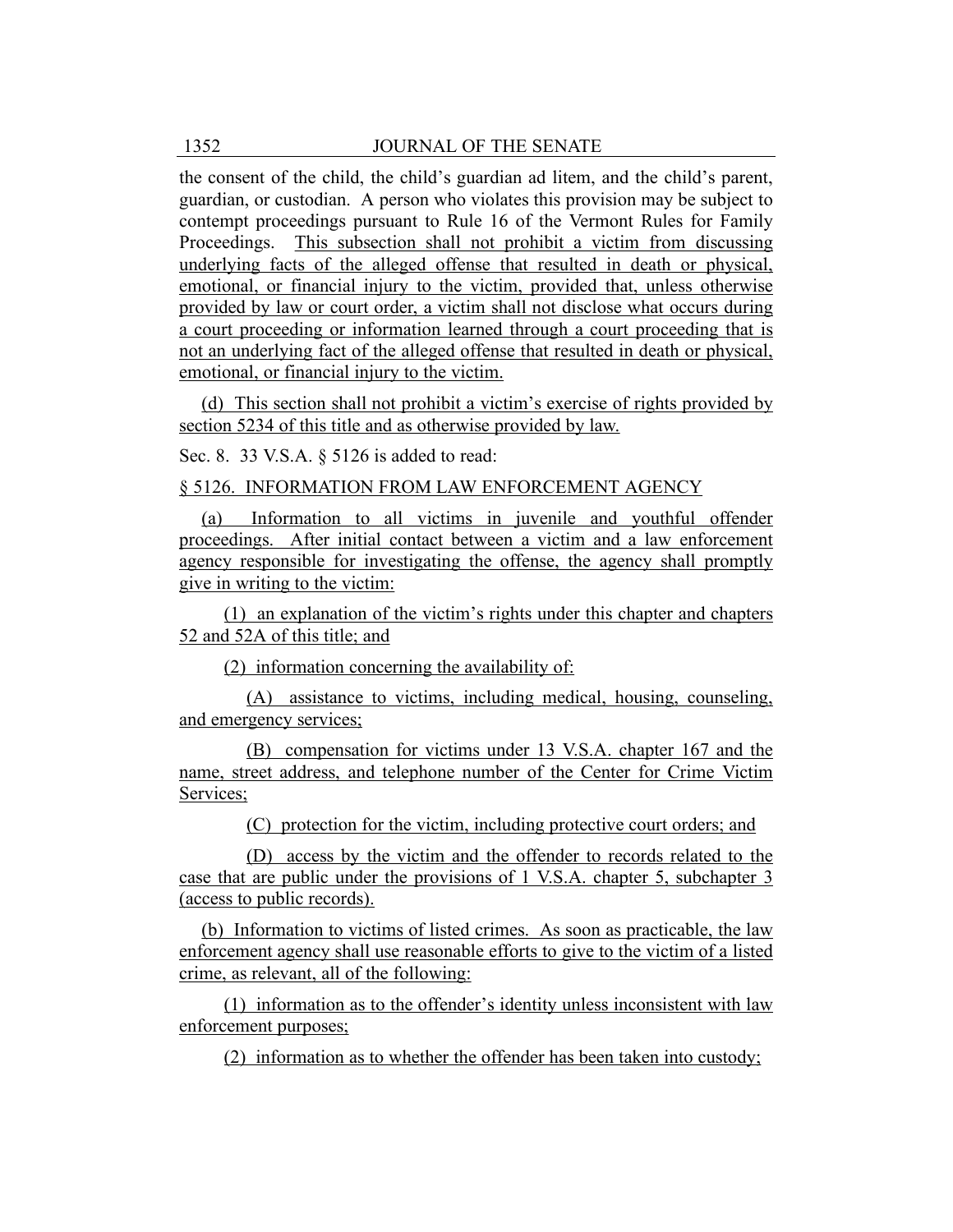(3) the file number of the case and the name, office street address, and telephone number of the law enforcement officer currently assigned to investigate the case;

(4) the prosecutor's name, office street address, and telephone number;

(5) an explanation that no individual is under an obligation to respond to questions that may be asked outside a courtroom or deposition; and

(6) information concerning any conditions of release imposed on the offender prior to an initial court appearance, unless otherwise limited by court order.

Sec. 9. 33 V.S.A. § 5127 is added to read:

#### § 5127. VICTIM'S RIGHT TO PRESENCE OF VICTIM'S ADVOCATE

When a victim in a juvenile or youthful offender proceeding is ordered by the court to attend or has a right to attend the proceeding, the victim may be accompanied at the proceeding by a victim's advocate.

Sec. 10. 33 V.S.A. § 5234 is amended to read:

# § 5234. RIGHTS OF VICTIMS IN DELINQUENCY PROCEEDINGS INVOLVING A LISTED CRIME

(a) The victim in a delinquency proceeding involving a listed crime shall have the following rights:

(1) To be notified by the prosecutor's office in a timely manner of the following:

(A) when a delinquency petition has been filed, the name of the child and any conditions of release initially ordered for the child or modified by the court that are related to the victim or a member of the victim's family or current household, unless otherwise limited by court order;

(B) his or her the victim's rights as provided by law, information regarding how a case proceeds through a delinquency proceeding, the confidential nature of delinquency proceedings, and that it is unlawful to disclose confidential information concerning the proceedings to another person;

(C) when a predispositional or dispositional court proceeding is scheduled to take place and when a court proceeding of which he or she the victim has been notified will not take place as scheduled; and

(D) whether delinquency has been found and disposition has occurred, and any conditions of release or conditions of probation that are related to the victim or a member of the victim's family or current household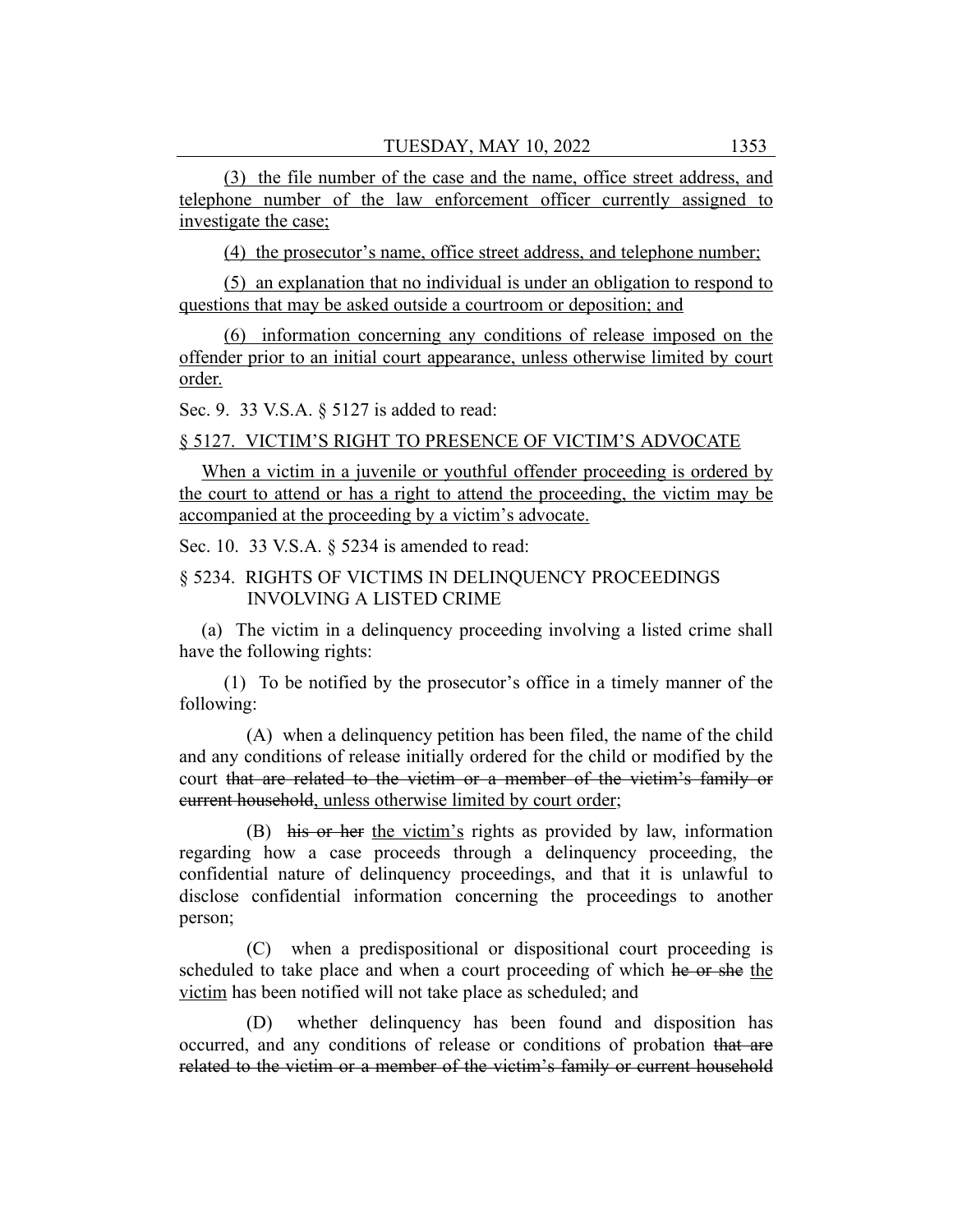and any restitution, when ordered unless otherwise limited by court order.

(2) To file with the court a written or recorded statement of the impact of the delinquent act on the victim and the need for restitution.

(3) To be present during all court proceedings subject to the provisions of Rule 615 of the Vermont Rules of Evidence; to attend the disposition hearing and to present a victim impact statement and to express reasonably the victim's views concerning the offense and the youth, including testimony in support of his or her the victim's claim for restitution pursuant to section 5235 of this title, and; to be notified as to the disposition, including probation; and to submit oral or written statements to the court at such other times as the court may allow. The court shall consider the victim's statement when ordering disposition. The victim shall not be personally present at any portion of the disposition hearing except to present a victim impact statement or to testify in support of his or her claim for restitution unless the court finds that the victim's presence is necessary in the interest of justice.

(4) Upon request, to  $\overline{I_0}$  be notified by the agency having custody of the delinquent child before he or she the child is discharged released into the community from a secure or staff-secured residential facility. The name of the facility shall not be disclosed. An agency's inability to give notification shall not preclude the release. However, in such an event, the agency shall take reasonable steps to give notification of the release as soon thereafter as practicable. Notification efforts shall be deemed reasonable if the agency attempts to contact the victim at the address or telephone number provided to the agency in the request for notification.

(5) To have the court take his or her the victim's views into consideration in the court's disposition order. If the victim is not present, the court shall consider whether the victim has expressed, either orally or in writing, views regarding disposition and shall take those views into account when ordering disposition.

(6) [Repealed.]

(b) The prosecutor's office shall keep the victim informed and consult with the victim through the delinquency proceedings.

Sec. 11. 33 V.S.A. § 5234a is amended to read:

# § 5234a. RIGHTS OF VICTIMS IN DELINQUENCY PROCEEDINGS INVOLVING A NONLISTED CRIME

(a) The victim in a delinquency proceeding involving an offense that is not a listed crime shall have the following rights: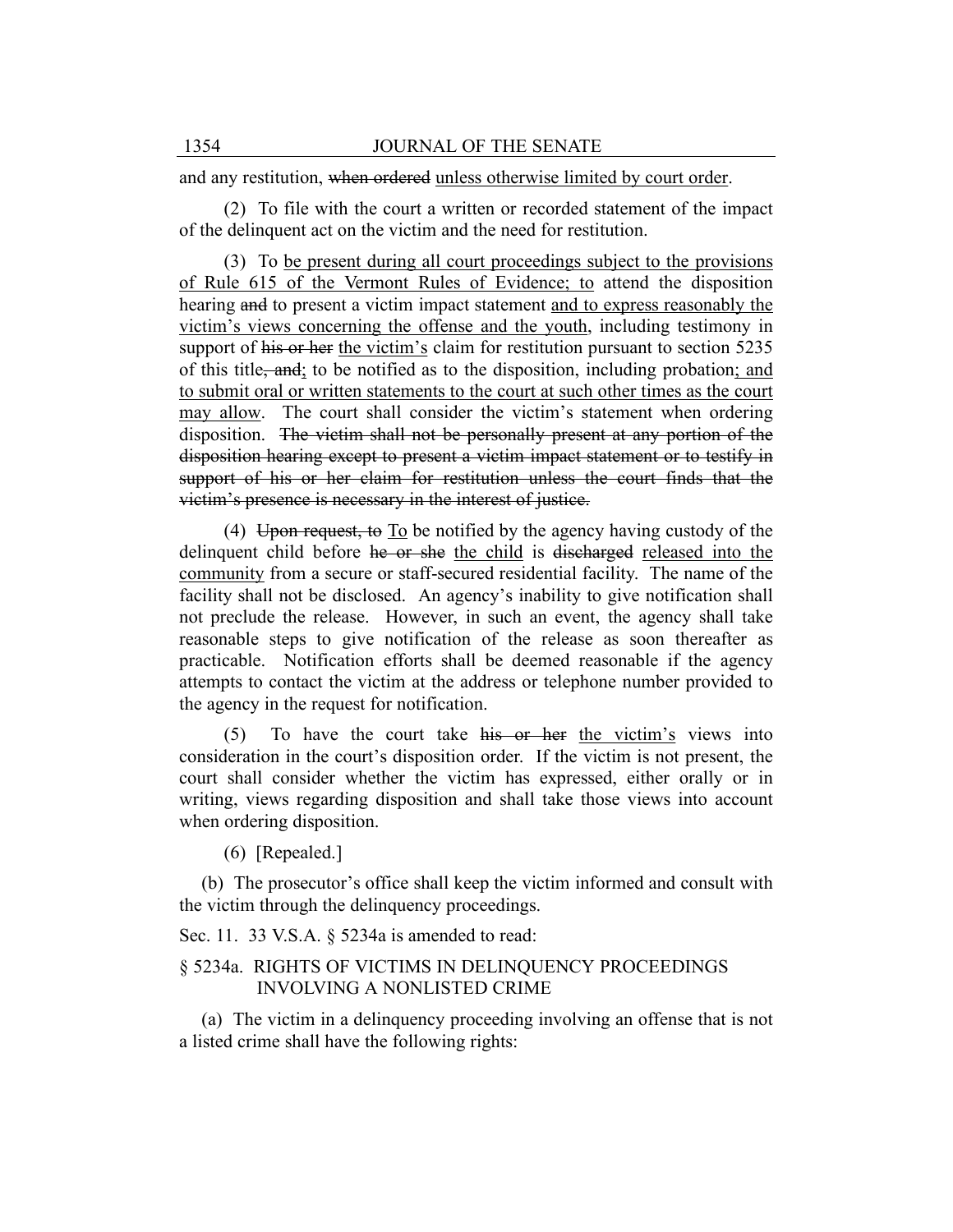(1) To be notified by the prosecutor's office in a timely manner of the following:

(A) his or her the victim's rights as provided by law, information regarding how a delinquency proceeding is adjudicated, the confidential nature of juvenile proceedings, and that it is unlawful to disclose confidential information concerning the proceedings;

(B) when a delinquency petition is filed;

(C) the child's name and the conditions of release ordered for the child or modified by the court if the conditions relate to the victim or a member of the victim's family or current household unless otherwise limited by court order; and

(D) when a dispositional court proceeding is scheduled to take place and when a court proceeding of which he or she the victim has been notified will not take place as scheduled.

(2) That delinquency has been found and disposition has occurred, and any conditions of release or conditions of probation that are related to the victim or a member of the victim's family or current household, and any restitution ordered unless otherwise limited by court order.

(3) To file with the court a written or recorded statement of the impact of the delinquent act on the victim and any need for restitution.

(4) To attend the disposition hearing for the sole purpose of presenting to the court a victim impact statement, including testimony in support of his or her the victim's claim for restitution pursuant to section 5235 of this title. The victim shall not be personally present at any portion of the disposition hearing except to present a victim impact statement or to testify in support of his or her the victim's claim for restitution unless the court finds that the victim's presence is necessary in the interest of justice.

(5) To be notified by the agency having custody of the child, if agreed to by the parties, before the child is released into the community from a secure or staff-secured residential facility.

(6) To have the court take his or her the victim's views into consideration in the court's disposition order. If the victim is not present, the court shall consider whether the victim has expressed, either orally or in writing, views regarding disposition and shall take those views into account when ordering disposition. The court shall order that the victim be notified as to the identity of the child upon disposition if the court finds that release of the child's identity to the victim is in the best interests of both the child and the victim and serves the interests of justice.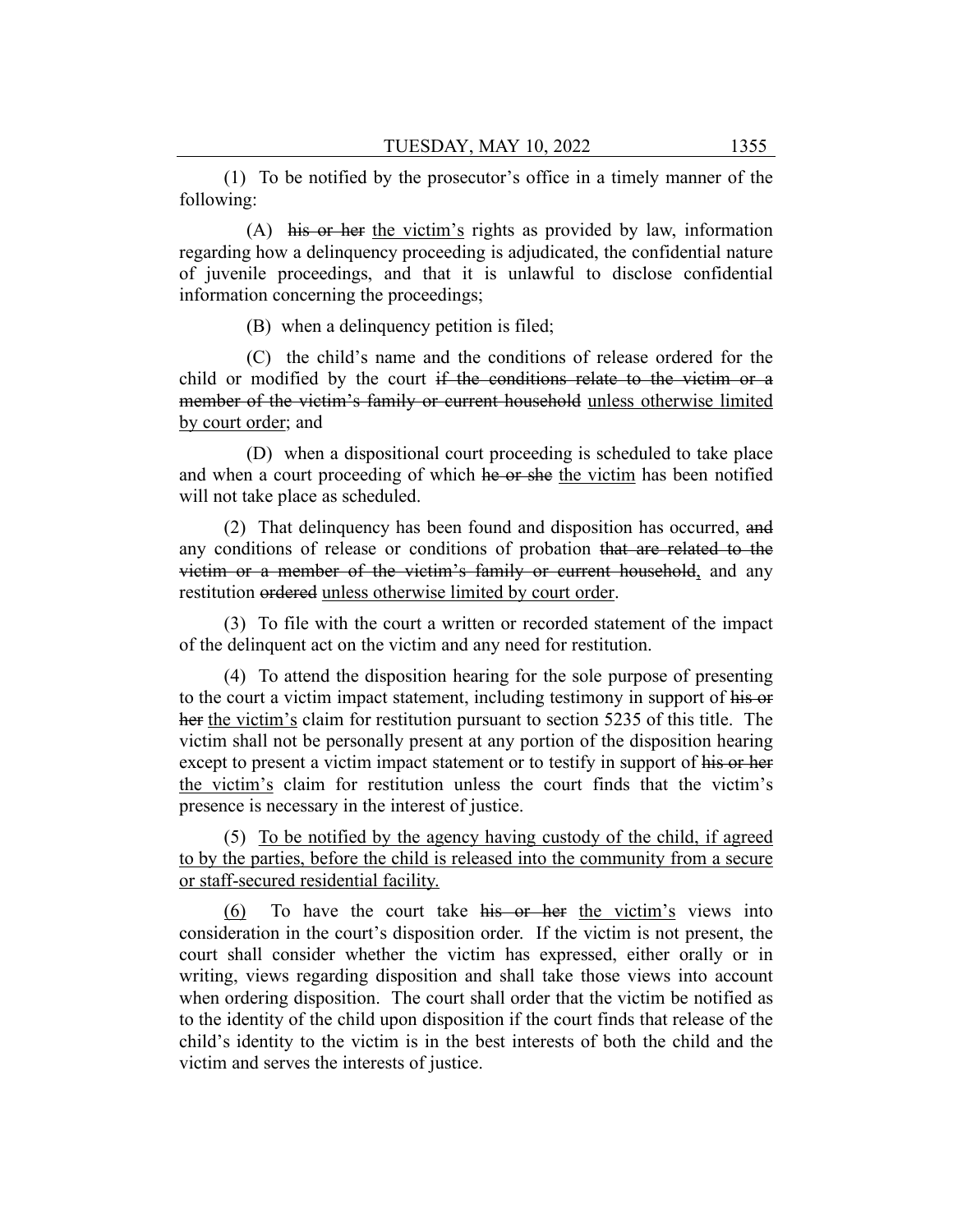(b) The prosecutor's office shall keep the victim informed and consult with the victim through the delinquency proceedings.

Sec. 12. 33 V.S.A. § 5288 is amended to read:

# § 5288. RIGHTS OF VICTIMS IN YOUTHFUL OFFENDER PROCEEDINGS

(a) The victim in a proceeding involving a youthful offender shall have the following rights:

(1) to To be notified by the prosecutor in a timely manner:

(A) when a court proceeding is scheduled to take place and when a court proceeding to which he or she the victim has been notified will not take place as scheduled; and

(B) of any conditions of release or conditions of probation and of any restitution unless otherwise limited by court order.

(2) to To be present during all court proceedings subject to the provisions of Rule 615 of the Vermont Rules of Evidence and to express reasonably his or her views concerning the offense and the youth; to attend the disposition hearing to present a victim impact statement and to express reasonably the victim's views concerning the offense and the youth, including testimony in support of the victim's claim for restitution; and to submit oral or written statements to the court at such other times as the court may allow. The court shall consider the victim's statement when ordering disposition.

(3) to request notification To be notified by the agency having custody of the youth before the youth is released into the community from a secure or staff-secured residential facility;

(4) to To be notified by the prosecutor as to the final disposition of the case; and.

(5) to To be notified by the prosecutor of the victim's rights under this section.

(b) In accordance with court rules, at a hearing on a motion for youthful offender treatment, the court shall ask if the victim is present and, if so, whether the victim would like to be heard regarding disposition. In ordering disposition, the court shall consider any views offered at the hearing by the victim. If the victim is not present, the court shall ask whether the victim has expressed, either orally or in writing, views regarding disposition and shall take those views into consideration in ordering disposition.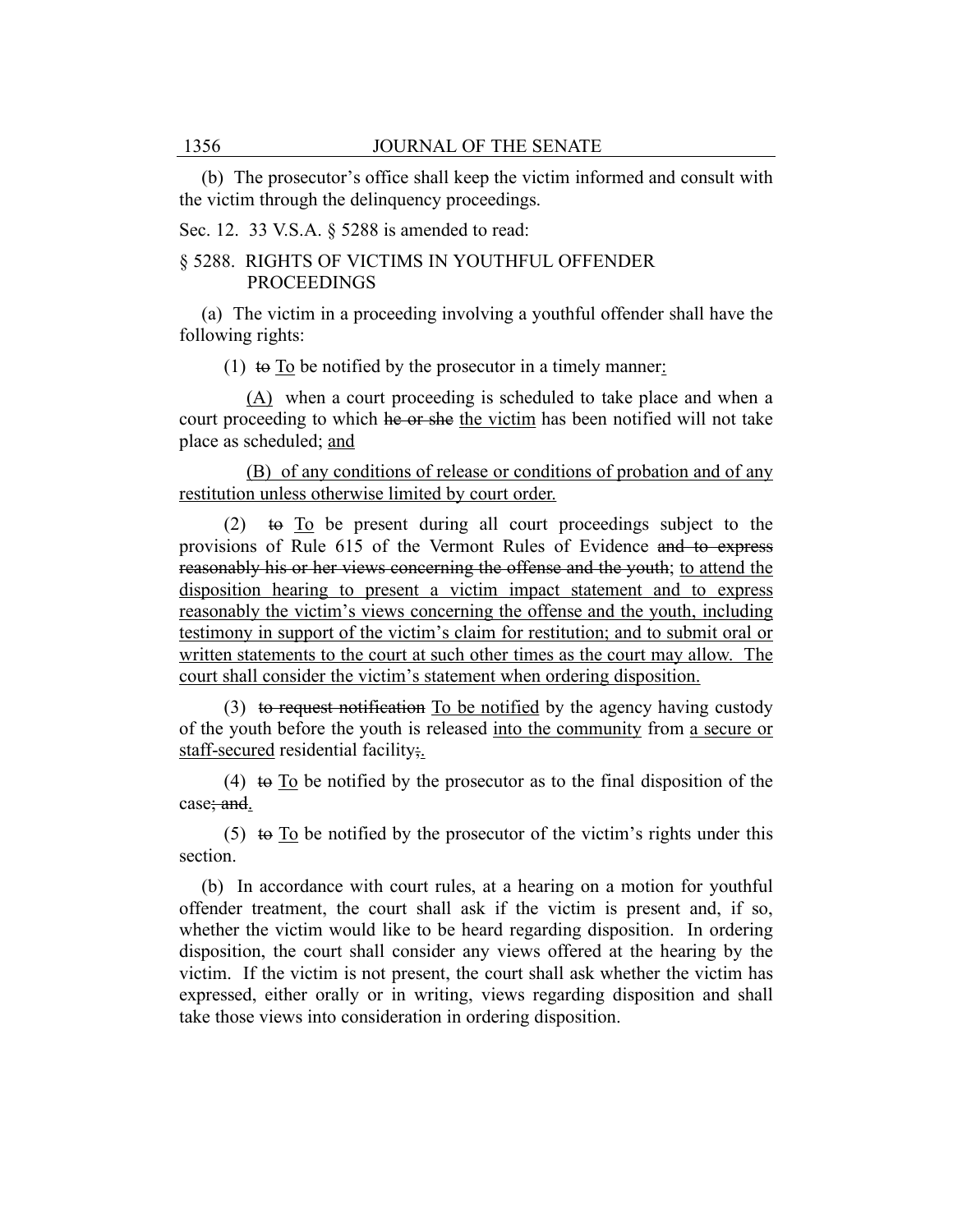(c) No youthful offender proceeding shall be delayed or voided by reason of the failure to give the victim the required notice or the failure of the victim to appear.

(d) As used in this section, "victim" shall have the same meaning as in 13 V.S.A. § 5301(4).

(e) This section shall not prohibit a victim from discussing underlying facts of the alleged offense that resulted in death or physical, emotional, or financial injury to the victim, provided that, unless otherwise provided by law or court order, a victim shall not disclose what occurs during a court proceeding or information learned through a court proceeding that is not an underlying fact of the alleged offense that resulted in death or physical, emotional, or financial injury to the victim.

# \* \* \* Public Safety Requirement in Juvenile and Youthful Offender Cases \* \* \*

Sec. 13. 33 V.S.A. § 5284 is amended to read:

# § 5284. YOUTHFUL OFFENDER DETERMINATION AND DISPOSITION ORDER

(a)(1) In a hearing on a motion for youthful offender status, the court shall first consider whether public safety will be protected by treating the youth as a youthful offender. If the court finds that public safety will not be protected by treating the youth as a youthful offender, the court shall deny the motion and transfer the case to the Criminal Division of the Superior Court pursuant to subsection 5281(d) of this title. If the court finds that public safety will be protected by treating the youth as a youthful offender, the court shall proceed to make a determination under subsection (b) of this section.

(2) When determining whether public safety will be protected by treating the youth as a youthful offender, the court shall consider, on the basis of the evidence admitted:

(A) the nature and circumstances of the charge and whether violence was involved;

(B) the youth's mental health treatment history and needs;

(C) the youth's substance abuse history and needs;

(D) the youth's residential housing status;

(E) the youth's employment and educational situation;

(F) whether the youth has complied with conditions of release;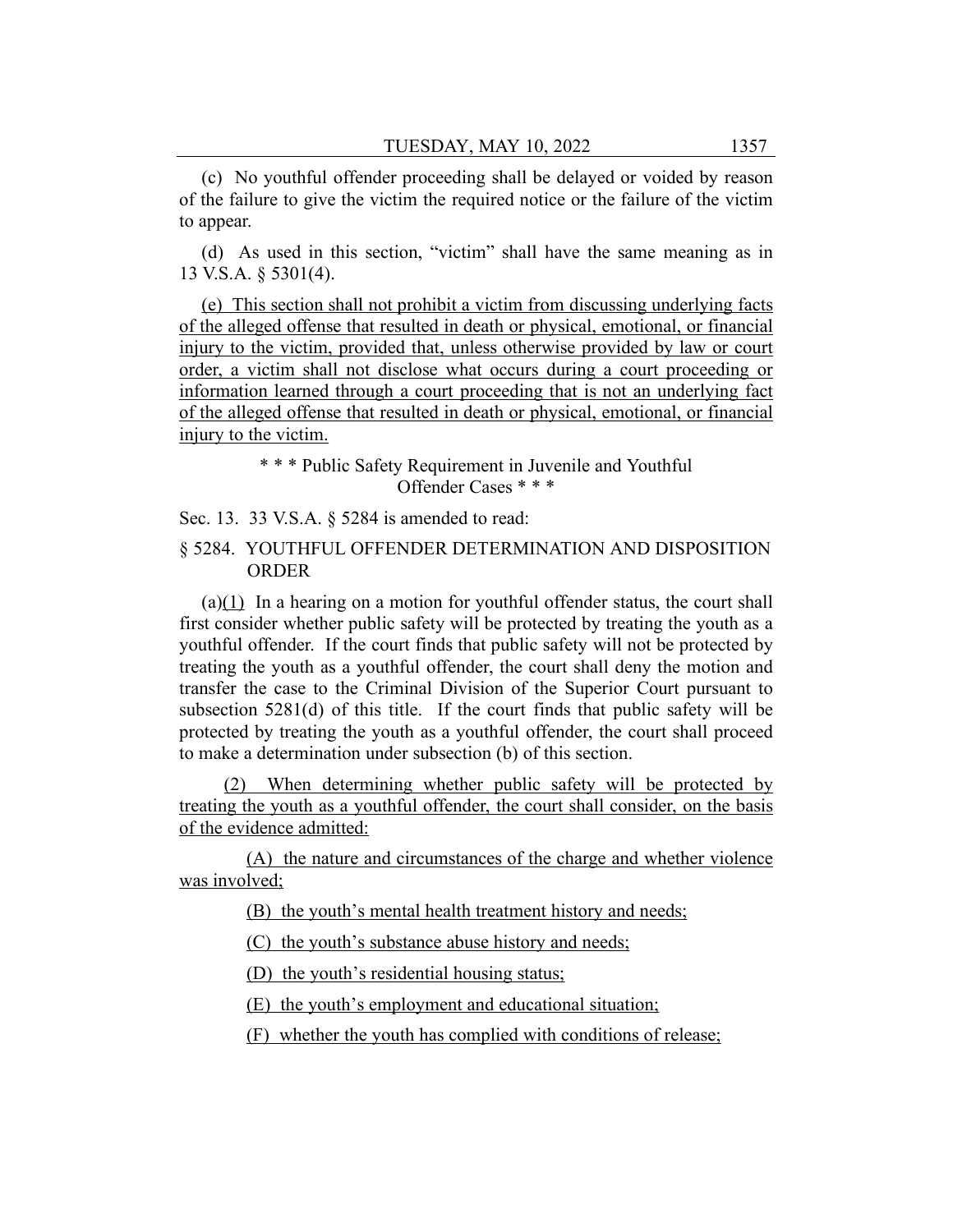(G) the youth's criminal record and whether the youth has engaged in subsequent criminal or delinquent behavior since the original charge;

(H) whether supervising the youth on youthful offender probation is appropriate considering the nature of the charged offense and the age and specialized needs of the youth;

(I) whether the youth has connections to the community; and

(J) the youth's history of violence and history of illegal or violent conduct involving firearms or other deadly weapons.

\* \* \*

Sec. 14. 33 V.S.A. § 5204 is amended to read:

# § 5204. TRANSFER FROM FAMILY DIVISION OF THE SUPERIOR COURT

(a) After a petition has been filed alleging delinquency, upon motion of the State's Attorney and after hearing, the Family Division of the Superior Court may transfer jurisdiction of the proceeding to the Criminal Division of the Superior Court, if the child had attained 16 years of age but not 19 years of age at the time the act was alleged to have occurred and the delinquent act set forth in the petition is a felony not specified in subdivisions  $(1)$ – $(12)$  of this subsection or if the child had attained 12 years of age but not 14 years of age at the time the act was alleged to have occurred, and if the delinquent act set forth in the petition was any of the following:

(1) arson causing death as defined in 13 V.S.A. § 501;

(2) assault and robbery with a dangerous weapon as defined in 13 V.S.A. § 608(b);

(3) assault and robbery causing bodily injury as defined in 13 V.S.A.  $§ 608(c);$ 

(4) aggravated assault as defined in 13 V.S.A. § 1024;

(5) murder as defined in 13 V.S.A. § 2301;

(6) manslaughter as defined in 13 V.S.A. § 2304;

(7) kidnapping as defined in 13 V.S.A. § 2405;

(8) unlawful restraint as defined in 13 V.S.A. § 2406 or 2407;

(9) maiming as defined in 13 V.S.A. § 2701;

(10) sexual assault as defined in 13 V.S.A.  $\S 3252(a)(1)$  or  $(a)(2)$ ;

(11) aggravated sexual assault as defined in 13 V.S.A. § 3253; or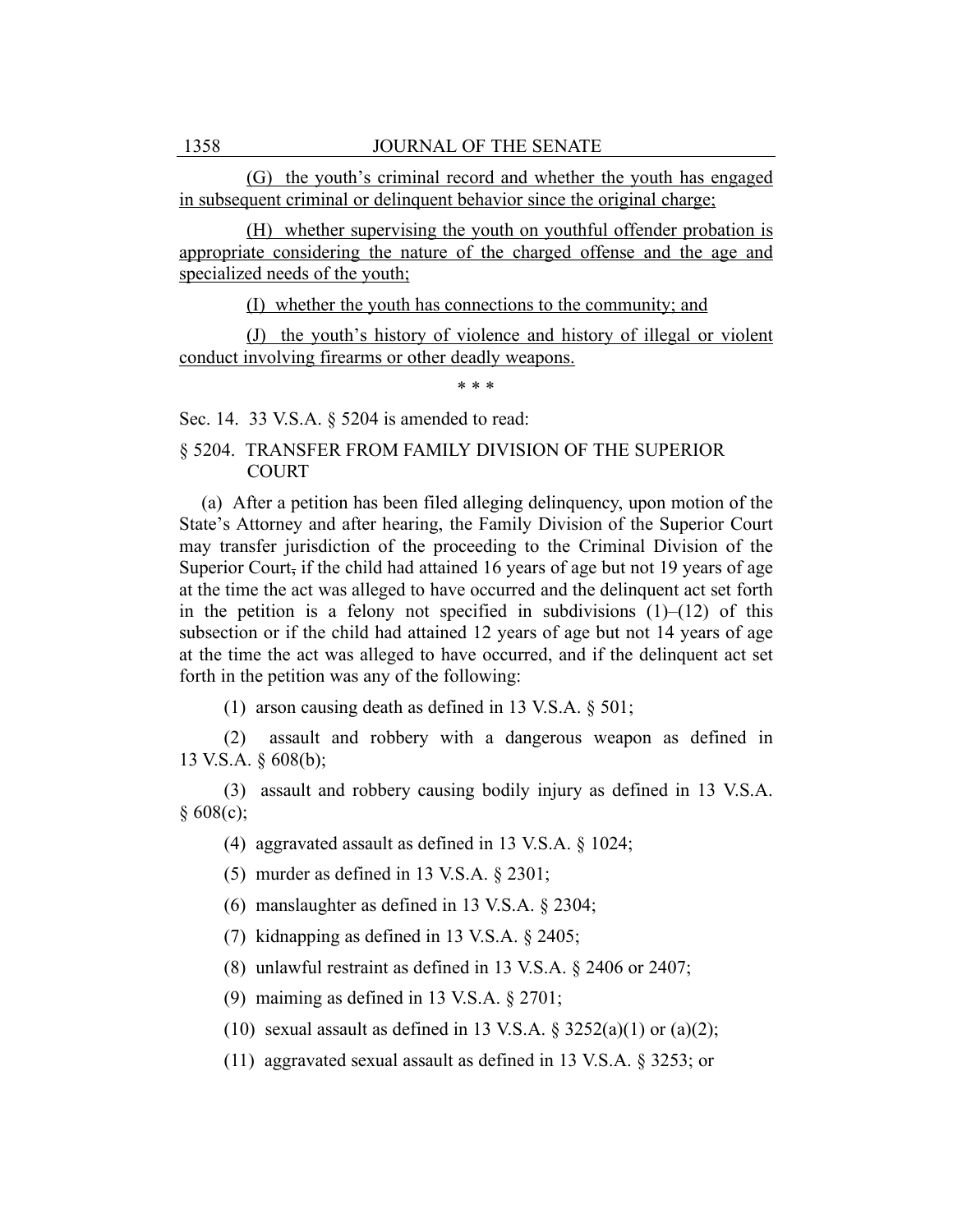(12) burglary into an occupied dwelling as defined in 13 V.S.A.  $§ 1201(c).$ 

(b) The State's Attorney of the county where the juvenile petition is pending may move in the Family Division of the Superior Court for an order transferring jurisdiction under subsection (a) of this section at any time prior to adjudication on the merits. The filing of the motion to transfer jurisdiction shall automatically stay the time for the hearing provided for in section 5225 of this title, which stay shall remain in effect until such time as the Family Division of the Superior Court may deny the motion to transfer jurisdiction.

(c) Upon the filing of a motion to transfer jurisdiction under subsection (b) of this section, the Family Division of the Superior Court shall conduct a hearing in accordance with procedures specified in subchapter 2 of this chapter to determine whether:

(1) there is probable cause to believe that the child committed the charged offense; and

(2) public safety and the interests of the community would not be served by treatment of the child under the provisions of law relating to the Family Division of the Superior Court and delinquent children.

(d) In making its determination as required under subsection (c) of this section, the court may consider, among other matters:

(1) the maturity of the child as determined by consideration of his or her the child's age, home, and environment; emotional, psychological, and physical maturity; and relationship with and adjustment to school and the community;

(2) the extent and nature of the child's prior record of delinquency;

(3) the nature of past treatment efforts and the nature of the child's response to them, including the child's mental health treatment and substance abuse treatment and needs;

(4) the nature and circumstances of the alleged offense, including whether the alleged offense was committed in an aggressive, violent, premeditated, or willful manner;

(5) the nature of any personal injuries resulting from or intended to be caused by the alleged act;

(6) the prospects for rehabilitation of the child by use of procedures, services, and facilities available through juvenile proceedings;

(7) whether the protection of the community would be better served by transferring jurisdiction from the Family Division to the Criminal Division of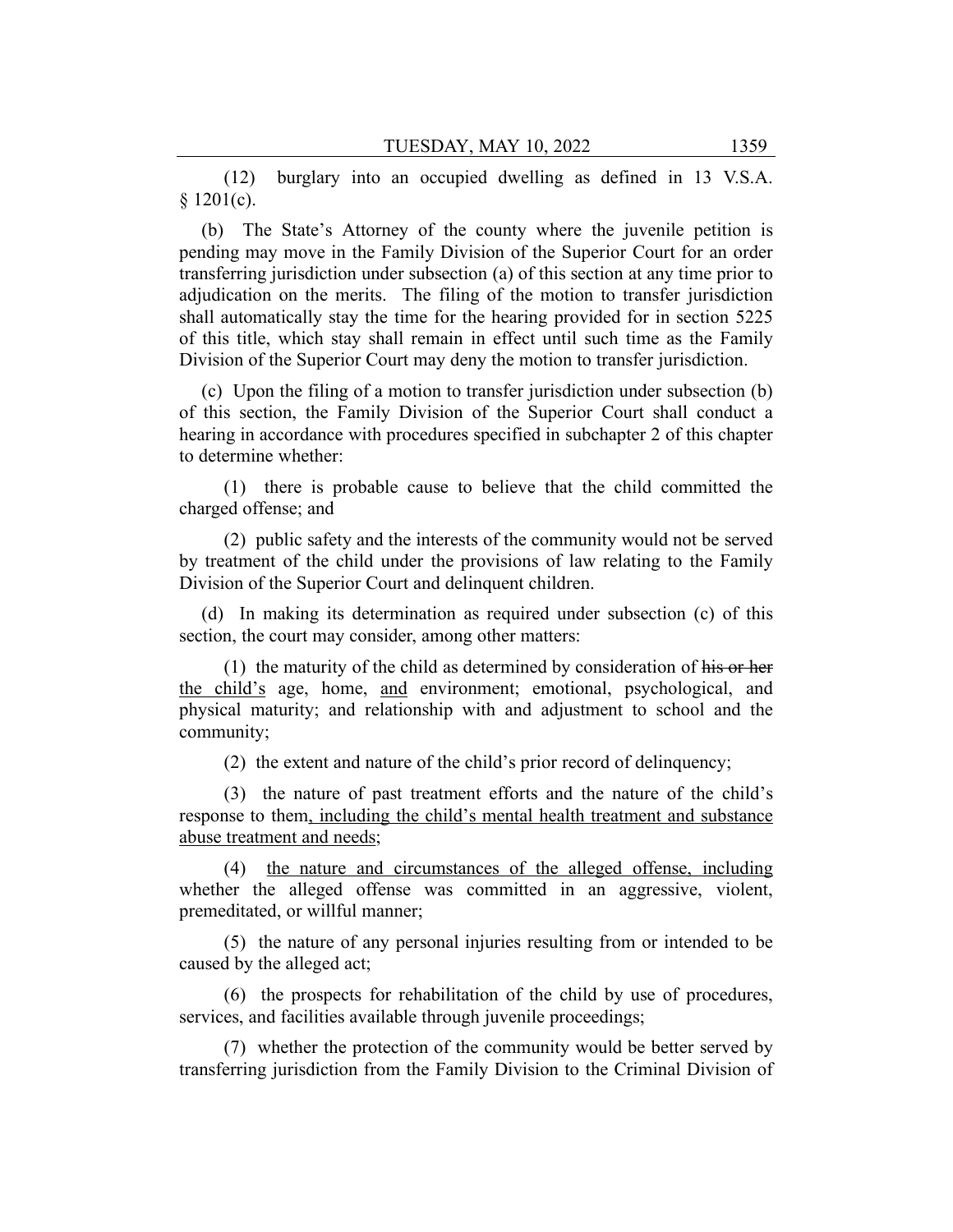the Superior Court;

(8) the youth's residential housing status;

(9) the youth's employment and educational situation;

(10) whether the youth has complied with conditions of release;

(11) the youth's criminal record and whether the youth has engaged in subsequent criminal or delinquent behavior since the original charge;

(12) whether the youth has connections to the community; and

(13) the youth's history of violence and history of illegal or violent conduct involving firearms.

\* \* \*

\* \* \* Youthful Offender Risk and Needs Screening \* \* \*

Sec. 15. 33 V.S.A. § 5280 is amended to read:

§ 5280. COMMENCEMENT OF YOUTHFUL OFFENDER PROCEEDINGS IN THE FAMILY DIVISION

\* \* \*

(d)(1) Within 15 days after the commencement of a youthful offender proceeding pursuant to subsection (a) of this section, the youth shall be offered a risk and needs screening the court shall notify the youth that the youth is required to complete a risk and needs screening, which shall be conducted by the Department or by a community provider that has contracted with the Department to provide risk and needs screenings. The notice shall inform the youth that youthful offender status may be denied if the youth fails to participate in the risk and needs screening.

(2) The risk and needs screening shall be completed prior to the youthful offender status hearing held pursuant to section 5283 of this title. Unless the court extends the period for the risk and needs screening for good cause shown, the Family Division shall reject the case for youthful offender treatment if the youth does not complete the risk and needs screening within 15 days of after the offer for the risk and needs screening.

 $(1)(3)$  The Department or the community provider shall report the risk level result of the screening, the number and source of the collateral contacts made, and the recommendation for charging or other alternatives to the State's Attorney.

 $(2)(4)$  Information related to the present alleged offense directly or indirectly derived from the risk and needs screening or other conversation with the Department or community-based provider shall not be used against the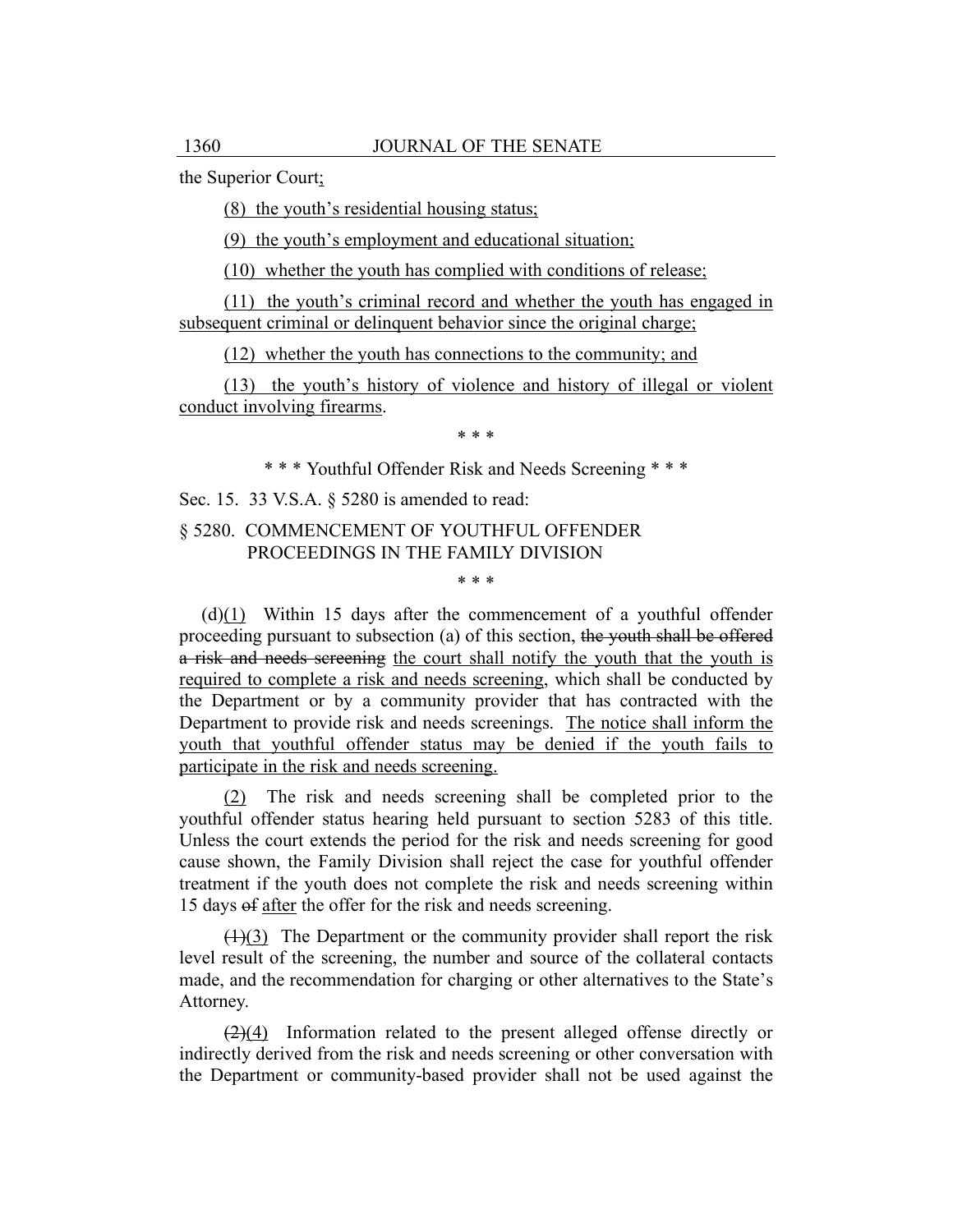youth in the youth's criminal or juvenile case for any purpose, including impeachment or cross-examination. However, the fact of participation in risk and needs screening may be used in subsequent proceedings.

\* \* \*

\* \* \* Psychosexual Evaluation \* \* \*

Sec. 16. 33 V.S.A. § 5230 is amended to read:

§ 5230. DISPOSITION CASE PLAN

\* \* \*

(d) Psychosexual evaluation. For purposes of determining appropriate conditions of probation for a disposition case plan under this section, the court may order a psychosexual evaluation if clinically indicated for a child charged with:

(1) lewd and lascivious conduct in violation of 13 V.S.A. § 2601;

(2) lewd and lascivious conduct with a child in violation of 13 V.S.A.  $§ 2602;$ 

(3) sexual assault in violation of 13 V.S.A. § 3252;

(4) aggravated sexual assault in violation of 13 V.S.A. § 3253;

(5) aggravated sexual assault of a child in violation of 13 V.S.A. § 3253a;

(6) kidnapping with intent to commit sexual assault in violation of 13 V.S.A. § 2405(a)(1)(D); or

(7) an offense involving sexual exploitation of children in violation of 13 V.S.A. chapter 64.

\* \* \* Interests of Justice Hearing \* \* \*

Sec. 17. 33 V.S.A. § 5294 is added to read:

# § 5294. INTERESTS OF JUSTICE HEARING

Not later than the next business day after a juvenile who is awaiting trial or other legal process and who is treated as an adult for prosecution in the Criminal Division is taken into custody, the court shall hold a hearing and determine whether to issue a written order, pursuant to 34 U.S.C. § 11133(a)(11)(B), that it is in the interests of justice to hold the juvenile in a jail or other secure facility for adults owned or operated by the Department of Corrections and, if such an order is issued, whether to allow sight or sound contact with adult inmates. Hearings held and orders issued pursuant to this section shall conform with the requirements of 34 U.S.C. § 11133(a)(11)(B),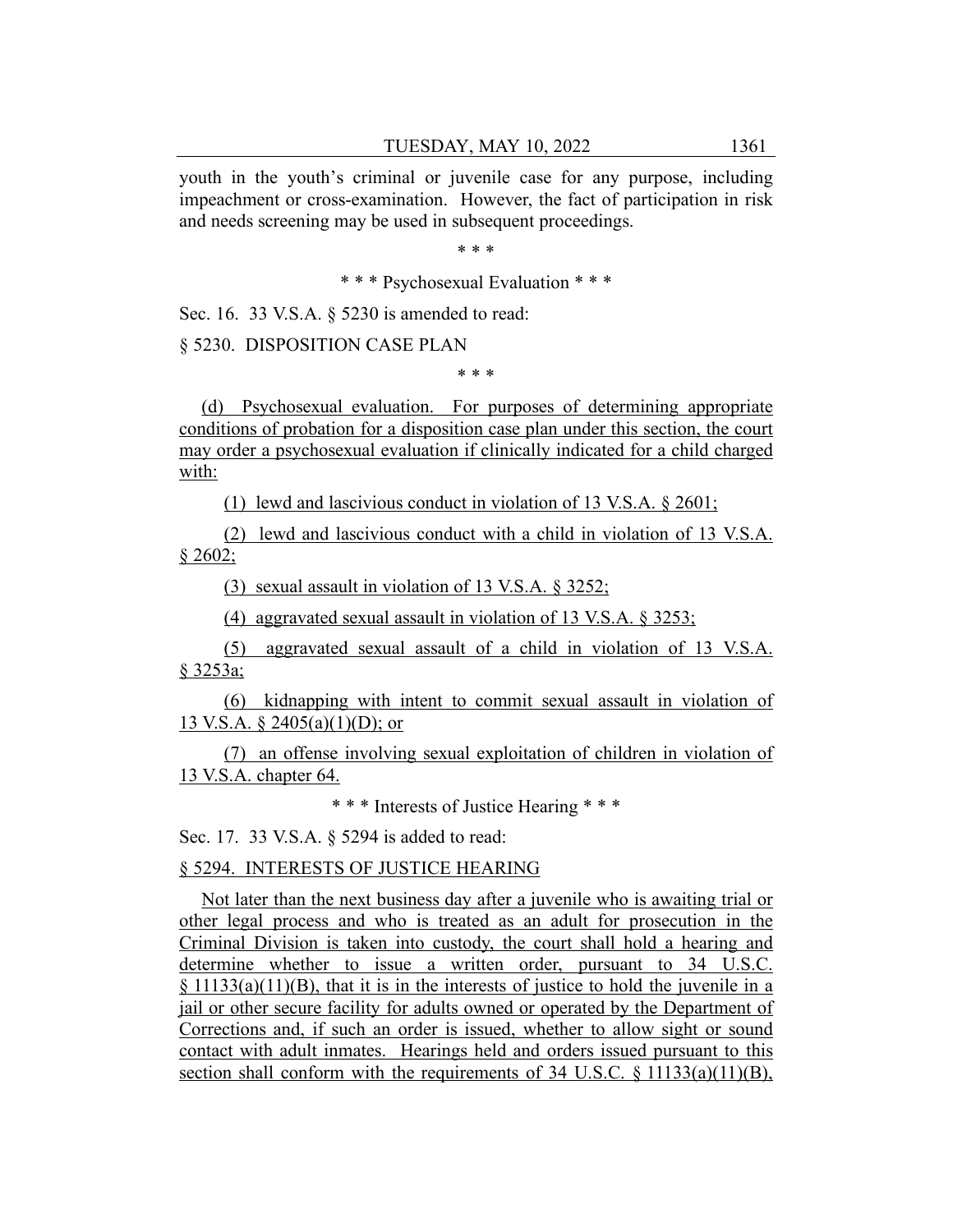including the criteria set forth therein.

\* \* \* Plan on Secure Placements \* \* \*

# Sec. 18. PLAN FOR SECURE PLACEMENTS

(a)(1) On or before December 1, 2022, the Department for Children and Families and the Department of Corrections shall propose a plan to the Senate Committees on Judiciary, on Health and Welfare, and on Institutions and the House Committees on Judiciary, on Corrections and Institutions, and on Human Services to ensure the availability of secure placements, treatment, and transitional housing for persons 18 years of age and older who are subject to juvenile and youthful offender proceedings. The plan shall include:

(A) data on the number and location of current secure placements and a plan for how current and future secure placements will be accomplished;

(B) provisions ensuring that placements are available for youth going forward;

(C) a description of the services to be provided; and

(D) a recommendation as to whether dual custody with the Department of Corrections should be considered.

(2) The plan required by this section shall include a progress report on the requirement of Secs. 1 and 2 of this act that the Raise the Age initiative take effect on July 1, 2023.

(b) On or before July 1, 2022, the Department for Children and Families shall file a preliminary report to the Joint Legislative Justice Oversight Committee describing the progress made toward completion of the plans required by subsections (a) and (c) of this section.

(c) The Department for Children and Families shall, on or before December 1, 2022, propose a plan to the Senate Committees on Judiciary, on Health and Welfare, and on Institutions and the House Committees on Judiciary, on Corrections and Institutions, and on Human Services to ensure the availability of secure treatment placements and aftercare planning for 12– 17-year-olds who are subject to juvenile and youthful offender proceedings.

(d) The plans required by subsections (a) and (c) of this section shall be based on research-informed, evidence-based best practices in support of children and families that are trauma-responsive, culturally informed, and consider alternatives to incarceration.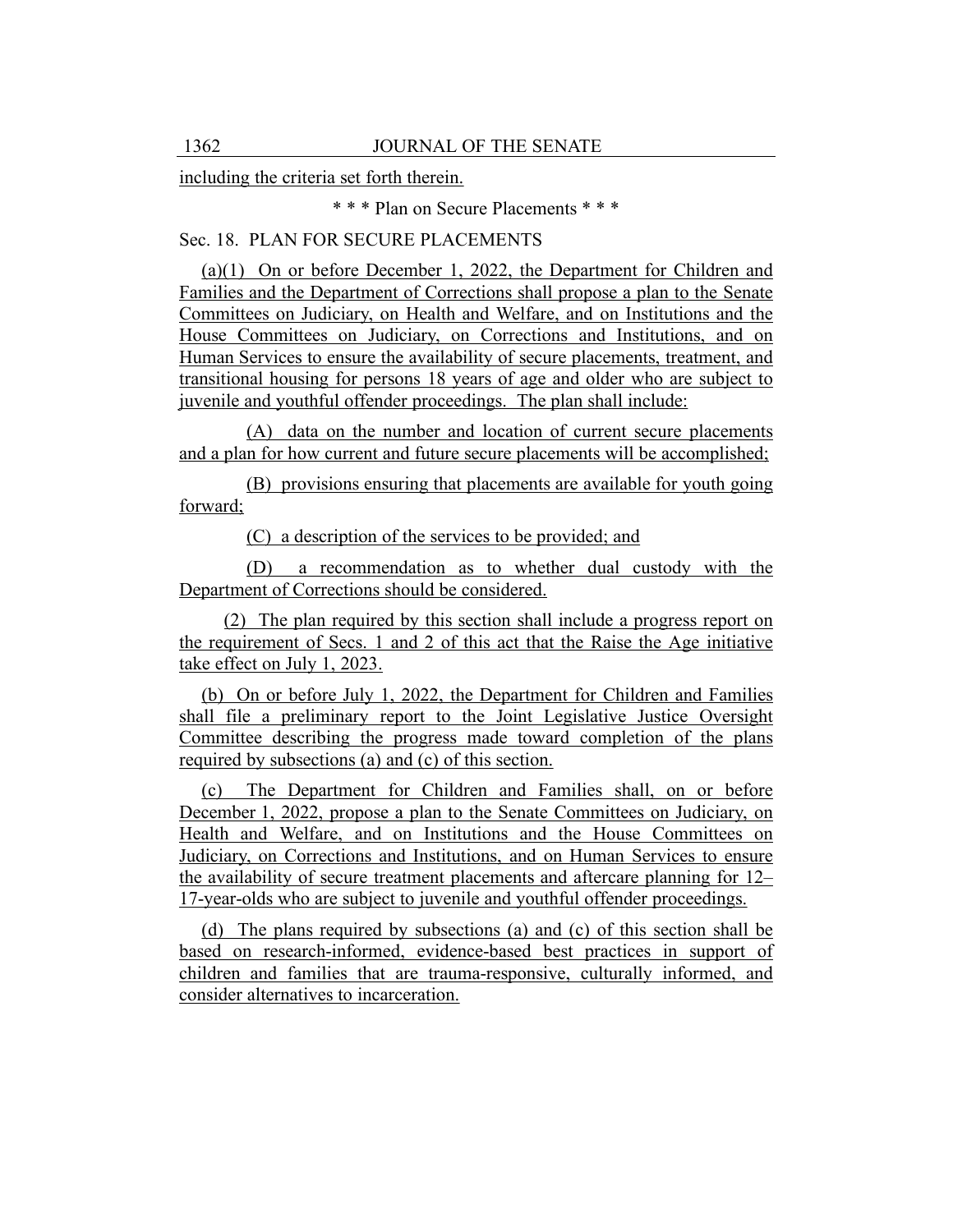# \* \* \* Effective Date \* \* \*

## Sec. 19. EFFECTIVE DATE

This act shall take effect on passage.

Thereupon, the question, Shall the Senate concur in the House proposal of amendment?, was decided in the affirmative.

#### **House Proposals of Amendment Concurred In**

#### **H. 729.**

House proposals of amendment to Senate bill entitled:

An act relating to miscellaneous judiciary procedures.

Were taken up.

The House proposes to the Senate to amend the bill as follows:

First: In Sec. 38, unification of animal welfare and related public safety functions; report, by inserting a subsection (c) to read as follows:

(c) As used in this section, "domestic animal" includes domestic animals and pets.

Second: In Sec. 38, unification of animal welfare and related public safety functions; report, in subsection (b), after "Federation," by inserting the Vermont Livestock Care Standards Advisory Council, the Vermont Veterinary Medical Association,

Thereupon, the question, Shall the Senate concur in the House proposal of amendment?, was decided in the affirmative.

# **Report of Committee of Conference Accepted and Adopted on the Part of the Senate**

# **H. 720.**

Senator Hooker, for the Committee of Conference, submitted the following report:

To the Senate and House of Representatives:

The Committee of Conference to which were referred the disagreeing votes of the two Houses upon House bill entitled:

An act relating to the system of care for individuals with developmental disabilities.

Respectfully reports that it has met and considered the same and recommends that the Senate recede from its proposal of amendment and that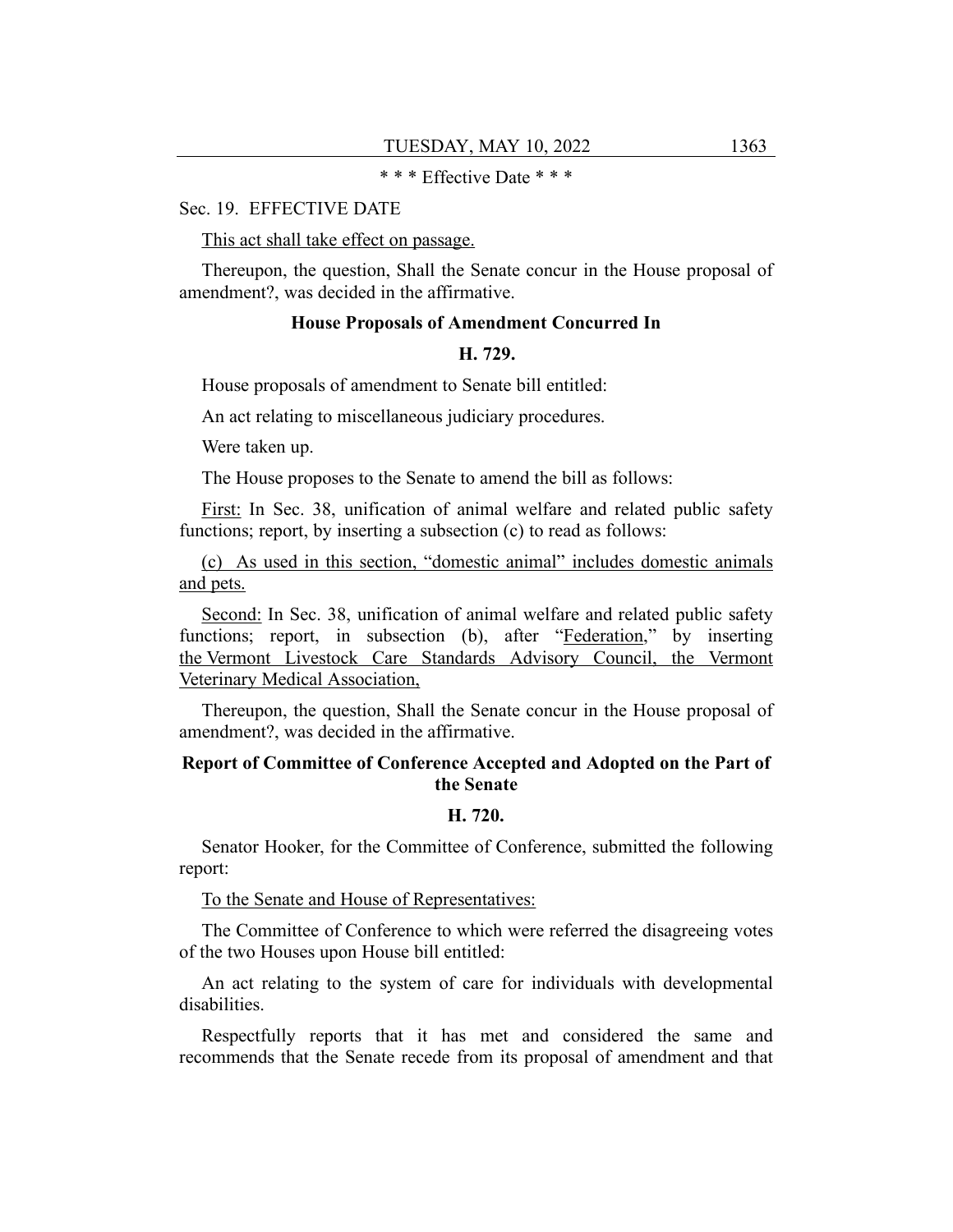the bill be amended by striking out Sec. 3, report; case manager quality assurance review, in its entirety and inserting in lieu thereof the following:

# Sec. 3. REPORT; QUALITY ASSURANCE REVIEW

(a) On or before November 15, 2022, the Department of Disabilities, Aging, and Independent Living shall submit a written report to the House Committee on Human Services and to the Senate Committee on Health and Welfare regarding the oversight of services for individuals with developmental disabilities. The report shall, at a minimum:

(1) identify the current level of quality service reviews required by the Department for home- and community-based services provided by the designated and specialized service agencies and other contracted agencies that provide services to individuals with developmental disabilities and recommend any modifications to these requirements or processes; and

(2) identify the current requirements for the designated and specialized service agencies and other providers to perform on-site visits to individuals with a developmental disability receiving Medicaid-funded residential services, including the residences of individuals residing with shared living providers; the residences of individuals receiving services in their own home or the home of their family; and the residences of individuals residing in residential care homes, therapeutic community residences, nursing facilities, and any other residential settings.

(b) On or before January 15, 2023, the Department of Disabilities, Aging, and Independent Living shall submit a written report to the House Committee on Human Services and to the Senate Committee on Health and Welfare regarding the oversight of services for individuals with developmental disabilities. The report shall develop an implementation plan that shall address the fiscal and workforce requirements for conducting a minimum of at least one annual on-site quality assurance and improvement visit by the Department to the designated and specialized service agencies and other providers serving individuals with developmental disabilities to address the quality of home- and community-based services, including health and safety, in accordance with personalized service plans for the individuals served.

> *CHERYL M. HOOKER RUTH E. HARDY JOSHUA TERENZINI*

*Committee on the part of the Senate*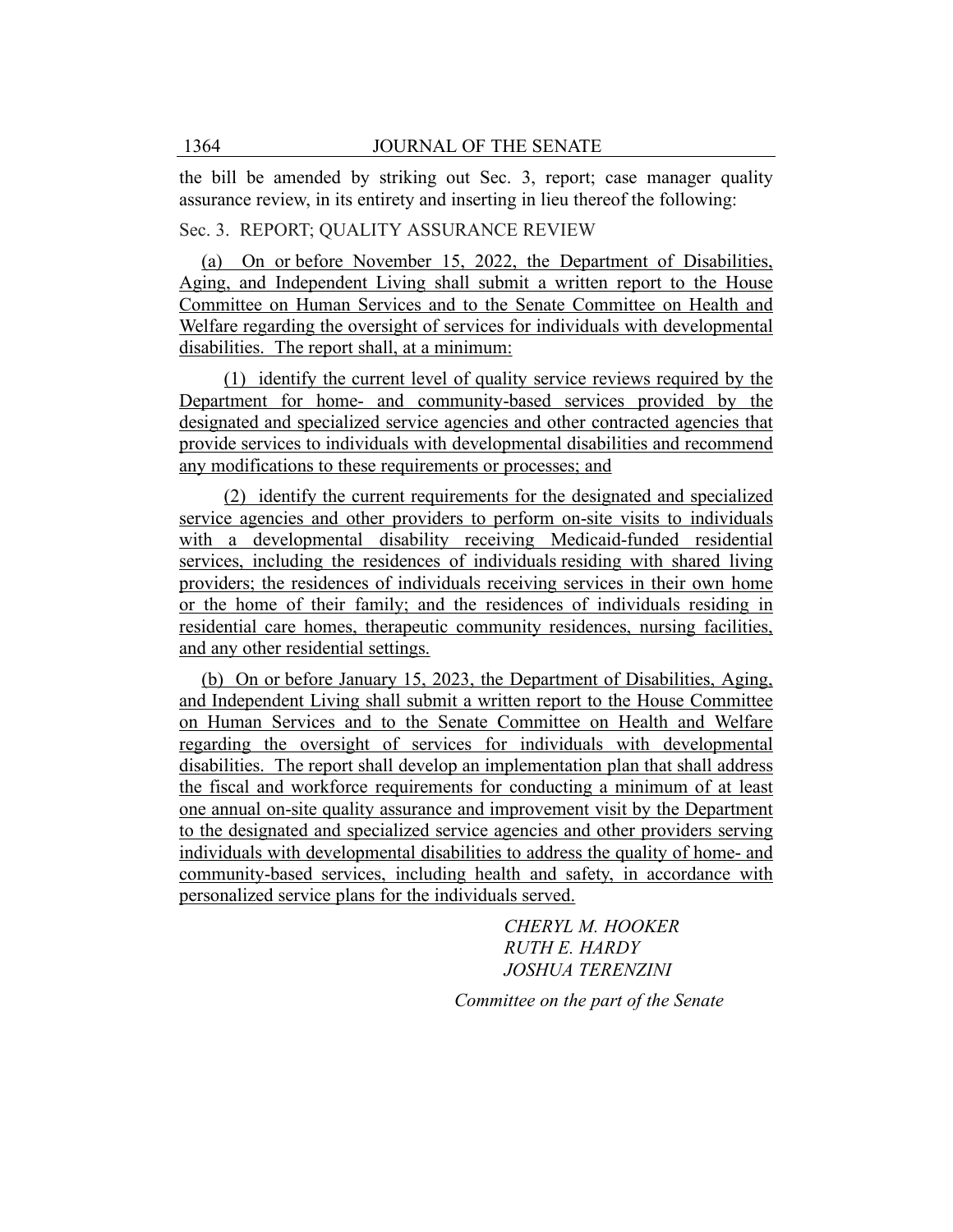# *THERESA A. WOOD FRANCIS M. MCFAUN DANIEL A. NOYES*

*Committee on the part of the House*

Thereupon, the question, Shall the Senate accept and adopt the report of the Committee of Conference?, was decided in the affirmative.

# **Report of Committee of Conference Accepted and Adopted on the Part of the Senate**

# **S. 53.**

Senator Cummings, for the Committee of Conference, submitted the following report:

To the Senate and House of Representatives:

The Committee of Conference to which were referred the disagreeing votes of the two Houses upon Senate bill entitled:

An act relating to exempting feminine hygiene products from the Vermont Sales and Use Tax.

Respectfully reports that it has met and considered the same and recommends that the Senate recede from its proposal of amendment and that the bill be amended by striking out all after the enacting clause and inserting in lieu thereof the following:

Sec. 1. 32 V.S.A. § 5811 is amended to read:

§ 5811. DEFINITIONS

The following definitions shall apply throughout As used in this chapter unless the context requires otherwise:

\* \* \*

(22) "Affiliated group" means a group of two or more corporations in which more than 50 percent of the voting stock of each member corporation is directly or indirectly owned by a common owner or owners, either corporate or noncorporate, or by one or more of the member corporations, but shall exclude overseas business organizations or foreign corporations and corporations taxable under 8 V.S.A. § 6014.

(23) "Unitary business" means one or more related business organizations engaged in business activity both within and outside the State among which there exists a unity of ownership, operation, and use; or an interdependence in their functions.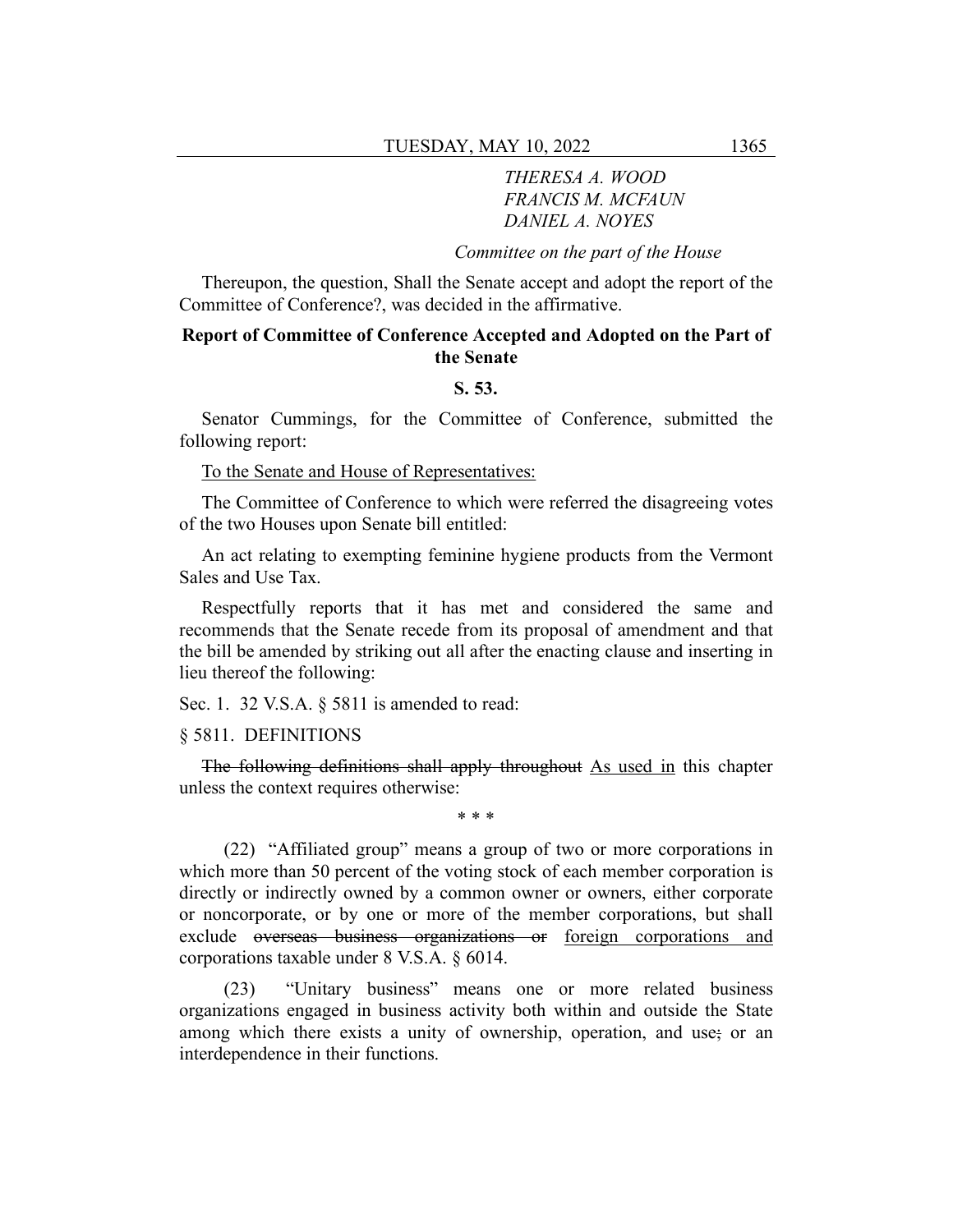(24) "Overseas business organization" means a business organization that ordinarily has 80 percent or more of its payroll and property outside the 50 states and the District of Columbia. [Repealed.]

\* \* \*

Sec. 2. 32 V.S.A.  $\S 5832(2)(C)$ –(E) are amended to read:

(C) For C corporations with Vermont gross receipts from \$0– \$2,000,000.00 \$0.00–\$500,000.00, the greater of the amount determined under subdivision (1) of this section or  $$300.00$$  \$100.00; or

(D) For C corporations with Vermont gross receipts from \$2,000,001.00-\$5,000,000.00 \$500,001.00-\$1,000,000.00, the greater of the amount determined under subdivision (1) of this section or \$500.00; or

(E) For C corporations with Vermont gross receipts from \$1,000,001.00–\$5,000,000.00, the greater of the amount determined under subdivision (1) of this section or \$2,000.00; or

(F) For C corporations with Vermont gross receipts from \$5,000,001.00–\$300,000,000.00, the greater of the amount determined under subdivision (1) of this section or \$6,000.00; or

(E)(G) For C corporations with Vermont gross receipts greater than \$5,000,000.00 \$300,000,000.00, the greater of the amount determined under subdivision (1) of this section or \$750.00 \$100,000.00.

Sec. 3. 32 V.S.A. § 5833(a) is amended to read:

(a) If the income of a taxable corporation is derived from any trade, business, or activity conducted entirely within this State, the Vermont net income of the corporation shall be allocated to this State in full. If the income of a taxable corporation is derived from any trade, business, or activity conducted both within and outside this State, the amount of the corporation's Vermont net income that shall be apportioned to this State, so as to allocate to this State a fair and equitable portion of that income, shall be determined by multiplying that Vermont net income by the arithmetic average of the following factors, with the sales factor described in subdivision (3) of this subsection double-weighted:

(1) the average of the value of all the real and tangible property within this State  $(A)$  at the beginning of the taxable year and  $(B)$  at the end of the taxable year (but the Commissioner may require the use of the average of such value on the 15th or other day of each month, in cases where he or she determines that such computation is necessary to more accurately reflect the average value of property within Vermont during the taxable year), expressed as a percentage of all such property both within and outside this State;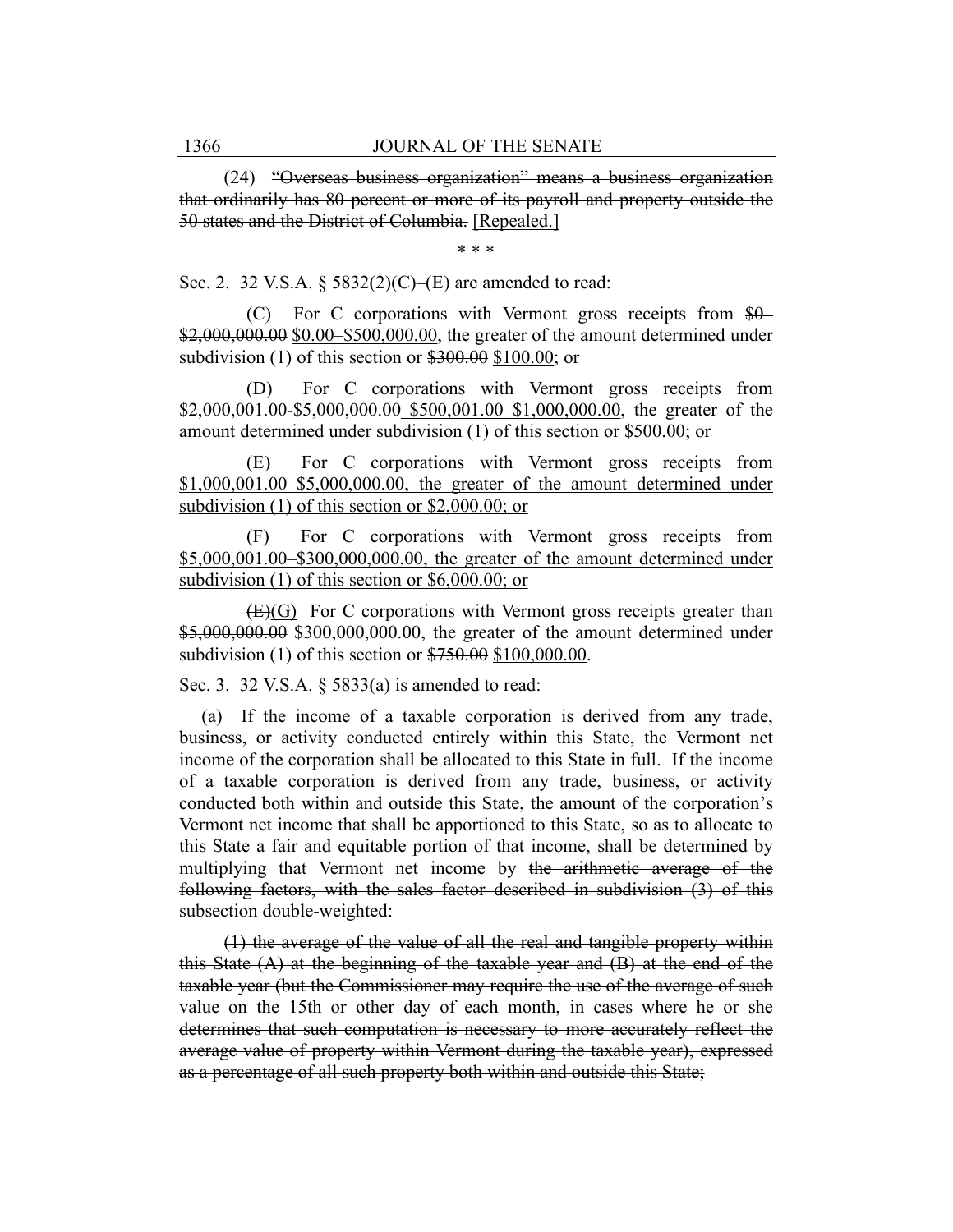(2) the total wages, salaries, and other personal service compensation paid during the taxable year to employees within this State, expressed as a percentage of all such compensation paid whether within or outside this State; and

(3) the gross sales, or charges for services performed, within this State, expressed as a percentage of such sales or charges whether within or outside this State.

 $(A)(1)$  Sales of tangible personal property are made in this State if:

(i) the property is delivered or shipped to a purchaser, other than the U.S. government, who takes possession within this State, regardless of f.o.b. point or other conditions of sale; or

(ii) the property is shipped from an office, store, warehouse, factory, or other place of storage in this State; and

(I) the purchaser is the U.S. government; or

(II) the corporation is not taxable in the State in which the purchaser takes possession.

 $(B)(2)$  Sales, other than the sale of tangible personal property, are in this State if the taxpayer's market for the sales is in this State. The taxpayer's market for sales is in this State:

 $\overline{(i)}$ (A) in the case of sale, rental, lease, or license of real property, if and to the extent the property is located in this State;

 $(ii)(B)$  in the case of rental, lease, or license of tangible personal property, if and to the extent the property is located in this State;

 $(iii)(C)$  in the case of sale of a service, if and to the extent the service is delivered to a location in this State; and

 $(iv)(D)$  in the case of intangible property:

 $(H)(i)$  that is rented, leased, or licensed, if and to the extent the property is used in this State, provided that intangible property utilized in marketing a good or service to a consumer is "used in this State" if that good or service is purchased by a consumer who is in this State; and

 $(H)(ii)$  that is sold, if and to the extent the property is used in this State, provided that:

 $(aa)(I)$  a contract right, government license, or similar intangible property that authorizes the holder to conduct a business activity in a specific geographic area is "used in this State" if the geographic area includes all or part of this State;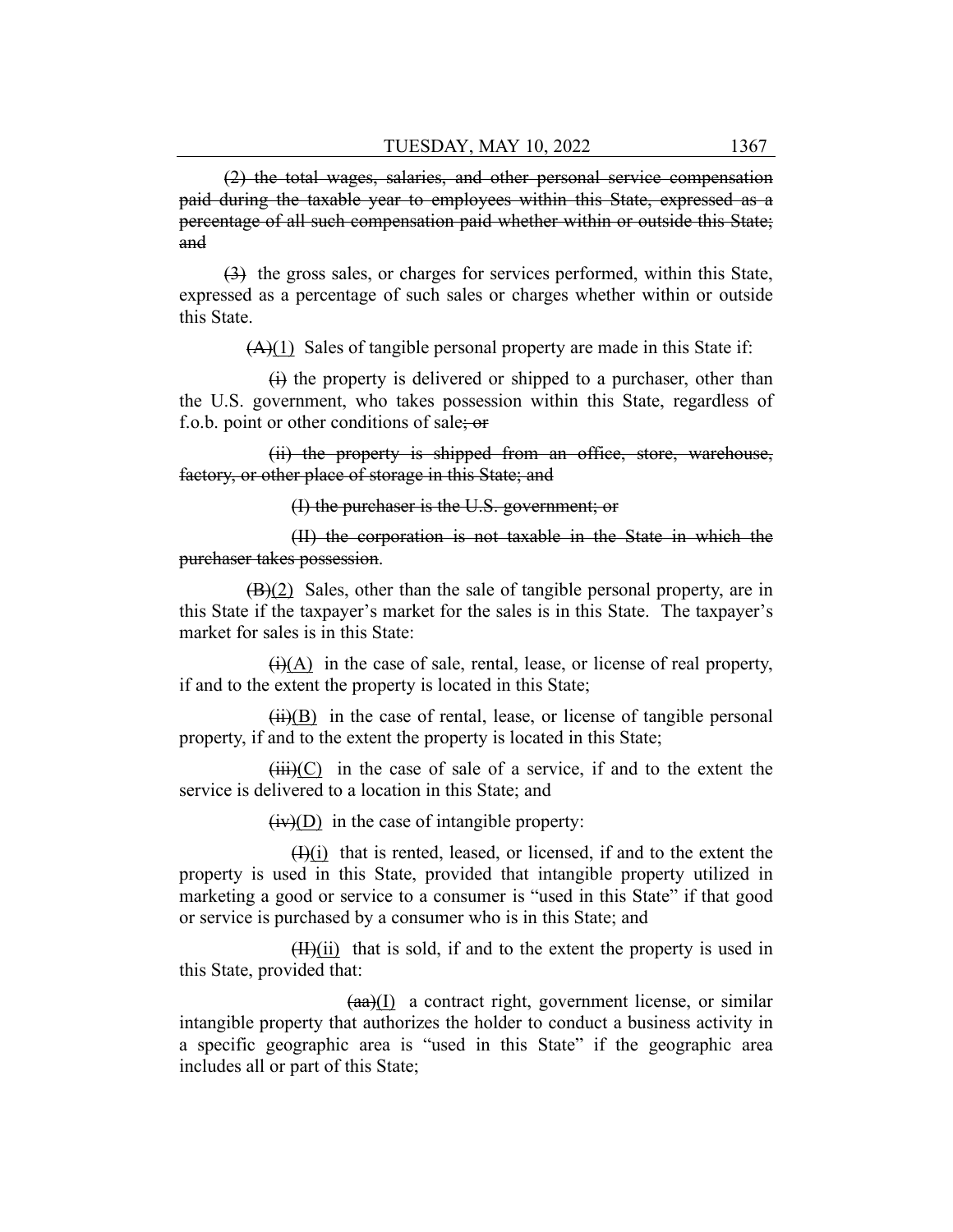(bb)(II) receipts from intangible property sales that are contingent on the productivity, use, or disposition of the intangible property shall be treated as receipts from the rental, lease, or licensing of such intangible property under subdivision  $(iv)(I)(D)(i)$  of this subdivision  $(B)(2)$ ; and

(cc)(III) all other receipts from a sale of intangible property shall be excluded from the numerator and denominator of the receipts factor.

 $f(\theta)$  (G)(3) If the state or states of assignment under subdivision  $f(\theta)$  of this subsection cannot be determined, the state or states of assignment shall be reasonably approximated.

 $(D)(4)$  If the taxpayer is not taxable in a state to which a receipt is assigned under subdivision  $(B)(2)$  or  $(C)(3)$  of this subsection, or if the state of assignment cannot be determined under subdivision  $(B)(2)$  of this subsection or reasonably approximated under subdivision  $(\bigoplus)(3)$  of this subsection, such receipt shall be excluded from the denominator of the receipts factor.

(E)(5) The Commissioner of Taxes shall adopt regulations as necessary to carry out the purposes of this section.

(6) A taxable corporation subject to apportionment under this section shall report to the Commissioner of Taxes:

(A) the average of the value of all the real and tangible property within this State at the beginning of the taxable year and at the end of the taxable year, provided the Commissioner may require the use of the average of the value on the 15th or other day of each month in cases where the Commissioner determines that the computation is necessary to more accurately reflect the average value of property within Vermont during the taxable year, expressed as a percentage of all property both within and outside this State; and

(B) the total wages, salaries, and other personal service compensation paid to employees within this State during the taxable year, expressed as a percentage of all compensation paid, whether within or outside this State.

Sec. 4. 32 V.S.A. § 5862(d) is amended to read:

(d) A taxable corporation that is part of an affiliated group engaged in a unitary business shall be treated as a single taxpayer and shall file a group return containing the combined net income of the affiliated group and such other informational returns as the Commissioner shall require by rule. A unitary combined return shall include the income and apportionment factors of any taxable corporation incorporated in the United States or formed under the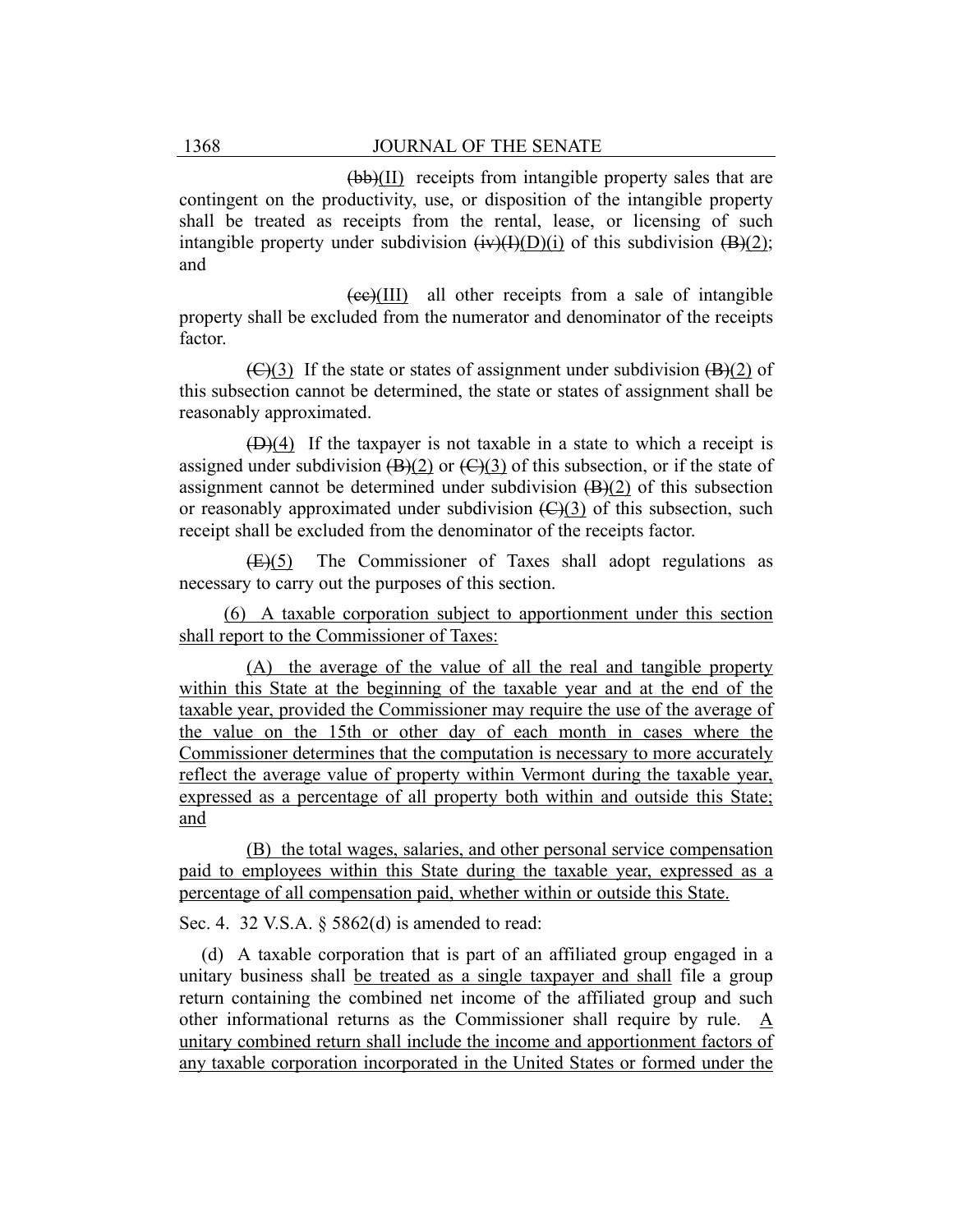laws of any state, the District of Columbia, or any territory or possession of the United States and in a unitary relationship with the taxpayer. The income, gain, or losses from members of a combined group shall be combined to the extent allowed under the Internal Revenue Code for consolidated filing as if the combined group was a consolidated filing group, provided that a state tax credit shall not be combined and shall be limited to the member to which the credit is attributed.

## Sec. 5. TRANSITION FROM JOYCE TO FINNIGAN METHOD

For taxable years beginning on and after January 1, 2023, for purposes of determining whether sales are in Vermont and are included in the numerator of the sales apportionment factor, if the activities of any member of a unitary group create nexus with this State, then sales of tangible personal property into Vermont from outside the State by all members of the unitary group shall be included in the Vermont sales factor numerator.

## Sec. 6. RULEMAKING; REPORT

The Department of Taxes shall adopt rules relating to the unitary combined reporting requirements imposed under this act. The rules required under this section shall include a change from the Joyce to the Finnigan approach to applying Vermont jurisdiction to corporations within a unitary group. The Department shall report to the House Committee on Ways and Means and the Senate Committee on Finance on or before January 15, 2024 on the Department's proposed rules and any recommendations for legislation with respect to unitary combined reporting.

Sec. 7. 32 V.S.A. § 5824 is amended to read:

# § 5824. ADOPTION OF FEDERAL INCOME TAX LAWS

The statutes of the United States relating to the federal income tax, as in effect on March 31, 2021 December 31, 2021, but without regard to federal income tax rates under 26 U.S.C.  $\S$  1, are hereby adopted for the purpose of computing the tax liability under this chapter, and shall continue in effect as adopted until amended, repealed, or replaced by act of the General Assembly.

Sec. 8. 32 V.S.A. § 7402(8) is amended to read:

(8) "Laws of the United States" means the U.S. Internal Revenue Code of 1986, as amended through December 31, 2020 2021. As used in this chapter, "Internal Revenue Code" has the same meaning as "laws of the United States" as defined in this subdivision. The date through which amendments to the U.S. Internal Revenue Code of 1986 are adopted under this subdivision shall continue in effect until amended, repealed, or replaced by act of the General Assembly.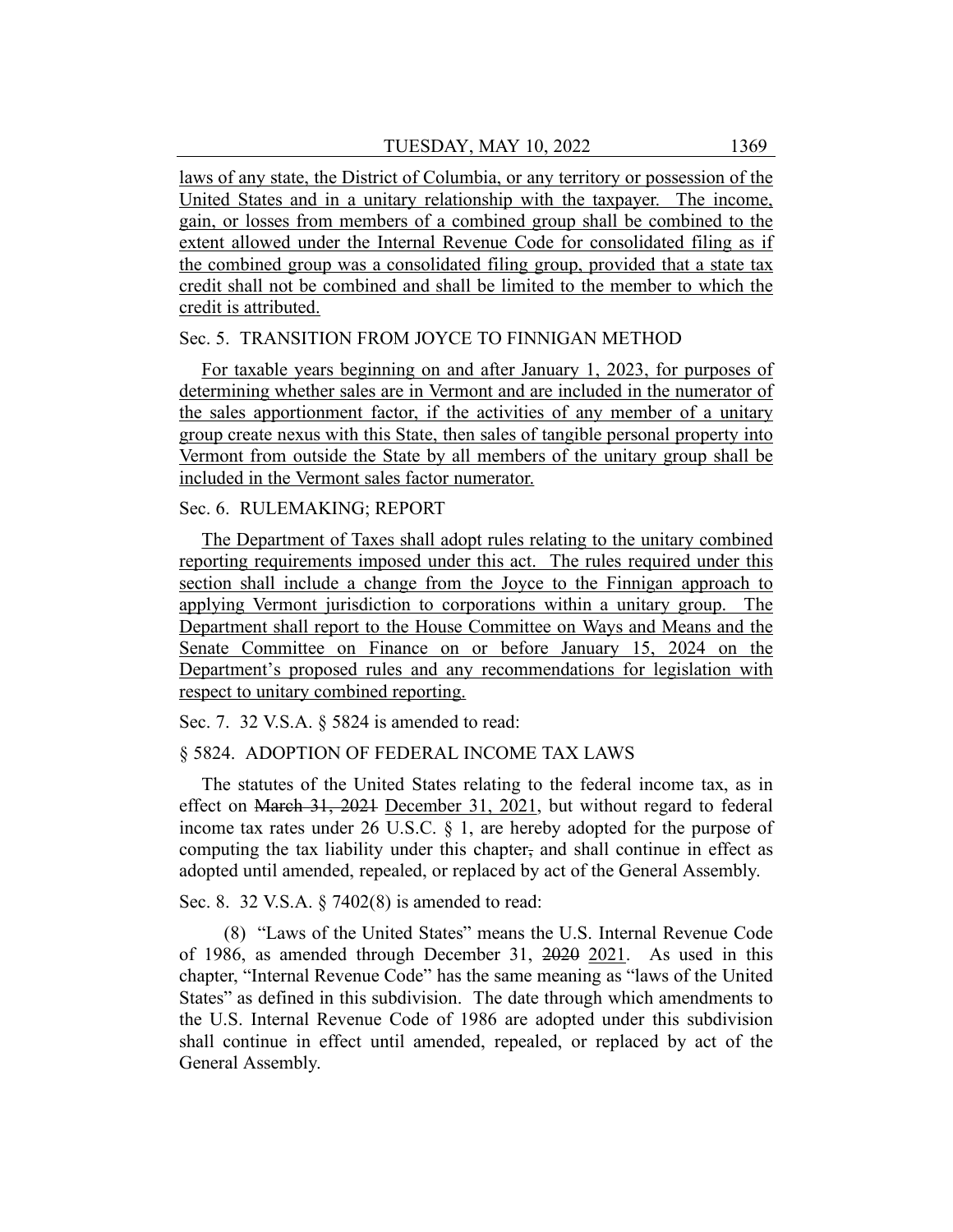## Sec. 9. EFFECTIVE DATES

(a) This section shall take effect on passage.

(b) Secs. 1–6 (corporate income tax) shall take effect on January 1, 2023 and shall apply to taxable years beginning on and after January 1, 2023.

(c) Notwithstanding 1 V.S.A. § 214, Secs. 7 and 8 (annual link to federal statutes) shall take effect retroactively on January 1, 2022 and shall apply to taxable years beginning on and after January 1, 2021.

And that after passage the title of the bill be amended to read:

An act relating to changes to Vermont corporate income tax and conformity to federal tax laws"

> *ANN E. CUMMINGS RANDOLPH D. BROCK RUTH E. HARDY*

*Committee on the part of the Senate*

*JANET ANCEL EMILIE K. KORNHEISER SCOTT L. BECK*

*Committee on the part of the House*

Thereupon, the question, Shall the Senate accept and adopt the report of the Committee of Conference?, was decided in the affirmative.

#### **Rules Suspended; Bill Committed**

Pending entry on the Calendar for notice, on motion of Senator Ram Hinsdale the rules were suspended and House bill entitled:

**H. 244.** An act relating to authorizing the natural organic reduction of human remains.

was committed to the Committee on Finance pursuant to Rule 31 with the report of the Committee on Economic Development, Housing and General Affairs *intact*.

## **Rules Suspended; Action Messaged**

On motion of Senator Balint, the rules were suspended, and the action on the following bills was ordered messaged to the House forthwith:

**S. 53, S. 140, S. 224.**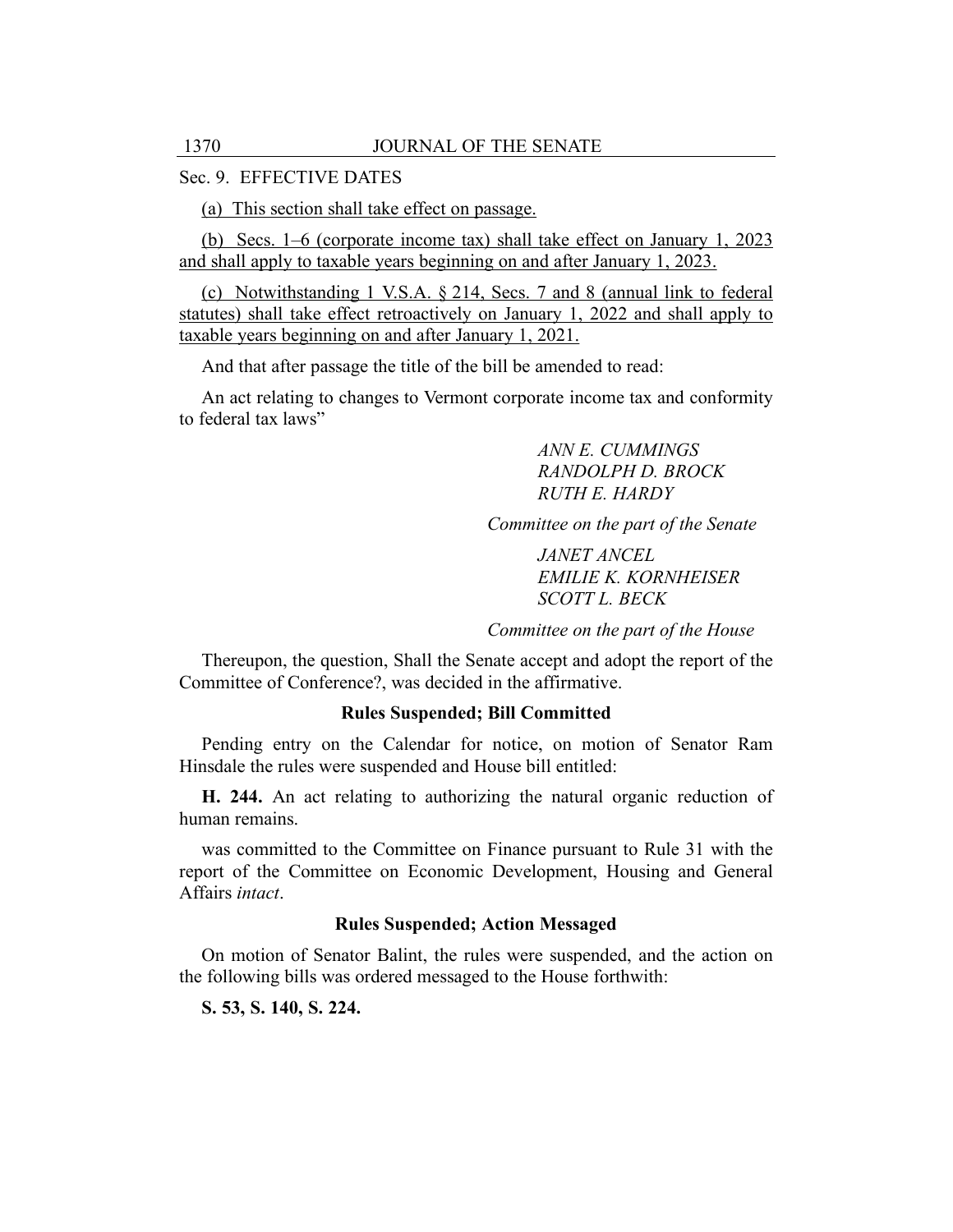#### **Rules Suspended; Bills Messaged**

On motion of Senator Balint, the rules were suspended, and the following bills were severally ordered messaged to the House forthwith:

# **H. 353, H. 446, H. 489, H. 518, H. 572, H. 626, H. 697, H. 709, H. 720, H. 729, H. 742, H. 745, H. 746.**

#### **Adjournment**

On motion of Senator Balint, the Senate adjourned until four o'clock and in the afternoon.

## **Called to Order**

The Senate was called to order by the President.

#### **Message from the House No. 75**

A message was received from the House of Representatives by Ms. Alona Tate, its Second Assistant Clerk, as follows:

Madam President:

I am directed to inform the Senate that:

The House has considered bills originating in the Senate of the following titles:

**S. 91.** An act relating to the Parent Child Center Network.

**S. 173.** An act relating to the State House art collection.

**S. 181.** An act relating to authorizing miscellaneous regulatory authority for municipal governments.

**S. 201.** An act relating to best management practices for trapping.

**S. 281.** An act relating to hunting coyotes with dogs.

And has passed the same in concurrence with proposals of amendment in the adoption of which the concurrence of the Senate is requested.

The House has considered Senate proposals of amendment to House proposals of amendment to the following Senate bills:

**S. 188.** An act relating to regulating licensed small cannabis cultivation as farming.

**S. 280.** An act relating to miscellaneous changes to laws related to vehicles.

And has severally concurred therein with further proposals of amendment thereto, in the adoption of which the concurrence of the Senate is requested.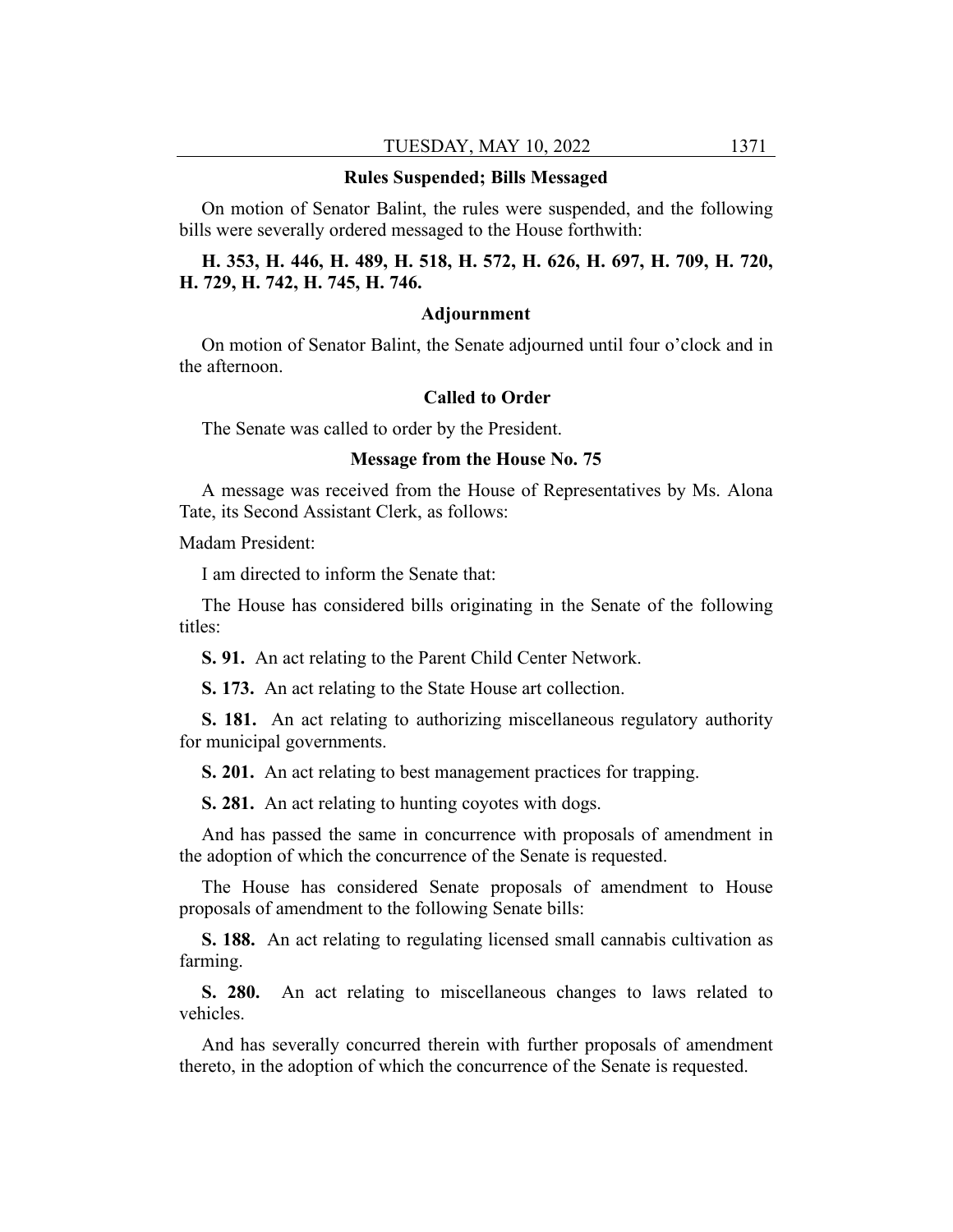## 1372 JOURNAL OF THE SENATE

#### **Message from the House No. 76**

A message was received from the House of Representatives by Ms. Alona Tate, its Second Assistant Clerk, as follows:

Madam President:

I am directed to inform the Senate that:

The House has considered Senate proposals of amendment to the following House bills:

**H. 265.** An act relating to the Office of the Child, Youth, and Family Advocate.

**H. 466.** An act relating to surface water withdrawals and interbasin transfers.

**H. 728.** An act relating to opioid overdose response services.

And has severally concurred therein.

The House has considered Senate proposal of amendment to House proposal of amendment to Senate proposal of amendment to the following House bill:

**H. 736.** An act relating to the Transportation Program and miscellaneous changes to laws related to transportation.

And has severally concurred therein.

The House has considered Senate proposal of amendment to House proposal of amendment to Senate bill of the following title:

**S. 100.** An act relating to universal school breakfast and the creation of the Task Force on Universal School Lunch.

And has concurred therein.

The House has considered Senate proposal of amendment to House proposal of amendment to Senate bill of the following title:

**S. 285.** An act relating to health care reform initiatives, data collection, and access to home- and community-based services.

And has concurred therein.

## **Bill Passed in Concurrence with Proposal of Amendment**

#### **H. 716.**

House bill of the following title was read the third time and passed in concurrence with proposal of amendment:

An act relating to making miscellaneous changes in education law.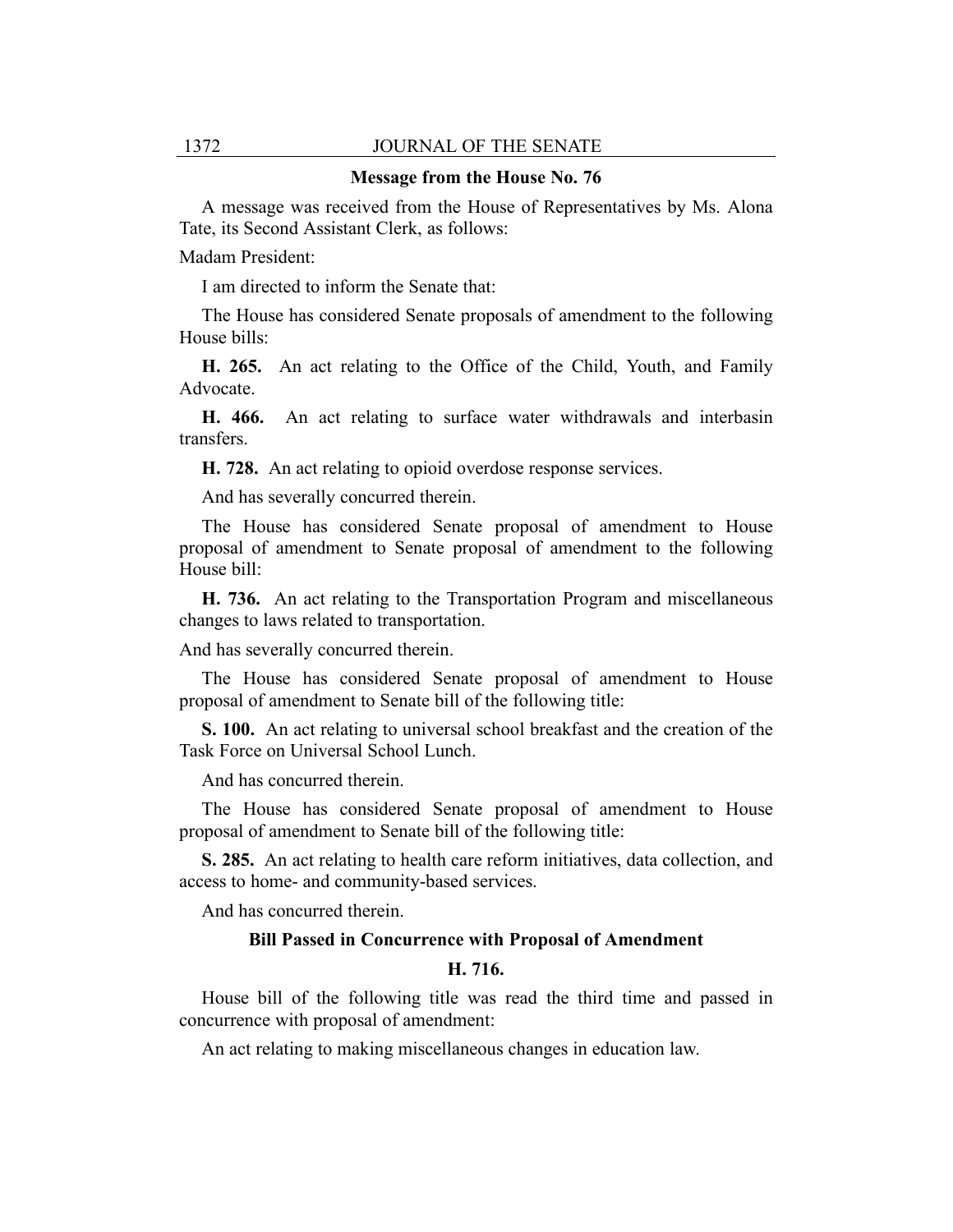#### **Proposal of Amendment; Third Reading Ordered**

## **H. 175.**

Senator Bray, for the Committee on Natural Resources and Energy, to which was referred House bill entitled:

An act relating to the beverage container redemption system.

Reported recommending that the Senate propose to the House to amend the bill by striking out all after the enacting clause and inserting in lieu thereof the following:

Sec. 1. 10 V.S.A. chapter 53 is amended to read:

# CHAPTE 53. BEVERAGE CONTAINERS; DEPOSIT-REDEMPTION SYSTEM

## § 1521. DEFINITIONS

For the purpose of As used in this chapter:

(1) "Beverage" means beer or other malt beverages and mineral waters, mixed wine drink, soda water and carbonated soft all drinks in liquid form and intended for human consumption, except for milk, dairy products, plant-based beverages, infant formula, meal replacement drinks, nonalcoholic cider, or wine in glass containers. As of January 1, 1990, "beverage" also shall mean means liquor.

(2) "Biodegradable material" means material that is capable of being broken down by bacteria into basic elements.

(3) "Container" means the individual, separate, bottle, can, or jar, or earton composed of glass, metal, paper, plastic, or any combination of those materials and containing a consumer product beverage. This definition shall does not include:

(A) containers made of biodegradable material;

(B) noncarbonated beverage containers with a volume greater than two and one-half liters and carbonated beverage containers with a volume greater than three liters; or

(C) pouches.

(4) "Distributor" means every person who engages in the sale of consumer products in containers to a dealer in this State including any manufacturer who engages in such sales. Any dealer or retailer who sells, at the retail level, beverages in containers without having purchased them from a person otherwise classified as a distributor, shall be is a distributor.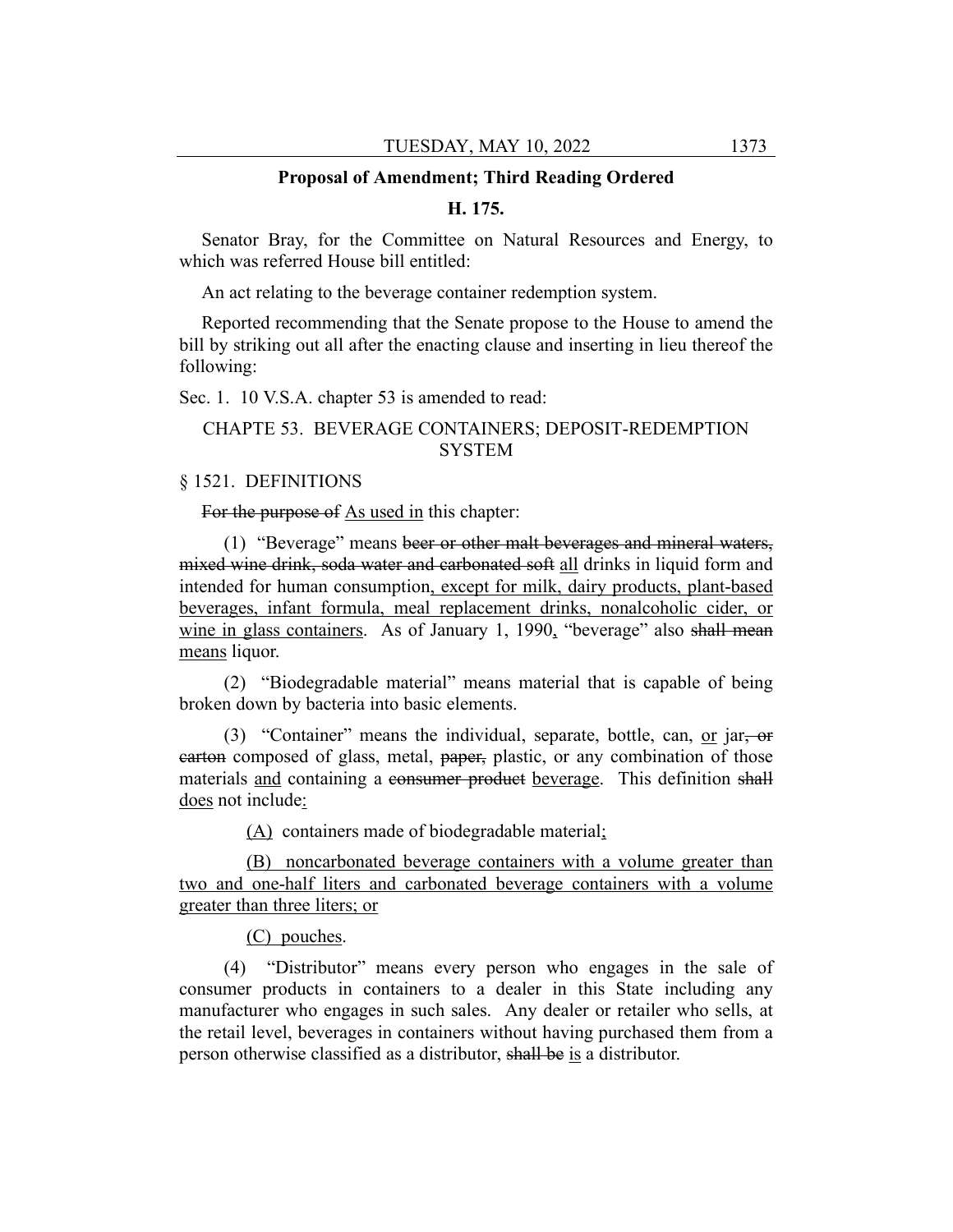(5) "Manufacturer" means every person bottling, canning, packing, or otherwise filling containers for sale to distributors or dealers.

(6) "Recycling" means the process of sorting, cleansing, treating, and reconstituting waste and other discarded materials for the purpose of reusing the materials in the same or altered form.

(7) "Redemption center" means a store or other location where any person may, during normal business hours, redeem the amount of the deposit for any empty beverage container labeled or certified pursuant to section 1524 of this title.

(8) "Secretary" means the Secretary of Natural Resources.

(9) "Mixed wine drink" means a beverage containing wine and more than 15 percent added plain, carbonated, or sparkling water; and that contains added natural or artificial blended material, such as fruit juices, flavors, flavoring, adjuncts, coloring, or preservatives; that contains not more than 16 percent alcohol by volume; or other similar product marketed as a wine cooler.

(10) "Liquor" means spirits as defined in  $7$  V.S.A.  $\S$  2.

(11) "Plant-based beverage" means a liquid intended for human consumption that imitates dairy milk, consists of plant material suspended in water, and the primary protein source in the beverage is from plant material or a derivative of plant materials. Plant-based beverages include beverages made from rice, soy, nuts, oats, and hemp.

# § 1522. BEVERAGE CONTAINERS; DEPOSIT

(a) Except with respect to beverage containers that contain liquor, a deposit of not less than five cents shall be paid by the consumer on each beverage container sold at the retail level and refunded to the consumer upon return of the empty beverage container. With respect to beverage containers of volume greater than 50 ml. that contain liquor, a deposit of 15 cents shall be paid by the consumer on each beverage container sold at the retail level and refunded to the consumer upon return of the empty beverage container. The difference between liquor bottle deposits collected and refunds made is hereby retained by the Liquor Control Enterprise Fund for administration of this subsection.

(b) A retailer or a person operating a redemption center who redeems beverage containers shall be reimbursed by the manufacturer or distributor of such beverage containers in an amount that is three and one-half cents per container for containers of beverage brands that are part of a commingling program and four five cents per container for containers of beverage brands that are not part of a commingling program.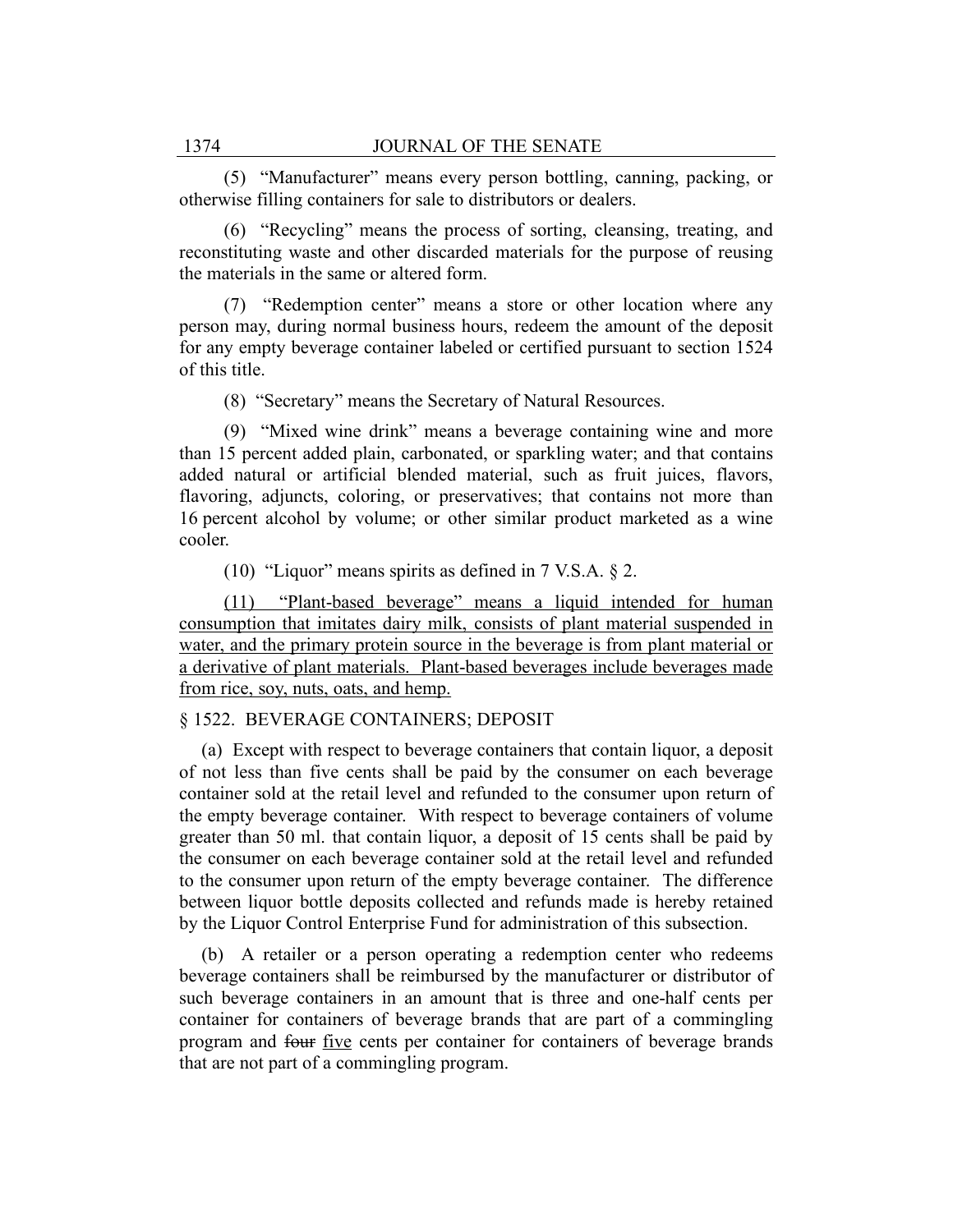## (c) [Repealed.]

(d) Containers shall be redeemed during no fewer than 40 hours per week during the regular operating hours of the establishment.

#### § 1522a. RULES

The Secretary may adopt rules, in accordance with 3 V.S.A. chapter 25, necessary for the administration of this chapter. These rules may include the following:

(1) Provisions to ensure that beverage containers not labeled in accordance with section 1524 of this title are not redeemed.

(2) Provisions to ensure that beverage containers are commingled.

(3) Administrative penalties for the failure by a redemption center or retailer to remove beverage containers that are not labeled prior to pickup by a distributor or manufacturer. Penalties may include nonpayment of the deposit and handling fee established under section 1522 of this title for a reasonable period of time and for the number of beverage containers that were not labeled.

(4) Any other provision that may be necessary for the implementation of this chapter. [Repealed.]

## § 1523. ACCEPTANCE OF BEVERAGE CONTAINERS

(a) Except as provided in section 1522 of this title:

(1) A retailer shall not refuse to accept from any person any empty beverage containers, labeled in accordance with section 1524 of this title, of the kind, size, and brand sold by the retailer, or refuse to pay to that person the refund value of a beverage container as established by section 1522 of this title, except as provided in subsection (b) of this section.

(2) A manufacturer or distributor may not refuse to pick up from a retailer that sells its product or a person operating a certified redemption center any empty beverage containers, labeled in accordance with section 1524 of this title, of the kind, size, and brand sold by the manufacturer or distributor, or refuse to pay the retailer or a person operating a redemption center the refund value of a beverage container as established by section 1522 of this title.

(b) A retailer<del>, with the prior approval of the Secretary,</del> may refuse to redeem beverage containers if a redemption center or centers are established that serve the public need stewardship plan that meets the requirements of section 1532 of this title has been implemented by a producer responsibility organization in the State and the retailer's building is less than 5,000 square feet.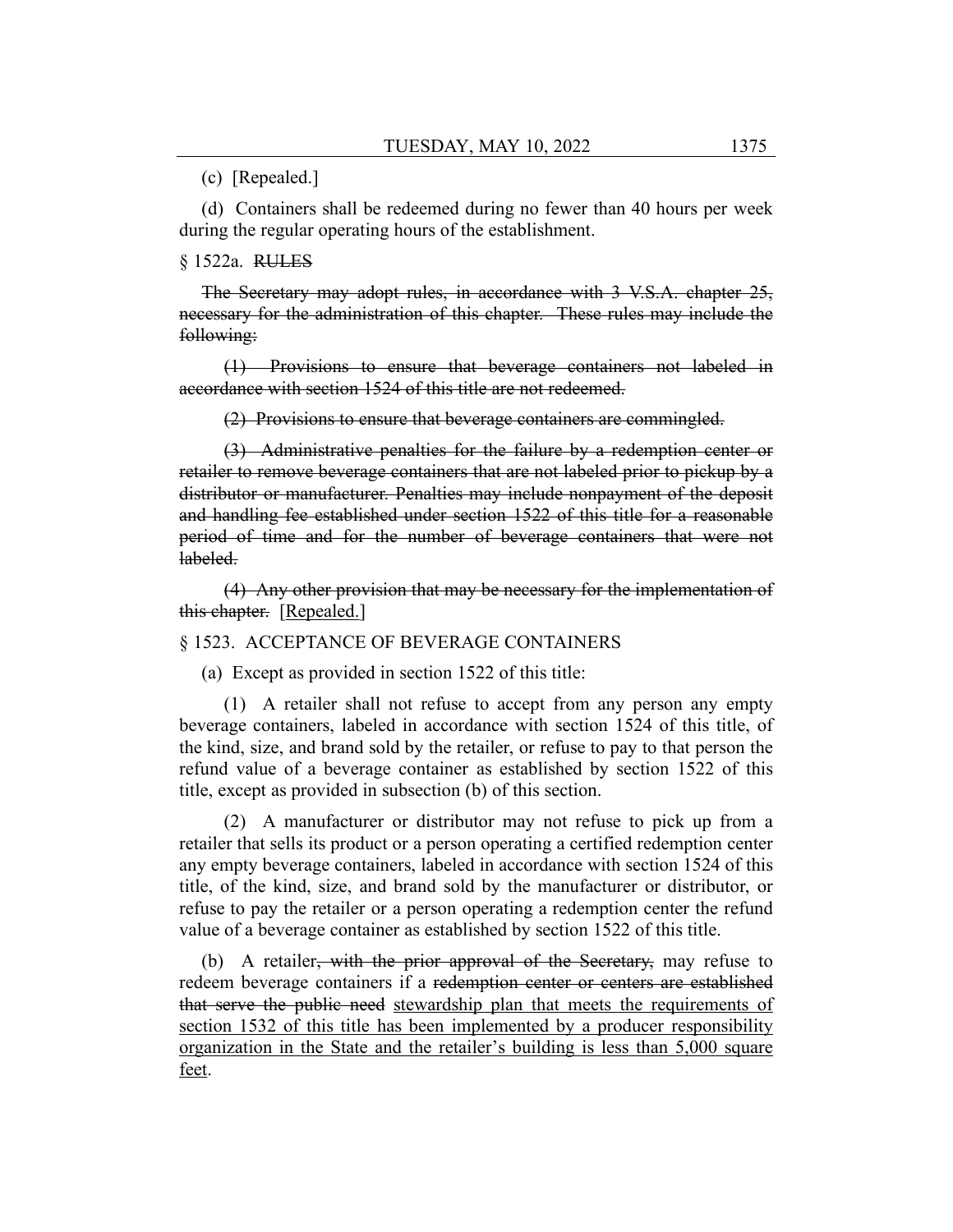(c) A retailer or a person operating a redemption center may refuse to redeem beverage containers that are not clean, or are broken, and shall not redeem beverage containers that are not labeled in accordance with section 1524 of this title.

## § 1524. LABELING

(a) Every beverage container sold or offered for sale at retail in this State shall clearly indicate by embossing or, imprinting on the normal product label, or in the case of a metal beverage container on the top of the container, other approved method secured to the container the word "Vermont" or the letters "VT" and the refund value of the container in not less than one-eighth inch type size or such other alternate indications as may be approved by the Secretary. The label shall be on the top lid of the beverage container, the side of the beverage container, or in a clearly visible location of the beverage container. This subsection does not prohibit including names or abbreviations of other states with deposit legislation comparable to this chapter.

(b) Each beverage container sold or offered for sale in the State that has a deposit pursuant to section 1522 of this title shall include a Universal Product Code and barcode. Each distributor shall provide the Universal Product Code and barcode as part of its beverage registration or within 60 days of March 1, 2024, whichever occurs first.

(c) The Commissioner of Liquor and Lottery may allow, in the case of liquor bottles, a conspicuous, adhesive sticker to be attached to indicate the deposit information required in subsection (a) of this section, provided that the size, placement, and adhesive qualities of the sticker are as approved by the Commissioner. The stickers shall be affixed to the bottles by the manufacturer, except that liquor that is sold in the State in quantities less than 100 cases per year may have stickers affixed by personnel employed by the Division of Liquor Control.

 $\left(\frac{e}{d}\right)$  This section shall not apply to permanently labeled beverage containers.

\* \* \*

## § 1527. PENALTY

A person who violates a provision of this chapter shall be fined not more than \$1,000.00 for each violation. [Repealed.]

## § 1528. BEVERAGE REGISTRATION

No distributor or manufacturer shall sell a beverage container in the State of Vermont without the manufacturer registering the beverage container with the Agency of Natural Resources prior to sale, registering 30 days in advance of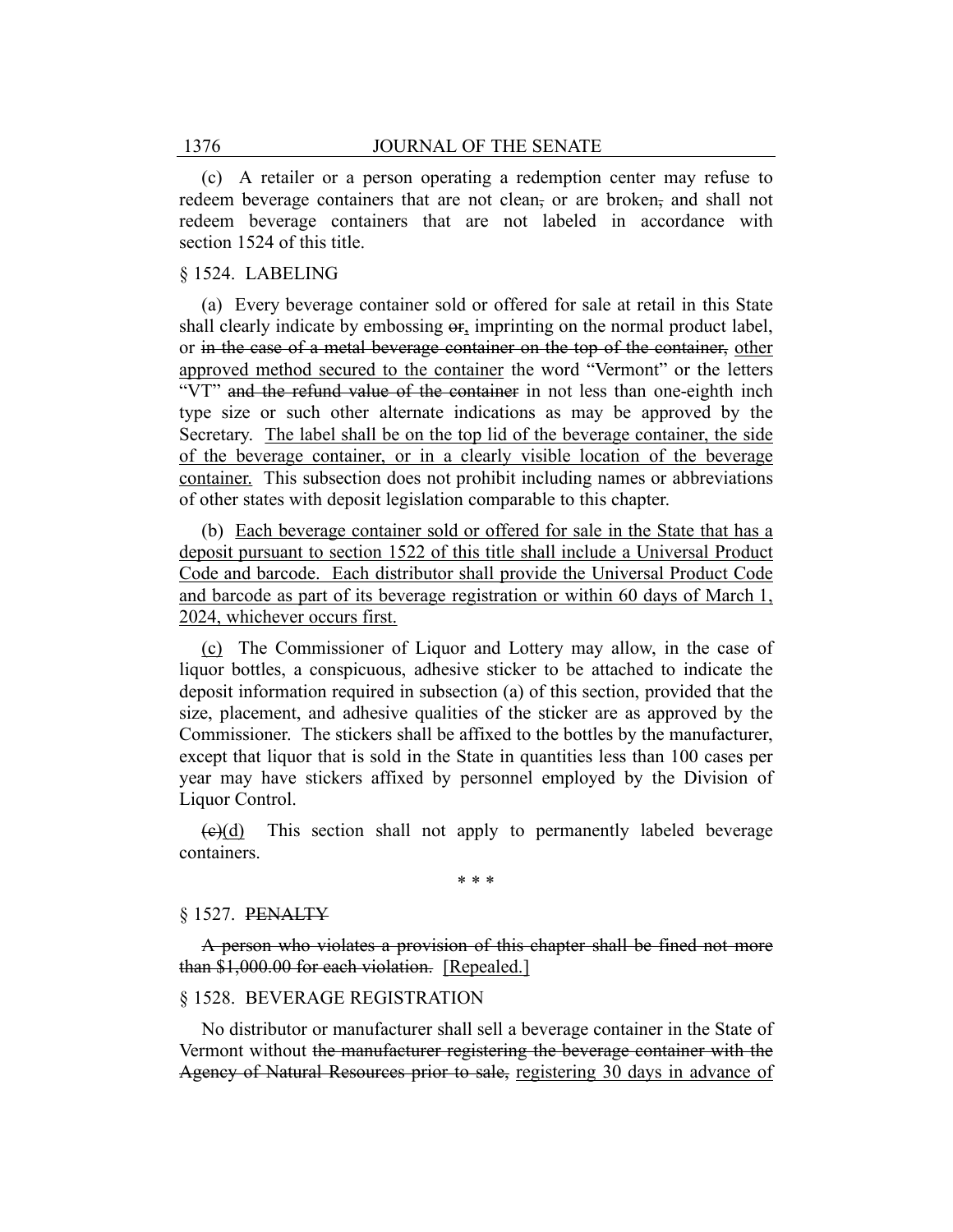initiating sale of the beverage container and participating in a stewardship plan approved by the Secretary unless distributed by the Department of Liquor and Lottery. This registration shall take place on a form provided by the Secretary and include the following:

(1) the name and principal business address of the manufacturer;

(2) the name of the beverage and the container size;

(3) whether the beverage is a part of an approved commingling agreement; and

(4) the name of the person picking up the empty beverage container, if that person is different from the manufacturer.

## § 1529. REDEMPTION CENTER CERTIFICATION

A person operating a redemption center may obtain a certification from the Secretary. A redemption center certification shall include the following:

(1) Specification of the name and location of the facility;

(2) If the certified redemption center redeems more than 250,000 containers per year, a requirement that the certified redemption center shall participate in an approved commingling agreement; and

(3) Additional conditions, requirements, and restrictions as the Secretary may deem necessary to implement the requirements of this chapter. This may include requirements concerning reporting, recording, and inspections of the operation of the site.

#### \* \* \*

# § 1531. MANUFACTURER PARTICIPATION IN PRODUCER RESPONSIBILITY ORGANIZATION

(a) No manufacturer or distributor may sell or distribute a beverage container in this State without participating in a Secretary-approved producer responsibility organization.

(b) On or before January 1, 2023, a manufacturer or manufacturers representing at least 51 percent of the beverage containers sold or distributed within the State may apply to the Secretary to form a producer responsibility organization.

(c) The Secretary may approve, for a period not longer than 10 years, a producer responsibility organization, provided that:

(1) the producer responsibility organization has the capacity to administer the requirements of a stewardship plan required by section 1532 of this title; and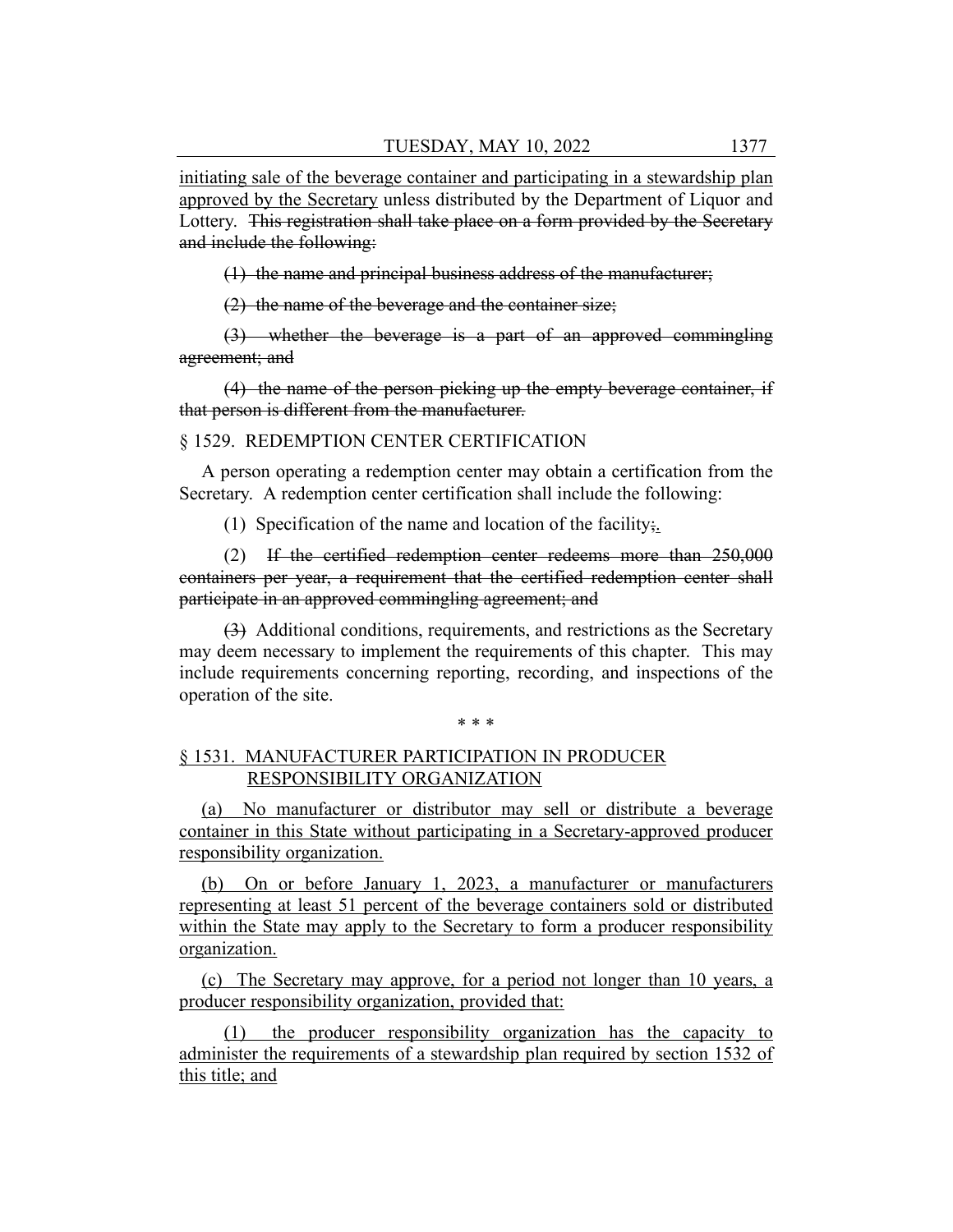(2) the producer responsibility organization does not create any unreasonable barriers to joining the producer responsibility organization and shall take into the consideration the needs of small manufacturers that do not generate a significant volume of containers.

(d) After approval, a producer responsibility organization shall maintain a website that identifies:

(1) the name and principal business address of each manufacturer participating in the producer responsibility organization; and

(2) the name of each beverage and the container size covered by the stewardship plan.

(e) If a producer responsibility organization fails to implement the requirements of this chapter, the rules adopted by the Secretary, or an approved stewardship plan, the Secretary may dissolve the producer responsibility organization.

(f) If no producer responsibility organization is formed, the Secretary may require the formation of a producer responsibility organization or adopt and administer a plan that meets the requirements of section 1532 of this title. If the Secretary administers the plan adopted under section 1532, the Secretary shall charge each manufacturer the costs of plan administration, the Agency's oversight costs, and a recycling market development assessment of 10 percent of the plan's total cost to be deposited Waste Management Assistance Fund, Solid Waste Account for the purpose of providing grants to develop markets to recycle materials.

(g) The producer responsibility organization shall reimburse the Agency of Natural Resources for all oversight costs in administering this chapter.

## § 1532. STEWARDSHIP PLAN; MINIMUM REQUIREMENTS

(a) Plan elements. On or before October 1, 2023, an approved producer responsibility organization shall submit a stewardship plan to the Secretary. A stewardship plan shall, at a minimum, meet all of the following the requirements of this section:

(1) Convenience of collection. A plan shall ensure that consumers have convenient opportunities to redeem beverage containers. The plan shall take reasonable efforts to site points of collection in areas with high population density or located in centers designated under 24 V.S.A. chapter 76A. A plan shall document how redemption services will be available to consumers as follows:

(A) at least three points of redemption per county that provide an immediate return of a deposit to a consumer unless a waiver is granted by the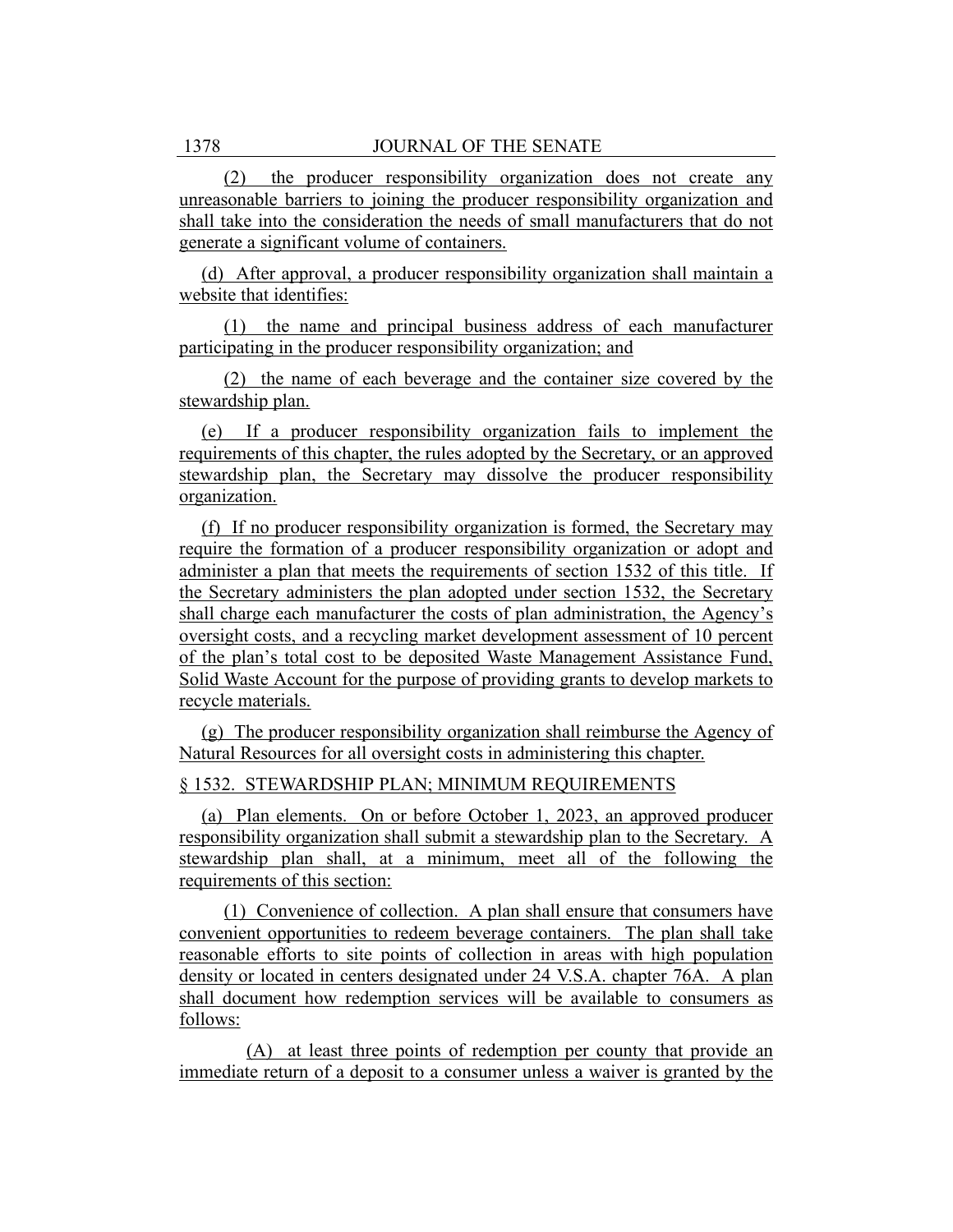Secretary;

(B) at least one point of redemption per municipality with a population of 7,000 or more persons that provides an immediate return of a deposit to a consumer unless a waiver is granted by the Secretary; and

(C) statewide coverage of points of redemption so that consumers are not required to drive more than 15 minutes unless a waiver is granted by the Secretary.

(2) Fair operation and compensation to redemption centers. The plan shall satisfy all of the following requirements.

(A) The plan shall describe how all locations that redeem beverage containers are fairly compensated for their participation in the collection program.

(B) There shall not be barriers to the participation in the collection program for a redemption center, except for restrictions that are authorized by the Secretary, by rule.

(C) The plan shall describe how management and sorting of containers at redemption centers is minimized. The plan shall document how brand sorting will be eliminated at points of redemption.

(D) The plan shall describe how materials will be picked up from redemption centers on a timely basis.

(E) The plan shall maximize the use of existing infrastructure when establishing points of collection under subdivision (a)(1) of this section.

(3) Impacts to municipal recycling. The plan shall document how facilities certified under chapter 159 of this title that process beverage containers to make them usable as recycled commodities will be compensated by the producer responsibility organization.

(4) Education to consumers. The plan shall describe what education efforts will be undertaken to increase the number of beverage containers redeemed in the State.

(5) Consultation with stakeholders. The producer responsibility organization shall consult with stakeholders on the development of the plan. The plan shall include processes for regular consultation, which shall be not less than annually, with stakeholders including the Agency, redemption centers, municipal and private recycling. organizations, and other stakeholders.

(b) Reporting. At a frequency required by the Secretary but not less than annually, the producer responsibility organization shall report the following to the Secretary: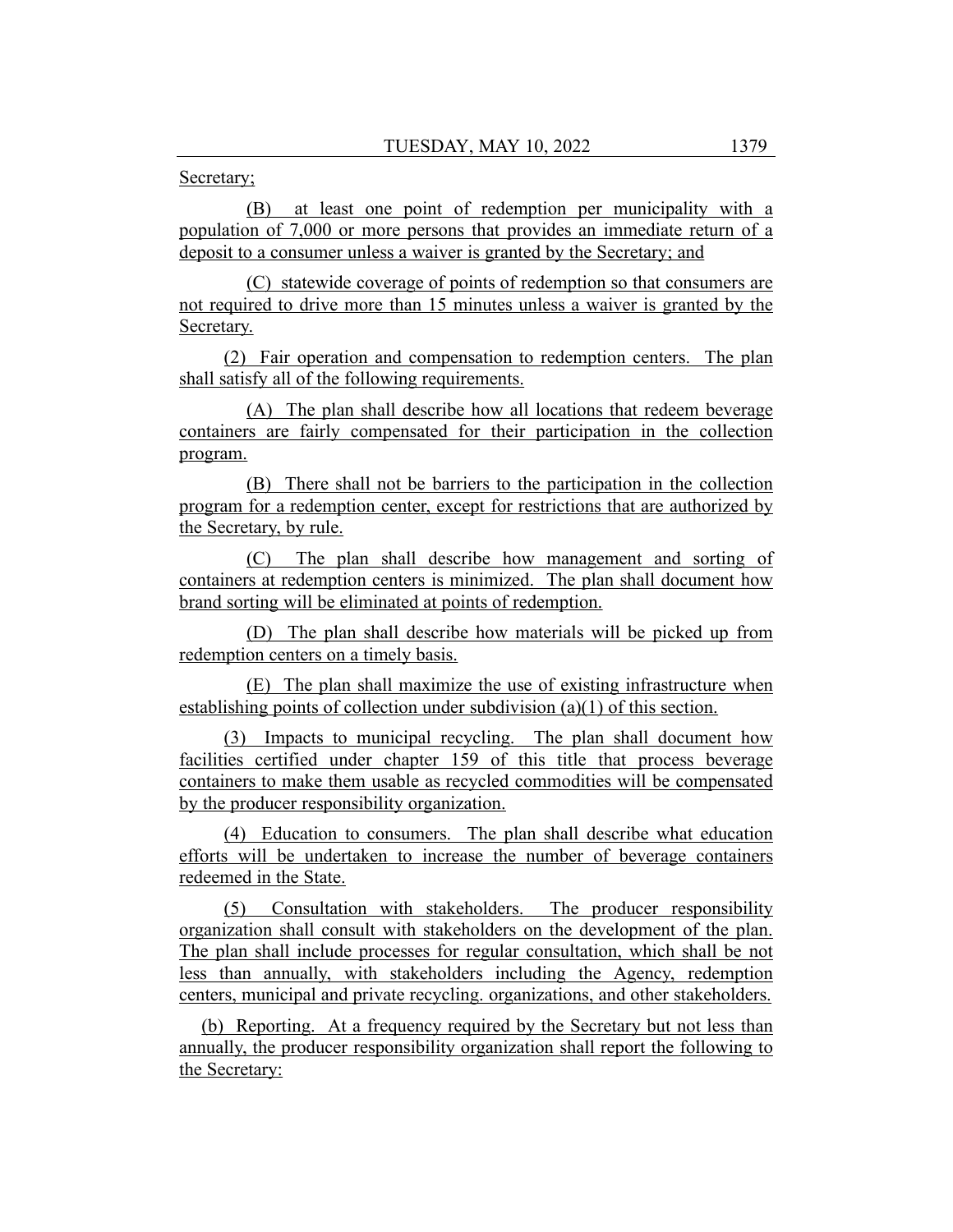(1) the name, address, and business hours of each redemption center participating in the approved stewardship plan;

(2) the amount, in containers and tons, and material type of beverage containers redeemed under the plan;

(3) the location and amount of beverage container material that was recycled and what products that beverage container material was recycled into;

(4) the carbon impacts associated with the administration of the stewardship plan;

(5) the costs associated with administration of the stewardship plan, including the costs of collection, management, and transportation of redeemed containers and the amount received for commodities;

(6) a description of any improvements made in the reporting year to increase ease and convenience for consumers to return beverage containers for redemption;

(7) efforts taken by or on behalf of the distributor to reduce environmental impacts throughout the product life cycle and to increase reusability or recyclability at the end of the life cycle by material type;

(8) efforts taken by or on behalf of the producer responsibility organization to improve the environmental outcomes of the program by improving operational efficiency, such as reduction of truck trips through improved material handling or compaction or the increased use of refillable containers in a local refilling system;

(9) a description and copies of educational materials and educational strategies the producer uses for the purposes of this program; and

(10) any additional information required by the Secretary.

(c) Secretary of Natural Resources approval. The plan shall be submitted to the Secretary, and after concluding that the elements of the plan will maximize diversion of recyclable materials, provide convenience to users, and create a more circular economy, the Secretary's approval pursuant to this subsection shall be for a period not greater than five years.

# § 1533. PROGRAM AND FISCAL AUDIT

(a) Program audit. Every five years, the producer responsibility organization shall conduct an independent third-party program audit of the operation of the stewardship plan. The audit shall make recommendations to improve the operation of the collection program established by this chapter.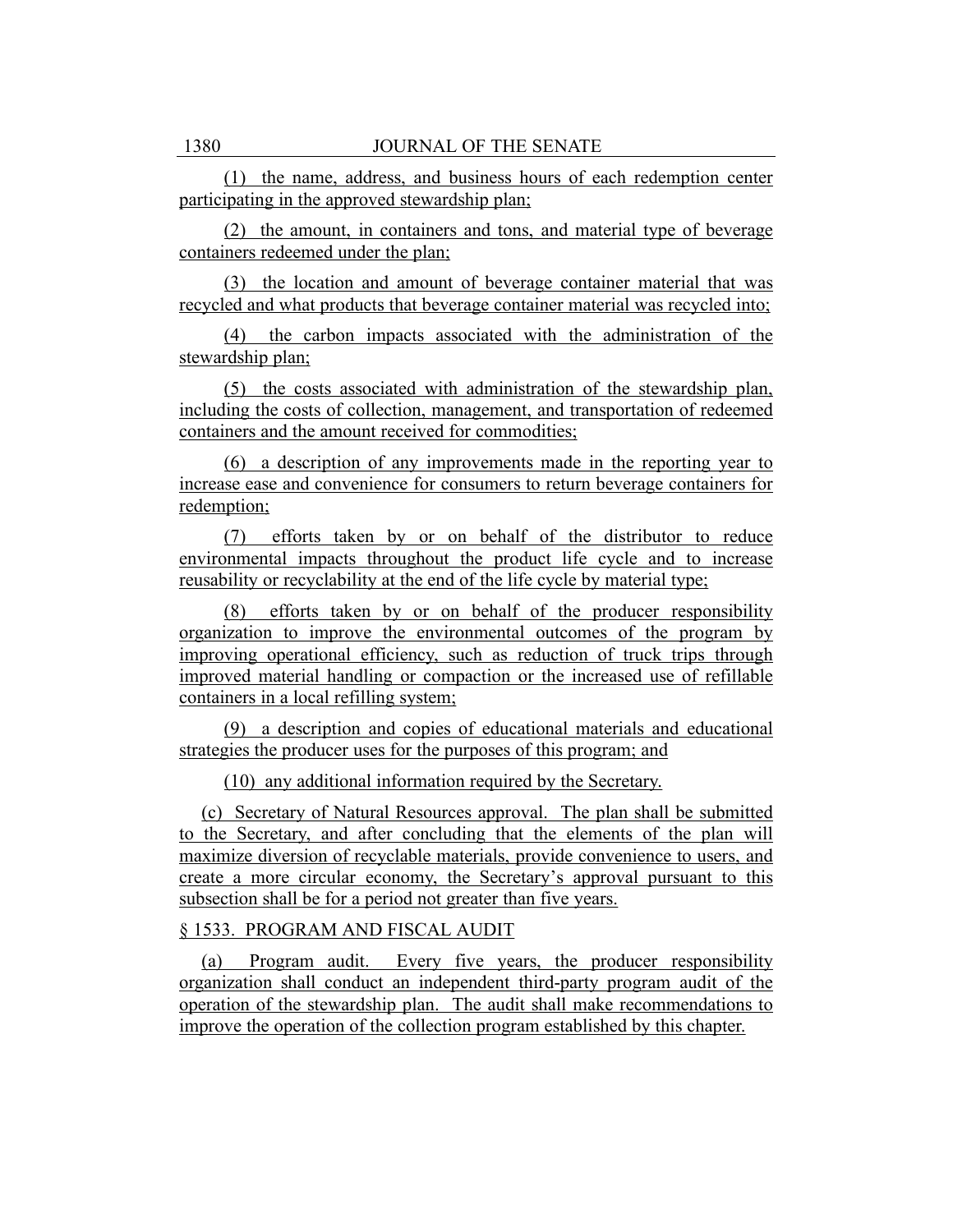(b) Fiscal audit. Annually, the producer responsibility organization shall conduct an independent third-party fiscal audit of the program. The fiscal audit shall provide a transparent fiscal analysis of the producer responsibility organization, its expenditures, the number of beverage containers collected, and the amount of unclaimed deposits. The audit shall also provide the redemption rate of beverage containers redeemed in the State after approval by the Secretary.

# § 1534. BEVERAGE CONTAINER REDEMPTION RATE GOAL; REPORT

(a) It is a goal of the State that the following minimum beverage container redemption rates shall be satisfied by the specified dates:

(1) Beginning on July 1, 2025: 75 percent.

(2) Beginning on July 1, 2030: 80 percent.

(3) Beginning on July 1, 2035: 85 percent.

(4) Beginning on July 1, 2050: 90 percent.

(b) Beginning July 1, 2025 and every five years thereafter, the Secretary of Natural Resources shall submit to the Senate Committees on Natural Resources and Energy and on Finance and the House Committees on Natural Resources, Fish, and Wildlife and on Ways and Means a written report containing:

(1) the current beverage container redemption rate in the State; and

(2) a recommendation of whether the beverage container deposit should be increased to improve redemption of beverage containers.

# § 1535. RULEMAKING

The Secretary may adopt rules, in accordance with 3 V.S.A. chapter 25, necessary for the administration of this chapter.

Sec. 2. 10 V.S.A.  $\S$  1530(c)(1) is amended to read:

 $(c)(1)$  On or before January 1, 2020, and quarterly thereafter, Every quarter, at the time a report is filed pursuant to subsection (d) of this section, each deposit initiator shall remit to the Commissioner of Taxes any 50 percent of the abandoned beverage container deposits from the preceding quarter. The remaining 50 percent of the abandoned beverage container deposits shall be retained by the producer responsibility organization implementing the requirements of this chapter for the deposit initiator. The amount of abandoned beverage container deposits for a quarter is the amount equal to the amount of deposits that the deposit initiator collected in the quarter less the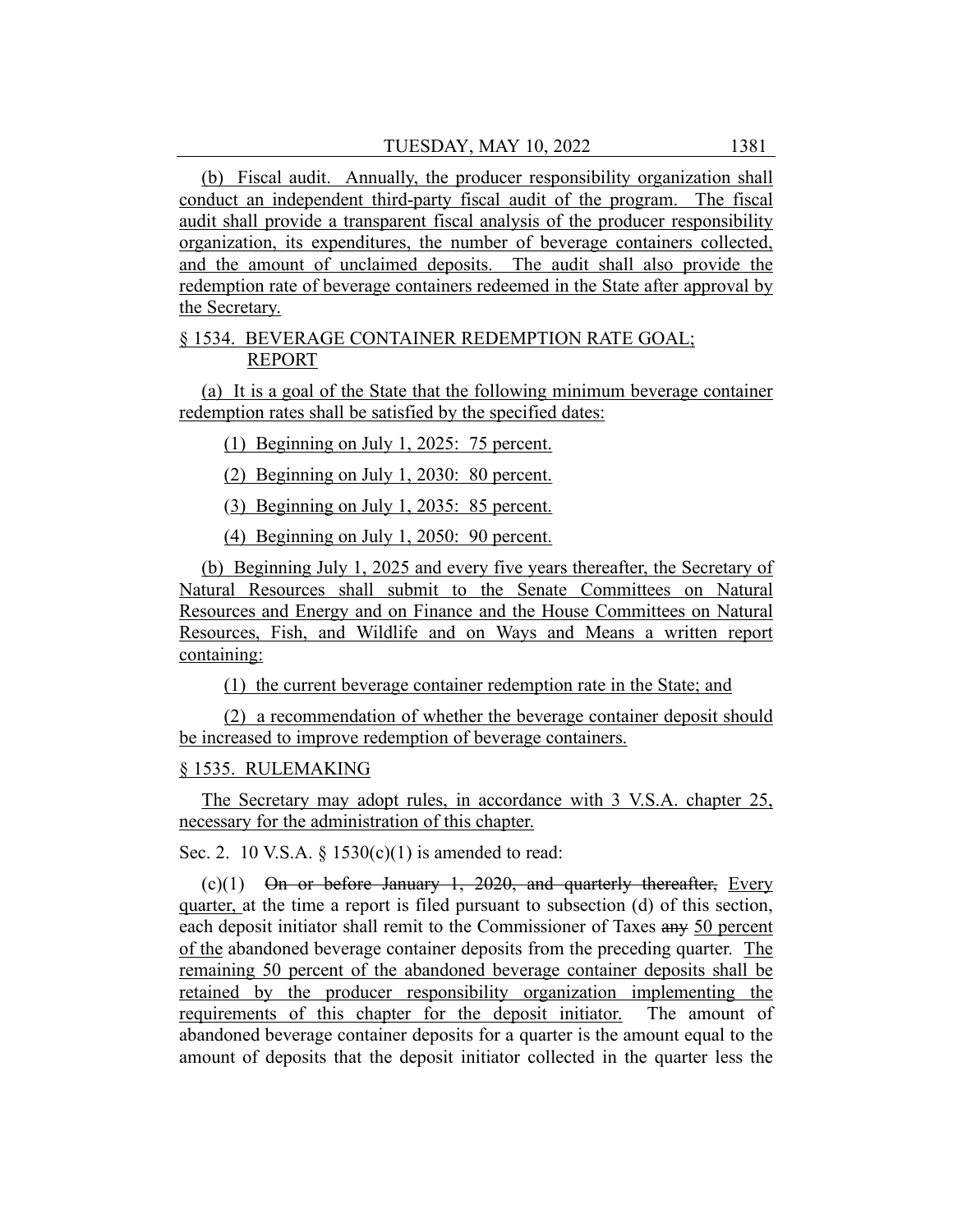amount of the total refund value paid out by the deposit initiator for beverage containers during the quarter.

Sec. 3. 10 V.S.A.  $\S$  1530(c)(1) is amended to read:

 $(c)(1)$  Every quarter, at the time a report is filed pursuant to subsection  $(d)$ of this section, each deposit initiator shall remit to the Commissioner of Taxes 50 percent of the any abandoned beverage container deposits from the preceding quarter. The remaining 50 percent of the abandoned beverage container deposits shall be retained by the producer responsibility organization implementing the requirements of this chapter for the deposit initiator. The amount of abandoned beverage container deposits for a quarter is the amount equal to the amount of deposits that the deposit initiator collected in the quarter less the amount of the total refund value paid out by the deposit initiator for beverage containers during the quarter.

Sec. 4. 10 V.S.A. § 7714 is amended to read:

§ 7714. TYPE 3 PROCEDURES

(a) Purpose; scope.

(1) The purpose of this section is to establish the public notice and comment requirements that the Department must follow when adopting general permits, except for general permits governed by section 7712 of this chapter, and when considering other permits listed in this section.

(2) The procedures under this section shall be known as Type 3 Procedures. This section governs each of the following:

(A) Each general permit issued pursuant to the Secretary's authority under this title other than a general permit subject to section 7712 of this chapter. However, this section does not apply to a notice of intent under a general permit.

(B) Issuance of a dam safety order under chapter 43 of this title, except for an unsafe dam order under section 1095 of this title.

(C) An application or request for approval of:

(i) an aquatic nuisance control permit under chapter 50 of this title;

(ii) a change in treatment for a public water supply under chapter 56 of this title;

(iii) a collection plan for mercury-containing lamps under section 7156 of this title;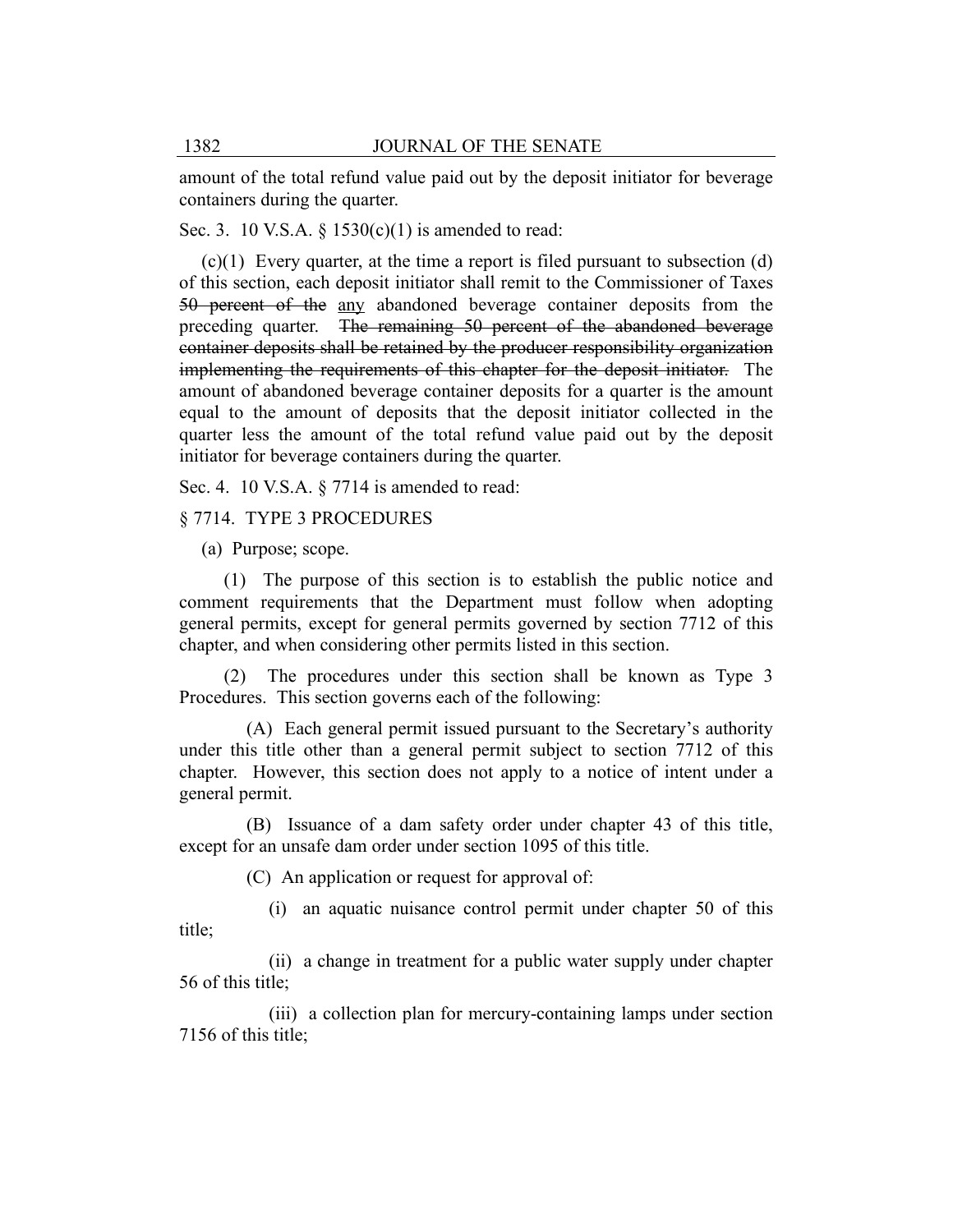(iv) an individual plan for the collection and recycling of electronic waste under section 7554 of this title; and

(v) a primary battery stewardship plan under section 7586 of this title; and

(vi) approval of a stewardship plan required under chapter 53 of this title.

(b) Notice of application. The Secretary shall provide notice of an administratively complete application through the environmental notice bulletin.

(c) Notice of draft decision; comment period. The Secretary shall provide notice of the draft decision through the environmental notice bulletin and shall post the draft decision to the bulletin. The Secretary shall provide a public comment period.

(d) Public meeting. The Secretary shall hold a public meeting whenever any person files a written request for such a meeting. The Secretary otherwise may hold a public meeting at his or her the Secretary's discretion.

(e) Notice of final decision. The Secretary shall provide notice of the final decision through the environmental notice bulletin and shall post the final decision to the bulletin. The Secretary shall provide a response to comments.

Sec. 5. 10 V.S.A. § 1388 is amended to read:

§ 1388. CLEAN WATER FUND

(a) There is created a special fund to be known as the Clean Water Fund to be administered by the Secretary of Administration. The Fund shall consist of:

(1) revenues from the Property Transfer Tax surcharge established under 32 V.S.A. § 9602a;

(2) other gifts, donations, and impact fees received from any source, public or private, dedicated for deposit into the Fund and approved by the Secretary of Administration;

(3) 50 percent of the unclaimed beverage container deposits (escheats) remitted to the State under chapter 53 of this title;

(4) six percent of the revenues from the meals and rooms taxes imposed under 32 V.S.A. chapter 225; and

(5) other revenues dedicated for deposit into the Fund by the General Assembly.

(b) Notwithstanding any contrary provisions of 32 V.S.A. chapter 7, subchapter 5, unexpended balances and any earnings shall remain in the Fund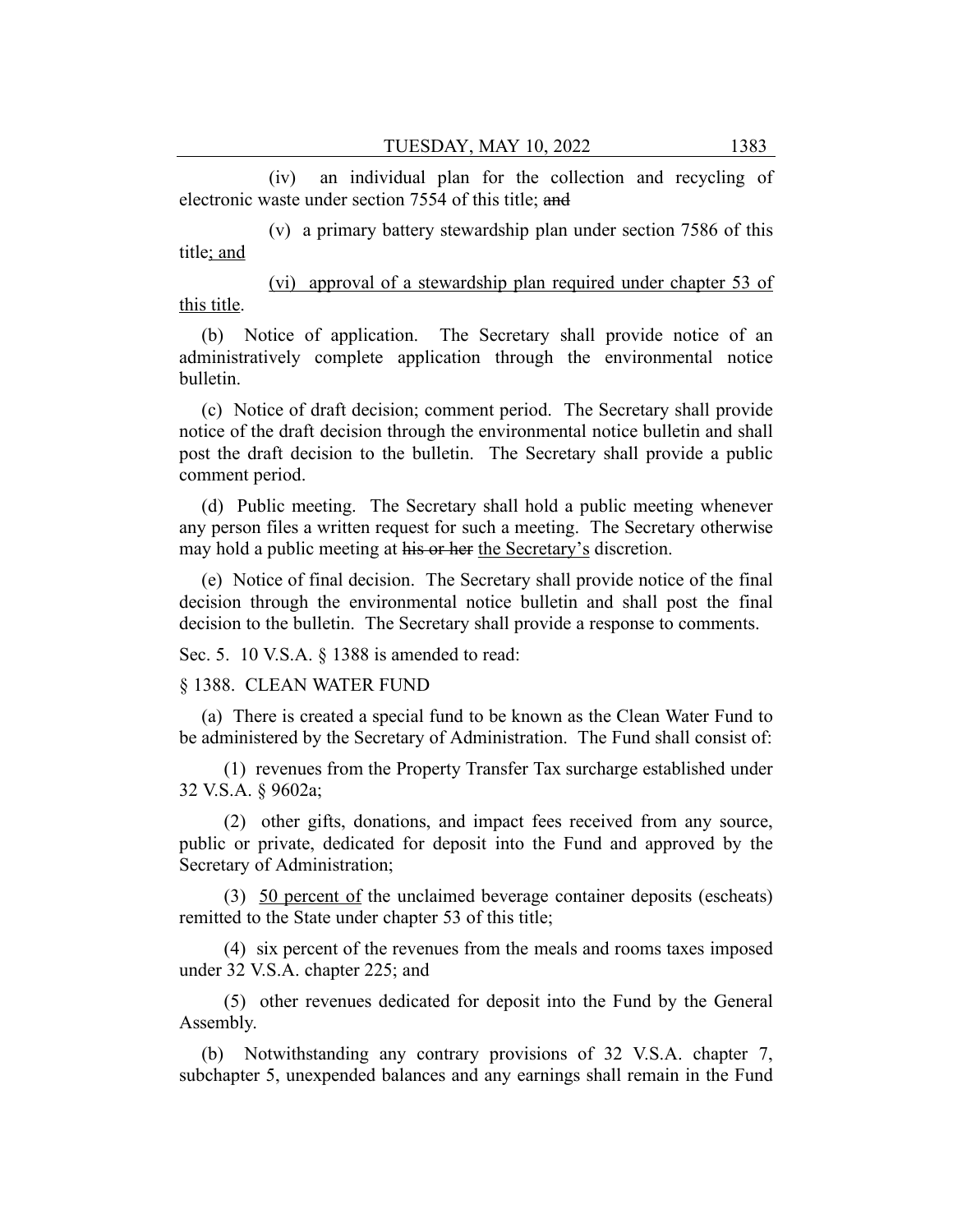from year to year.

Sec. 6. 10 V.S.A. § 6618(a) is amended to read:

(a) There is hereby created in the State Treasury a fund to be known as the Waste Management Assistance Fund, to be expended by the Secretary of Natural Resources. The Fund shall have three accounts: one for Solid Waste Management Assistance, one for Hazardous Waste Management Assistance, and one for Electronic Waste Collection and Recycling Assistance. The Hazardous Waste Management Assistance Account shall consist of a percentage of the tax on hazardous waste under the provisions of 32 V.S.A. chapter 237, as established by the Secretary, the toxics use reduction fees under subsection  $6628(i)$  of this title, and appropriations of the General Assembly. In no event shall the amount of the hazardous waste tax that is deposited to the Hazardous Waste Management Assistance Account exceed 40 percent of the annual tax receipts. The Solid Waste Management Assistance Account shall consist of the franchise tax on waste facilities assessed under the provisions of 32 V.S.A. chapter 151, subchapter 13; 50 percent of the unclaimed beverage container deposits remitted to the State under chapter 53 of this title, and appropriations of the General Assembly. The Electronic Waste Collection and Recycling Account shall consist of the program and implementation fees required under section 7553 of this title. All balances in the Fund accounts at the end of any fiscal year shall be carried forward and remain a part of the Fund accounts, except as provided in subsection (e) of this section. Interest earned by the Fund shall be deposited into the appropriate Fund account. Disbursements from the Fund accounts shall be made by the State Treasurer on warrants drawn by the Commissioner of Finance and Management.

## Sec. 7. SYSTEMS ANALYSIS OF BEVERAGE CONTAINER SYSTEM

On or before January 15, 2028, the Agency of Natural Resources shall submit to the House Committee on Natural Resources, Fish, and Wildlife and the Senate Committee on Natural Resources and Energy a written report on the total system costs associated with the implementation of the beverage container redemption system under 10 V.S.A. chapter 53, including climate impacts.

# Sec. 8. BEVERAGE CONTAINER IMPLEMENTATION STUDY

(a) On or before January 15, 2023, the Secretary of Natural Resources shall submit to the House Committee on Natural Resources, Fish, and Wildlife and the Senate Committee on Natural Resources and Energy a written report including all of the following: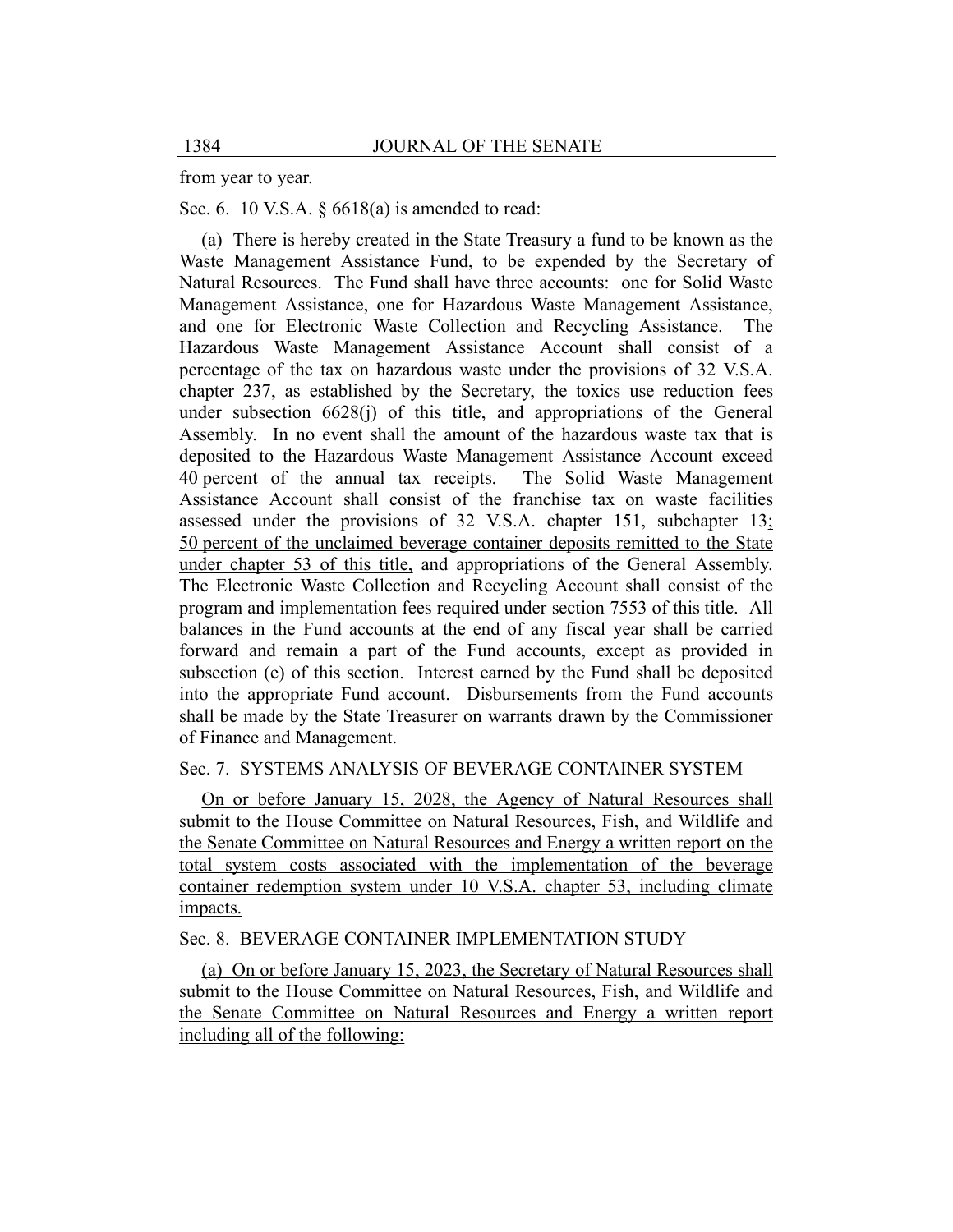(1) Recommendations on whether a minimum size limit should be included under 10 V.S.A. chapter 53 (beverage containers; deposit redemption system).

(2) A recommendation on whether glass wine bottles should be included under 10 V.S.A. chapter 53 and recommendations on the deposit amount for glass wine bottles. If the recommendation is to not include wine bottles under 10 V.S.A. chapter 53, the report shall explain the impacts of wine bottles on municipal recycling infrastructure, the costs in handling wine bottles within the municipal recycling infrastructure, and recommendation on an assessment on wine bottles to address the impacts of wine bottles on municipal recycling infrastructure and to develop markets for the use of recycled glass.

(b) The Secretary of Natural Resources shall convene a stakeholder process or processes when developing recommendations required by subsection (a) of this section.

Sec. 9. EFFECTIVE DATES

This act shall take effect July 1, 2022, except that:

(1) In Sec. 1, 10 V.S.A. § 1521(1) (expansion of the definition of beverage types) shall take effect on January 1, 2025;

(2) In Sec. 1, 10 V.S.A. § 1523 (requiring product registration to take place with the producer responsibility organization) shall take effect on March 1, 2024;

(3) In Sec. 1, 10 V.S.A. § 1524(b) (requiring a UPC label on containers) shall take effect on March 1, 2024;

(4) In Sec. 1, 10 V.S.A. § 1531(a) (prohibiting the sale or distribution without participating in a producer responsibility organization) shall take effect on March 1, 2024;

(5) Sec. 2 (remittance of abandoned beverage container deposits) shall take effect on January 1, 2025.

(6) Sec. 3. (repeal of remittance of beverage container deposit) shall take effect on July 1, 2030.

(7) Sec. 5 (changing the amount of funds deposited in the Clean Water Fund) shall take effect on January 1, 2025; and

(8) Sec. 6 (Waste Management Assistance Fund) shall take effect on July 1, 2030.

And that the bill ought to pass in concurrence with such proposal of amendment.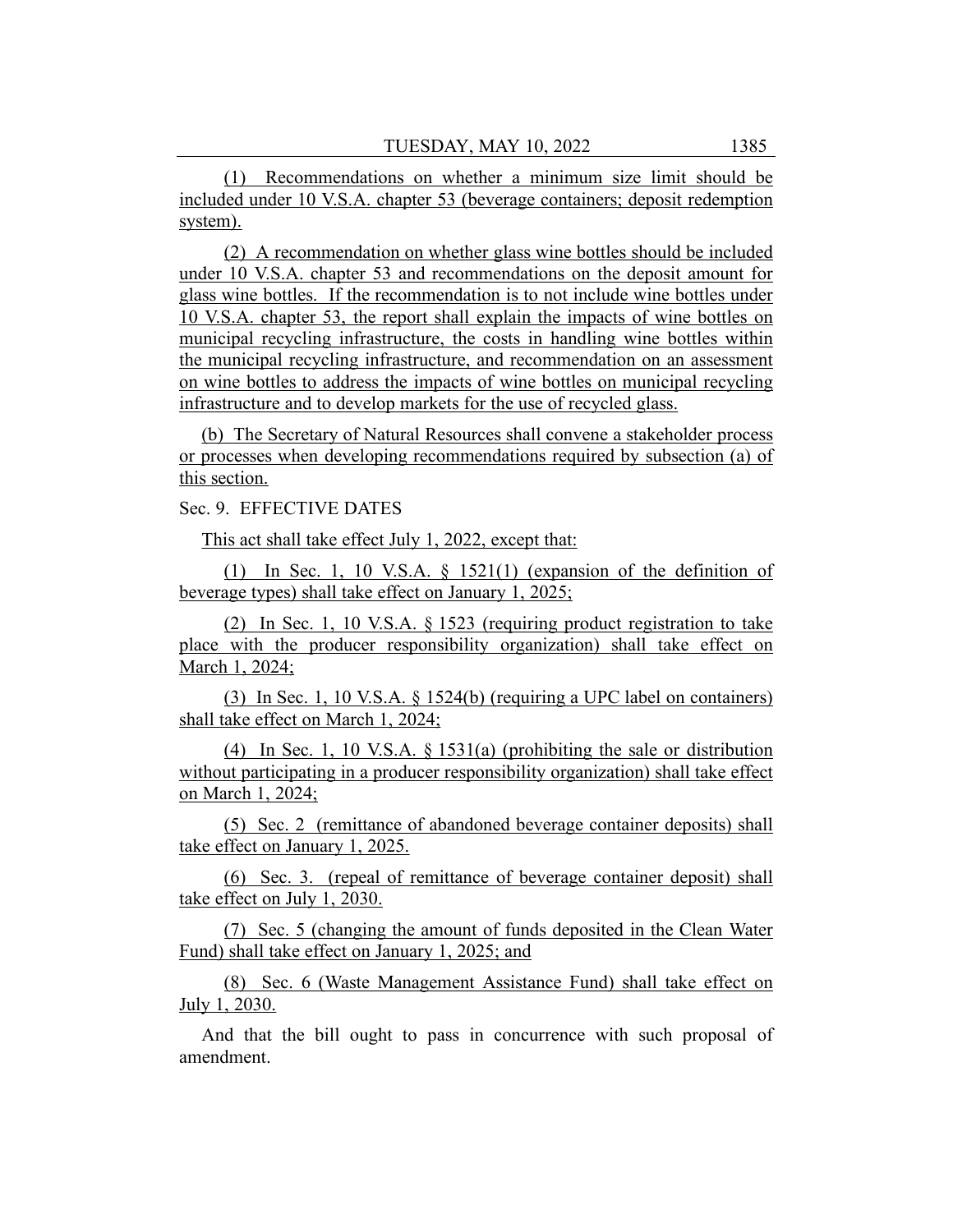Senator Pearson, for the Committee on Finance, to which the bill was referred, reported recommending that the bill ought to pass in concurrence with proposal of amendment as recommended by the Committee on Natural Resources and Energy.

Senator Nitka, for the Committee on Appropriations, to which the bill was referred, reported the same without recommendation.

Thereupon, the bill was read the second time by title only pursuant to Rule 43.

Thereupon, pending the question, Shall the Senate propose to the House that the bill be amended as recommended by the Committee on Economic Development, Housing and General Affairs?, Senators Bray, MacDonald and McCormack moved to amend the proposal of amendment of the Committee on Economic Development, Housing and General Affairs, as follows:

First: In Sec. 1, 10 V.S.A. chapter 53, section 1521, by striking out subdivision (1) in its entirety and inserting in lieu thereof a new subdivision (1) to read as follows:

(1)(A) "Beverage" means beer or other malt beverages and mineral waters, mixed wine drink, soda water and carbonated soft all drinks in liquid form and intended for human consumption, except for milk, dairy products, plant-based beverages, infant formula, meal replacement drinks, or nonalcoholic cider.

(B) As of January 1, 1990, "beverage" also shall mean means liquor.

(C) Notwithstanding subdivision (A) of this subdivision (1), "beverage" does not include vinous beverages until January 1, 2026.

and by adding subdivisions (12) and (13) to read as follows:

(12) "Cider" means a beverage, made a majority from the fermented natural sugar content of apples or pears, that contains an alcoholic content of not less than one percent or more than 16 percent by volume at 60 degrees Fahrenheit. "Cider" includes sweetened, flavored, and carbonated cider.

(13) "Vinous beverages" means all fermented beverages of any name or description manufactured or obtained for sale from the natural sugar content of fruits or other agricultural product, containing sugar, the total alcoholic content of which is not less than one percent nor more than 16 percent by volume at 60 degrees Fahrenheit. As used in this section, "vinous beverages" does not mean cider.

Second: In Sec. 1, 10 V.S.A. chapter 53, section 1532, by striking out subdivision (a)(3) in its entirety and inserting in lieu thereof the following: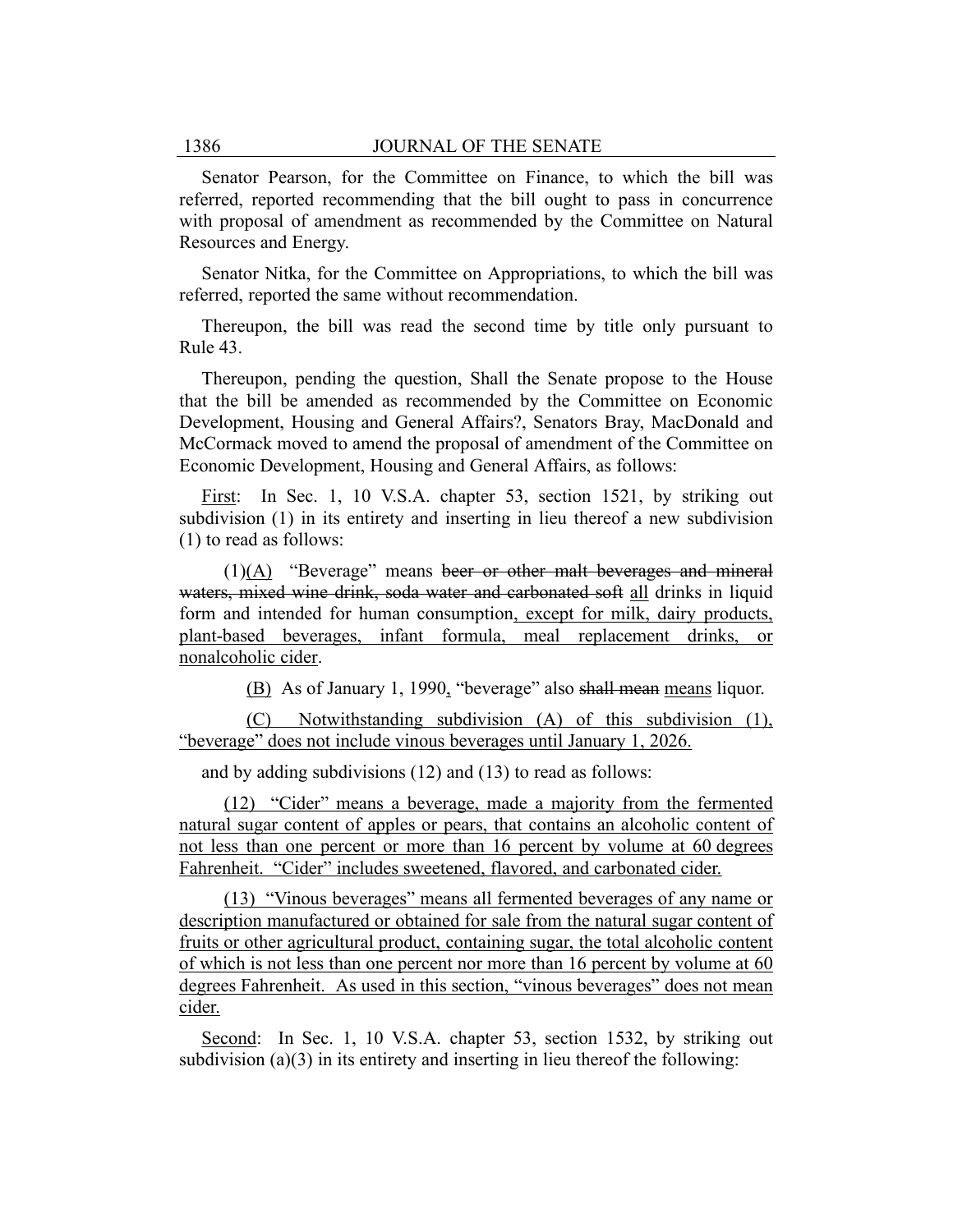(3) Impacts to municipal recycling. The plan shall propose a protocol for documenting the amount of Bottle Bill materials that are processed and marketed by solid waste management entities, including at materials recovery facilities, and shall propose a compensation formula for glass-, plastic-, and aluminum-covered beverage containers that are made usable as recycled commodities.

Third: By striking out Sec. 8, beverage container implementation study, in its entirety and inserting in lieu thereof a new Sec. 8 to read as follows:

# Sec. 8. BEVERAGE CONTAINER SCOPE AND IMPLEMENTATION **STUDY**

(a) On or before January 15, 2023, the Secretary of Natural Resources shall submit to the House Committee on Natural Resources, Fish, and Wildlife and the Senate Committee on Natural Resources and Energy a written report including all of the following:

(1) a recommendation on whether minimum and maximum size limits on containers should be included as part of the beverage container deposit redemption system in 10 V.S.A. chapter 53;

(2) a recommended beverage container deposit amount for glass wine bottles;

(3) a summary of the logistical and financial impacts of wine bottles on the operation of the beverage container deposit-redemption system and municipal recycling infrastructure; and

(4) recommended strategies to aid in the development of markets for the use of recycled glass.

(b) The Secretary of Natural Resources shall convene a stakeholder process or processes when developing recommendations required by subsection (a) of this section. The process shall include all current stakeholders in the bottle redemption system as well as the nonbottle redemption system.

Fourth: In Sec. 9, effective dates, subdivision (7), after "shall take effect on" and before the semicolon, by striking out "January 1, 2025" and inserting in lieu thereof July 1, 2030

Which was agreed to.

Thereupon, the pending question, Shall the Senate propose to the House to amend the bill as recommended by the Committee on Natural Resources and Energy, as amended?, was decided in the affirmative on a division of the Senate, Yeas 17, Nays 11.